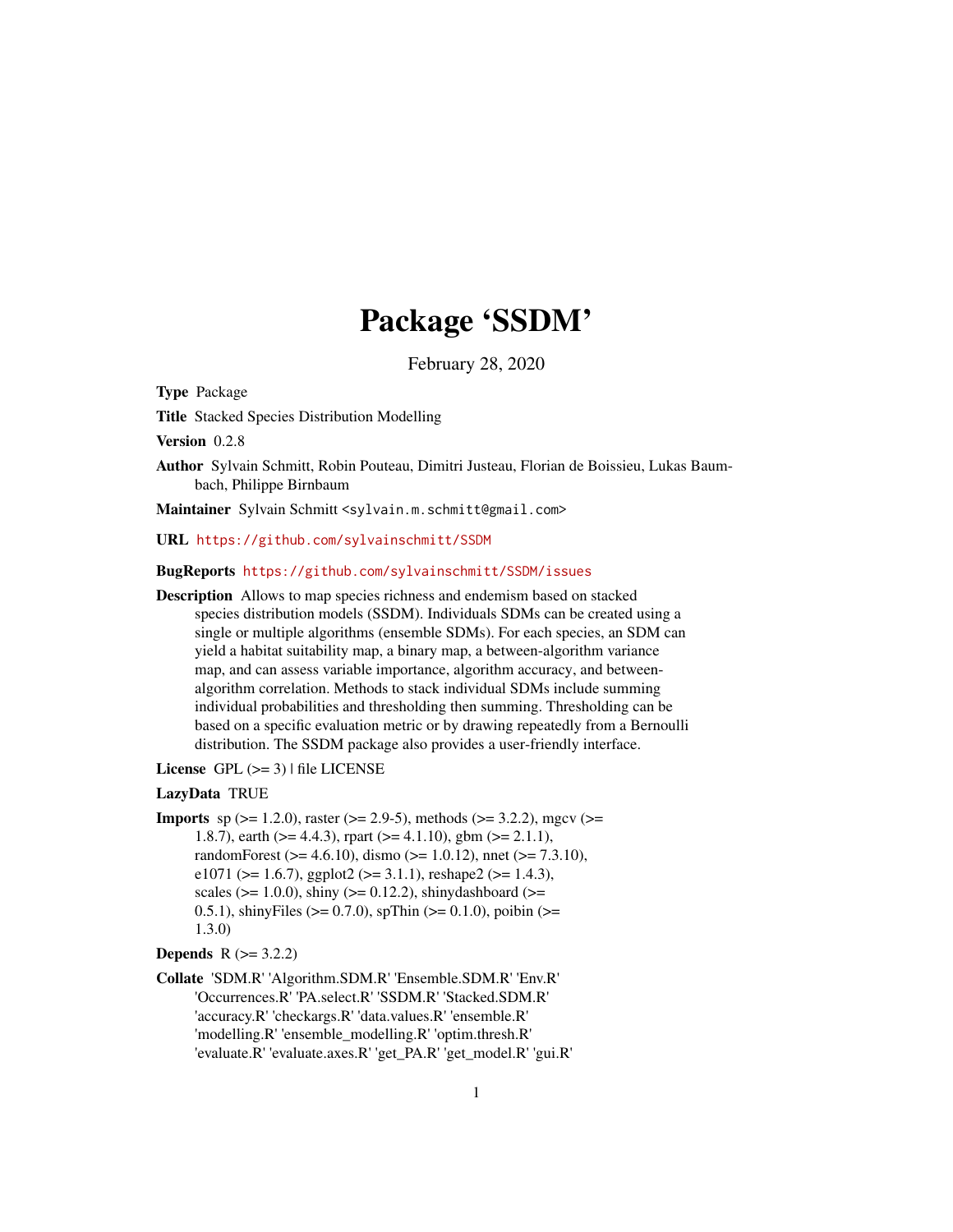<span id="page-1-0"></span>'load\_model.R' 'load\_occ.R' 'load\_var.R' 'mapDiversity.R' 'plot.model.R' 'project.R' 'save.model.R' 'stack\_modelling.R' 'stacking.R' 'update.stack.R' 'zzz.R'

Suggests testthat, knitr, rmarkdown, rgdal

RoxygenNote 6.1.1

VignetteBuilder knitr, rmarkdown

Encoding UTF-8

NeedsCompilation no

Repository CRAN

Date/Publication 2020-02-28 13:00:02 UTC

# R topics documented:

|       |          | 2   |
|-------|----------|-----|
|       | ensemble | 3   |
|       |          | 5   |
|       |          | -5  |
|       |          |     |
|       |          |     |
|       |          |     |
|       |          | -13 |
|       |          |     |
|       |          |     |
|       |          |     |
|       |          |     |
|       |          |     |
|       |          |     |
|       |          | 24  |
|       |          |     |
|       |          |     |
|       |          | -27 |
|       |          |     |
|       |          |     |
|       |          |     |
| Index |          | 38  |

<span id="page-1-1"></span>Algorithm.SDM-class *An S4 class to represent an SDM based on a single algorithm*

## Description

This is an S4 class to represent an SDM based on a single algorithm (including generalized linear model, general additive model, multivariate adpative splines, generalized boosted regression model, classification tree analysis, random forest, maximum entropy, artificial neural network, and support vector machines). This S4 class is obtained with [modelling](#page-17-1).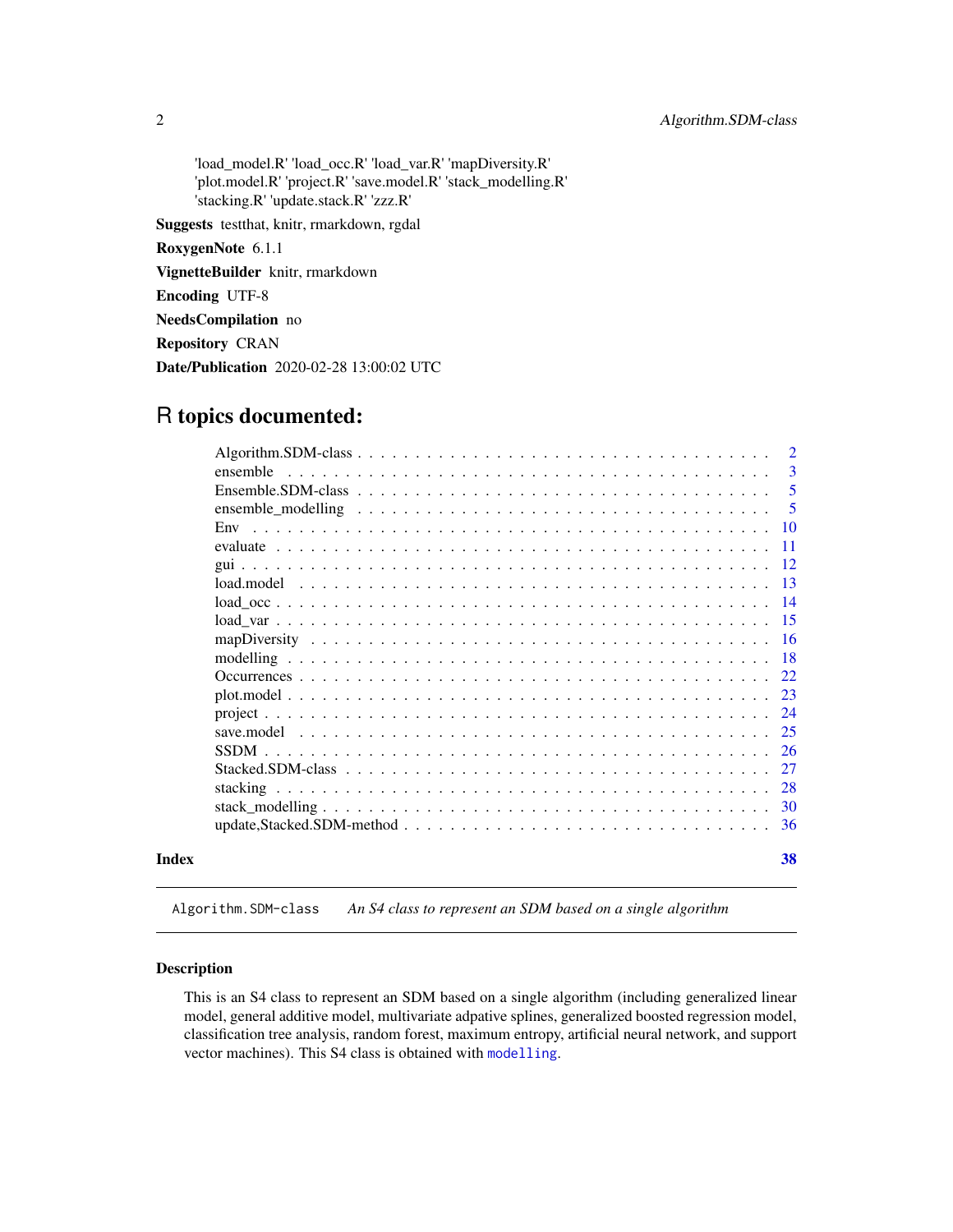#### <span id="page-2-0"></span>ensemble 3

#### **Slots**

name character. Name of the SDM (by default Species.SDM).

projection raster. Habitat suitability map produced by the SDM.

binary raster. Presence/Absence binary map produced by the SDM.

evaluation data frame. Evaluation of the SDM (available metrics include AUC, Kappa, sensitivity, specificity and proportion of correctly predicted occurrences) and identification of the optimal threshold to convert the habitat suitability map into a binary presence/absence map.

variable.importance data frame. Relative importance of each variable in the SDM.

data data frame. Data used to build the SDM.

parameters data frame. Parameters used to build the SDM.

#### See Also

[Ensemble.SDM](#page-4-1) an S4 class for ensemble SDMs, and [Stacked.SDM](#page-26-1) an S4 class for SSDMs.

<span id="page-2-1"></span>ensemble *Methods to assemble multiple algorithms in an ensemble SDM*

#### <span id="page-2-2"></span>Description

This is a method to assemble several algorithms in an ensemble SDM. The function takes as inputs several S4 [Algorithm.SDM](#page-1-1) class objects returned by the [modelling](#page-17-1) function. The function returns an S4 [Ensemble.SDM](#page-4-1) class object containing the habitat suitability map, the binary map, and the uncertainty map (based on the between-algorithm variance) and the associated evaluation tables (model evaluation, algorithm evaluation, algorithm correlation matrix and variable importance).

## Usage

```
ensemble(x, ..., name = NULL, ensemble.metric = c("AUC"),
  ensemble.thresh = c(0.75), weight = TRUE, thresh = 1001,
  uncertainty = TRUE, verbose = TRUE, GUI = FALSE)
## S4 method for signature 'Algorithm.SDM'
ensemble(x, ..., name = NULL,ensemble.metric = c("AUC"), ensemble.thresh = c(0.75),
  weight = TRUE, thresh = 1001, uncertainty = TRUE, verbose = TRUE,
  GUI = FALSE)
## S4 method for signature 'Algorithm.SDM'
sum(x, \ldots, name = NULL,ensemble.metric = c("AUC"), ensemble.thresh = c(0.75),
  weight = TRUE, thresh = 1001, format = TRUE, verbose = TRUE,
  na.rm = TRUE)
```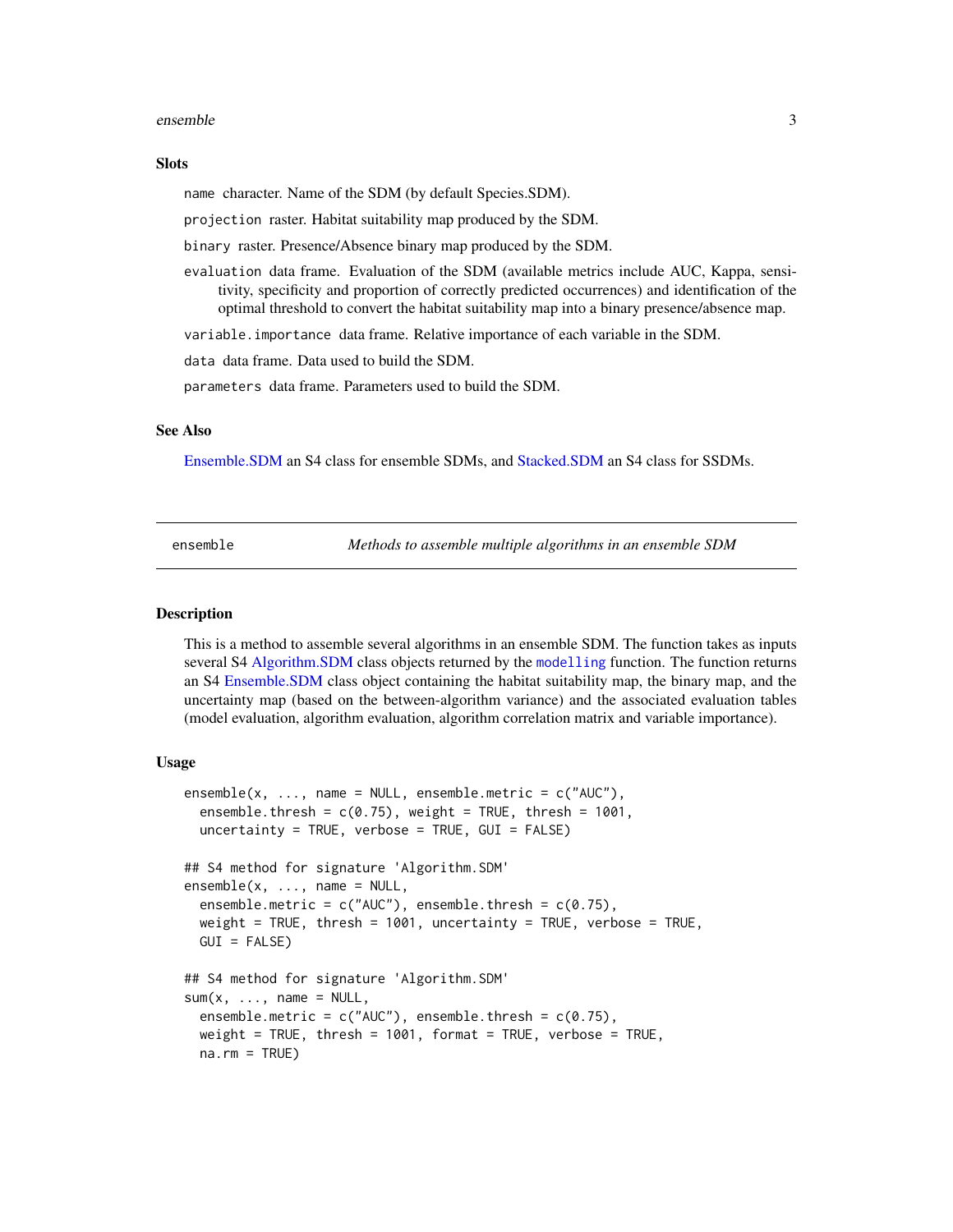## <span id="page-3-0"></span>Arguments

| $X, \ldots$        | SDMs. SDMs to be assembled.                                                                                              |  |
|--------------------|--------------------------------------------------------------------------------------------------------------------------|--|
| name               | character. Optional name given to the final Ensemble. SDM produced (by default<br>'Ensemble.SDM').                       |  |
| ensemble.metric    |                                                                                                                          |  |
|                    | character. Metric(s) used to select the best SDMs that will be included in the<br>ensemble SDM (see details below).      |  |
| ensemble.thresh    |                                                                                                                          |  |
|                    | numeric. Threshold(s) associated with the metric(s) used to compute the selec-<br>tion.                                  |  |
| weight             | logical. If TRUE, SDMs are weighted using the ensemble metric or, alterna-<br>tively, the mean of the selection metrics. |  |
| thresh             | numeric. A integer value specifying the number of equal interval threshold val-<br>ues between 0 and 1.                  |  |
| uncertainty        | logical. If TRUE, generates an uncertainty map and an algorithm correlation<br>matrix.                                   |  |
| verbose            | logical. If set to true, allows the function to print text in the console.                                               |  |
| GUI, format, na.rm |                                                                                                                          |  |
|                    | logical. Do not take those arguments into account (parameters for the user inter-<br>face and sum function).             |  |

## Details

ensemble.metric (metric(s) used to select the best SDMs that will be included in the ensemble SDM) can be chosen from among:

AUC Area under the receiver operating characteristic (ROC) curve

Kappa Kappa from the confusion matrix

sensitivity Sensitivity from the confusion matrix

specificity Specificity from the confusion matrix

prop.correct Proportion of correctly predicted occurrences from the confusion matrix

## Value

an S4 [Ensemble.SDM](#page-4-1) class object viewable with the [plot.model](#page-22-1) function.

## See Also

[ensemble\\_modelling](#page-4-2) to build an ensemble SDM from multiple algorithms.

## Examples

## Not run: # Loading data data(Env) data(Occurrences)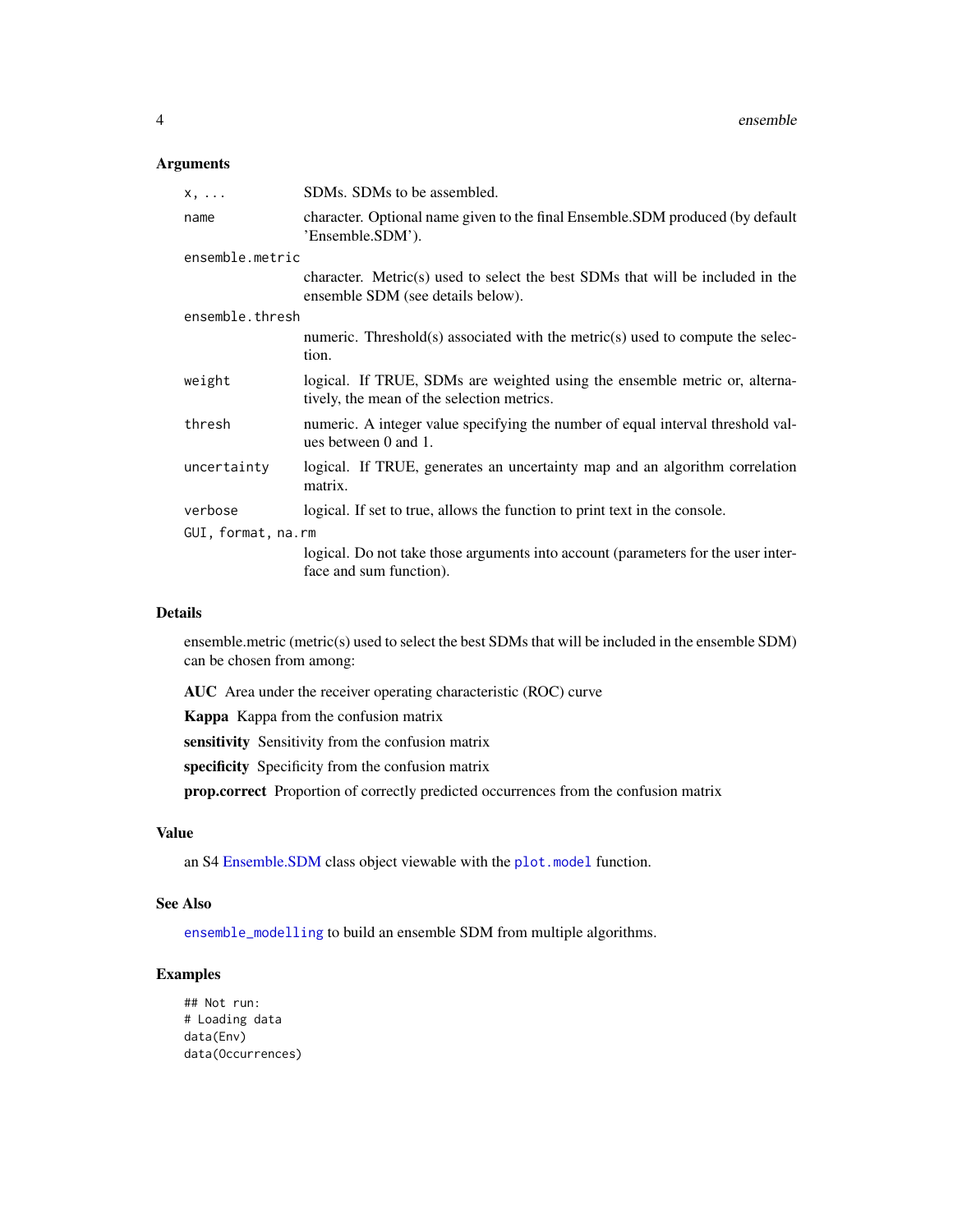## <span id="page-4-0"></span>Ensemble.SDM-class 5

```
Occurrences <- subset(Occurrences, Occurrences$SPECIES == 'elliptica')
# ensemble SDM building
CTA <- modelling('CTA', Occurrences, Env, Xcol = 'LONGITUDE', Ycol = 'LATITUDE')
SVM <- modelling('SVM', Occurrences, Env, Xcol = 'LONGITUDE', Ycol = 'LATITUDE')
ESDM \leq ensemble(CTA, SVM, ensemble.thresh = c(0.6))
# Results plotting
plot(ESDM)
## End(Not run)
```
<span id="page-4-1"></span>Ensemble.SDM-class *An S4 class to represent an ensemble SDM*

#### **Description**

This is an S4 class to represent an ensemble SDM from multiple algorithms (including generalized linear model, general additive model, multivariate adaptive splines, generalized boosted regression model, classification tree analysis, random forest, maximum entropy, artificial neural network, and support vector machines). This S4 class is returned by [ensemble\\_modelling](#page-4-2) or [ensemble](#page-2-1).

#### **Slots**

uncertainty raster. Between-algorithm variance map.

algorithm.correlation data frame. Between-algorithm correlation matrix.

algorithm.evaluation data frame. Evaluation of the ensemble SDM (available

sdms list. Individual SDMs used to create the ESDM. metrics include AUC, Kappa, sensitivity, specificity and proportion of correctly predicted occurrences) and identification of the optimal threshold to convert the habitat suitability map into a binary presence/absence map.

## See Also

[Algorithm.SDM](#page-1-1) an S4 class to represent an SDM based on a single algorithm, and [Stacked.SDM](#page-26-1) an S4 class for SSDMs.

<span id="page-4-2"></span>ensemble\_modelling *Build an ensemble SDM that assembles multiple algorithms*

#### Description

Build an ensemble SDM that assembles multiple algorithms for a single species. The function takes as inputs an occurrence data frame made of presence/absence or presence-only records and a raster object for data extraction and projection. The function returns an S4 [Ensemble.SDM](#page-4-1) class object containing the habitat suitability map, the binary map, the between-algorithm variance map and the associated evaluation tables (model evaluation, algorithm evaluation, algorithm correlation matrix and variable importance).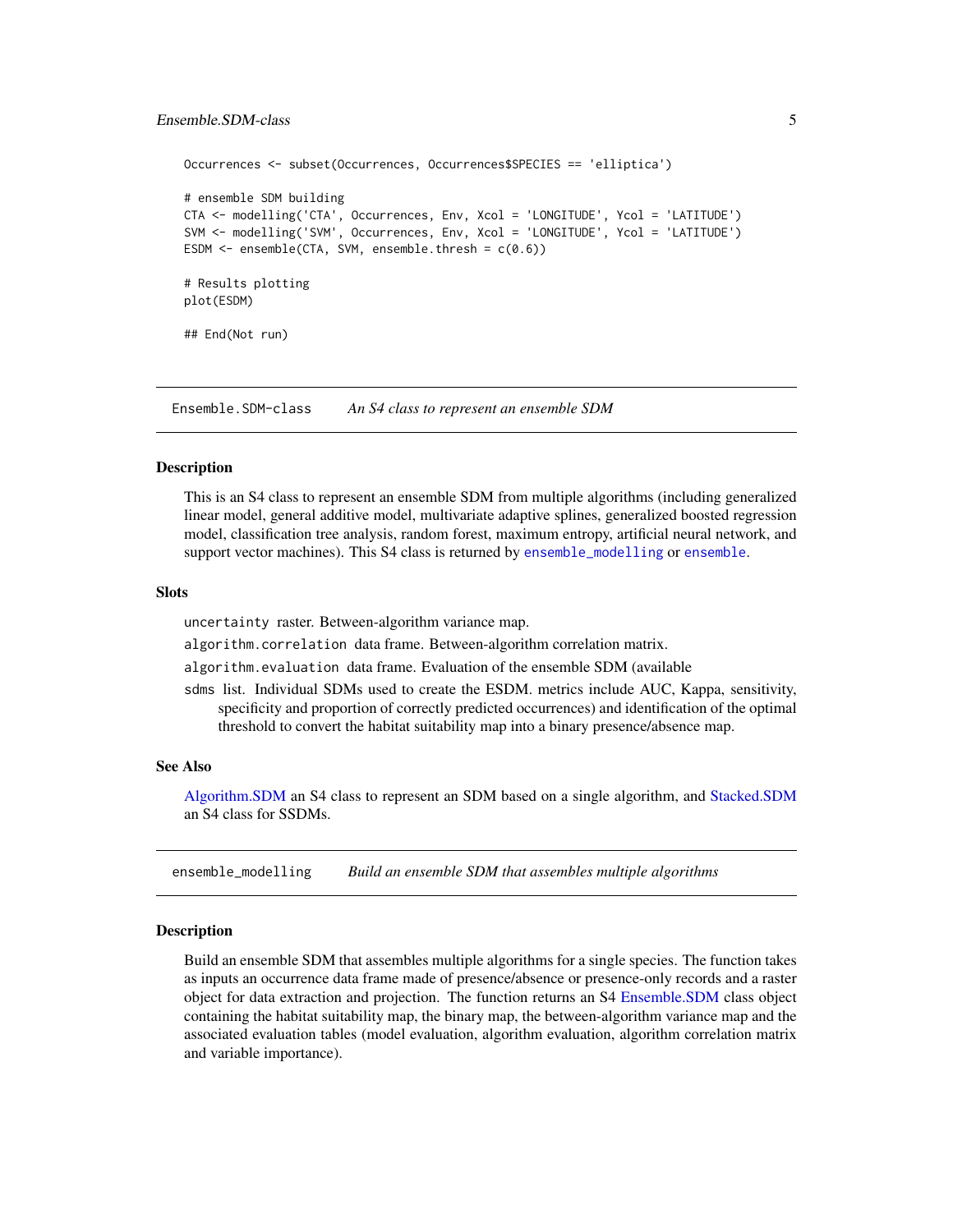```
ensemble_modelling(algorithms, Occurrences, Env, Xcol = "Longitude",
 Ycol = "Latitude", Pcol = NULL, rep = 10, name = NULL,
 save = FALSE, path = getwd(), PA = NULL, cv = "holdout",cv.param = c(0.7, 1), thresh = 1001, metric = "SES",
 axes.metric = "Pearson", uncertainty = TRUE, tmp = FALSE,
 ensemble.metric = c("AUC"), ensemble.thresh = c(0.75),
 weight = TRUE, verbose = TRUE, GUI = FALSE, \ldots)
```

| algorithms  | character. A character vector specifying the algorithm name(s) to be run (see<br>details below).                                                                                                                     |
|-------------|----------------------------------------------------------------------------------------------------------------------------------------------------------------------------------------------------------------------|
| Occurrences | data frame. Occurrences table (can be processed first by load_occ).                                                                                                                                                  |
| Env         | raster object. RasterStack object of environmental variables (can be processed<br>first by load_var).                                                                                                                |
| Xcol        | character. Name of the column in the occurrence table containing Latitude or X<br>coordinates.                                                                                                                       |
| Ycol        | character. Name of the column in the occurrence table containing Longitude or<br>Y coordinates.                                                                                                                      |
| Pcol        | character. Name of the column in the occurrence table specifying whether a line<br>is a presence or an absence. A value of 1 is presence and value of 0 is absence.<br>If NULL presence-only dataset is assumed.     |
| rep         | integer. Number of repetitions for each algorithm.                                                                                                                                                                   |
| name        | character. Optional name given to the final Ensemble.SDM produced (by default<br>'Ensemble.SDM').                                                                                                                    |
| save        | logical. If TRUE, the ensemble SDM is automatically saved.                                                                                                                                                           |
| path        | character. If save is If TRUE, the path to the directory in which the ensemble<br>SDM will be saved.                                                                                                                 |
| PA          | list(nb, strat) defining the pseudo-absence selection strategy used in case of<br>presence-only dataset. If PA is NULL, recommended PA selection strategy is<br>used depending on the algorithm (see details below). |
| CV          | character. Method of cross-validation used to evaluate the ensemble SDM (see<br>details below).                                                                                                                      |
| cv.param    | numeric. Parameters associated to the method of cross-validation used to evalu-<br>ate the ensemble SDM (see details below).                                                                                         |
| thresh      | numeric. A single integer value representing the number of equal interval thresh-<br>old values between 0 and 1.                                                                                                     |
| metric      | character. Metric used to compute the binary map threshold (see details below.)                                                                                                                                      |
| axes.metric | Metric used to evaluate variable relative importance (see details below).                                                                                                                                            |
| uncertainty | logical. If TRUE, generates an uncertainty map and an algorithm correlation<br>matrix.                                                                                                                               |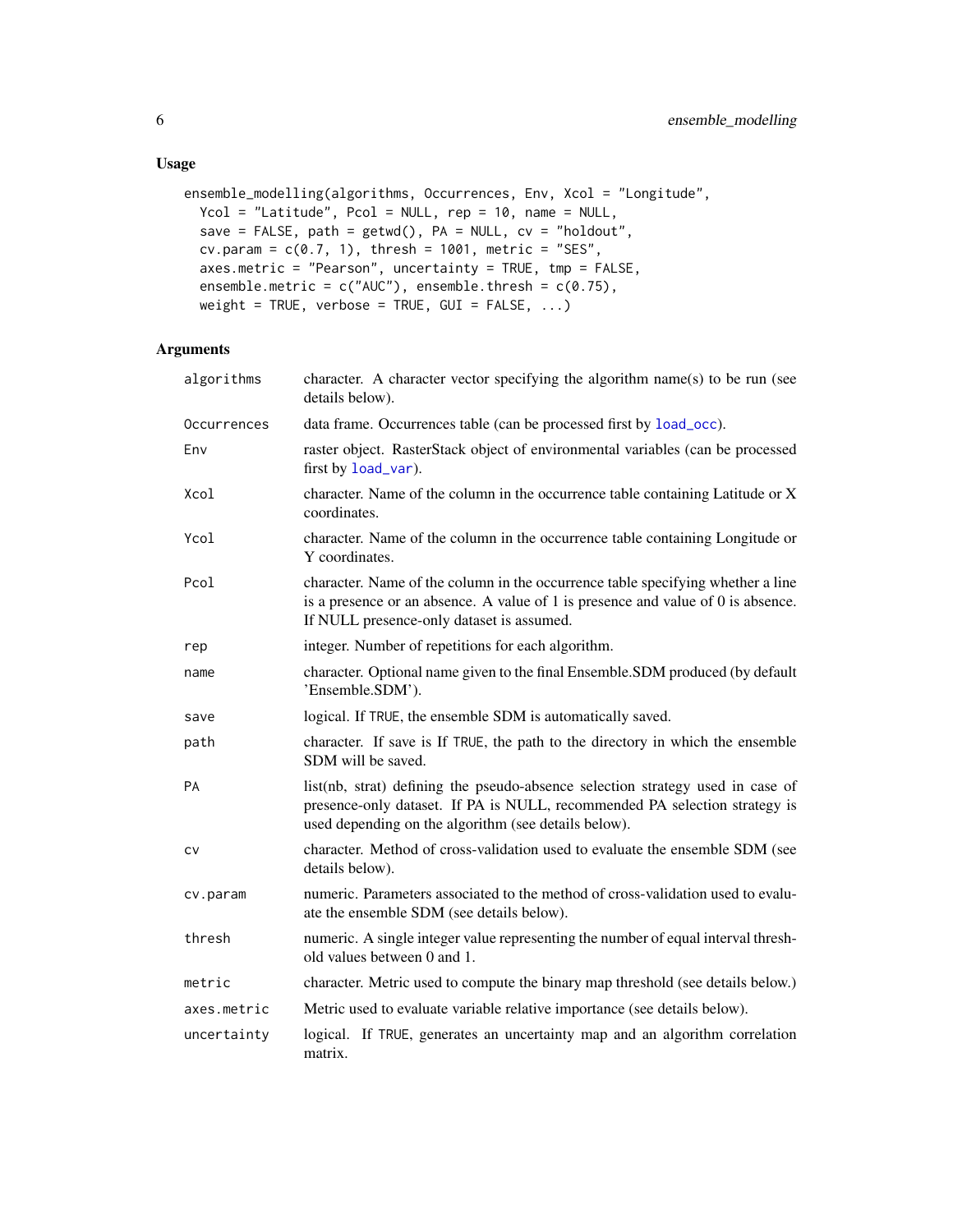<span id="page-6-0"></span>

| tmp             | logical. If set to true, the habitat suitability map of each algorithm is saved<br>in a temporary file to release memory. But beware: if you close R, temporary |
|-----------------|-----------------------------------------------------------------------------------------------------------------------------------------------------------------|
|                 | files will be deleted To avoid any loss you can save your ensemble SDM with                                                                                     |
|                 | save.model. Depending on number, resolution and extent of models, temporary                                                                                     |
|                 | files can take a lot of disk space. Temporary files are written in R environment                                                                                |
|                 | temporary folder.                                                                                                                                               |
| ensemble.metric |                                                                                                                                                                 |
|                 | character. Metric(s) used to select the best SDMs that will be included in the<br>ensemble SDM (see details below).                                             |
| ensemble.thresh |                                                                                                                                                                 |
|                 | numeric. Threshold(s) associated with the metric(s) used to compute the selec-<br>tion.                                                                         |
| weight          | logical. If TRUE, SDMs are weighted using the ensemble metric or, alternatively,<br>the mean of the selection metrics.                                          |
| verbose         | logical. If TRUE, allows the function to print text in the console.                                                                                             |
| GUI             | logical. Do not take this argument into account (parameter for the user inter-<br>face).                                                                        |
| .               | additional parameters for the algorithm modelling function (see details below).                                                                                 |

#### Details

- algorithms 'all' calls all the following algorithms. Algorithms include Generalized linear model (GLM), Generalized additive model (GAM), Multivariate adaptive regression splines (MARS), Generalized boosted regressions model (GBM), Classification tree analysis (CTA), Random forest (RF), Maximum entropy (MAXENT), Artificial neural network (ANN), and Support vector machines (SVM). Each algorithm has its own parameters settable with the ... (see each algorithm section below to set their parameters).
- "PA" list with two values: nb number of pseudo-absences selected, and strat strategy used to select pseudo-absences: either random selection or disk selection. We set default recommendation from Barbet-Massin et al. (2012) (see reference).
- cv Cross-validation method used to split the occurrence dataset used for evaluation: holdout data are partitioned into a training set and an evaluation set using a fraction (*cv.param[1]*) and the operation can be repeated (*cv.param[2]*) times, k-fold data are partitioned into k (*cv.param[1]*) folds being k-1 times in the training set and once the evaluation set and the operation can be repeated (*cv.param[2]*) times, LOO (Leave One Out) each point is successively taken as evaluation data.
- **metric** Choice of the metric used to compute the binary map threshold and the confusion matrix (by default SES as recommended by Liu et al. (2005), see reference below): **Kappa** maximizes the Kappa, CCR maximizes the proportion of correctly predicted observations, TSS (True Skill Statistic) maximizes the sum of sensitivity and specificity, SES uses the sensitivity-specificity equality, LW uses the lowest occurrence prediction probability, ROC minimizes the distance between the ROC plot (receiving operating characteristic curve) and the upper left corner (1,1).
- **axes.metric** Metric used to evaluate the variable relative importance (difference between a full model and one with each variable successively omitted): Pearson (computes a simple Pearson's correlation *r* between predictions of the full model and the one without a variable, and returns the score *1-r*: the highest the value, the more influence the variable has on the model),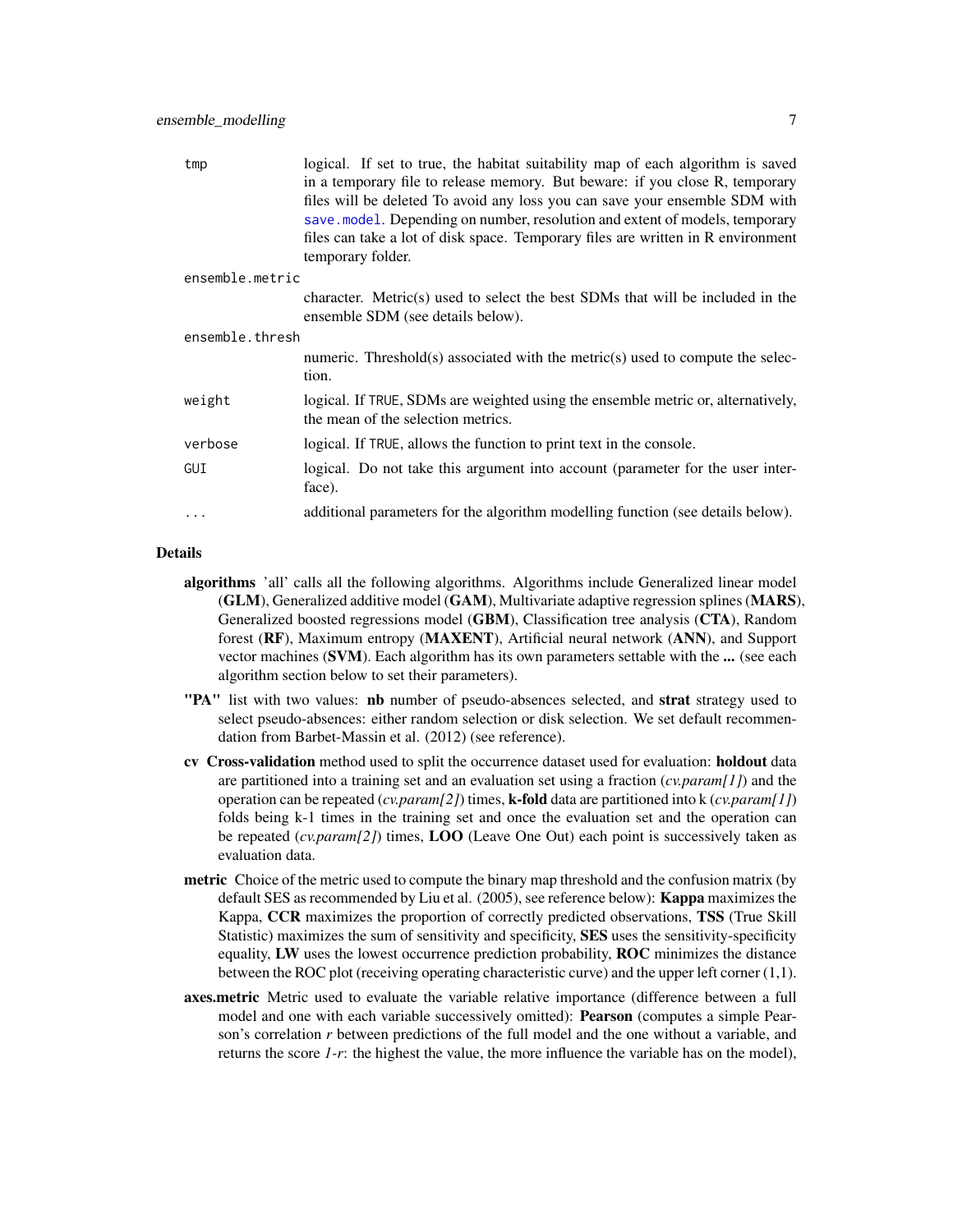<span id="page-7-0"></span>AUC, Kappa, sensitivity, specificity, and prop.correct (proportion of correctly predicted occurrences).

- ensemble.metric Ensemble metric(s) used to select SDMs: AUC, Kappa, sensitivity, specificity, and prop.correct (proportion of correctly predicted occurrences).
- "..." See algorithm in detail section

#### Value

an S4 [Ensemble.SDM](#page-4-1) class object viewable with the [plot.model](#page-22-1) function.

#### Generalized linear model (GLM)

Uses the [glm](#page-0-0) function from the package 'stats', you can set the following parameters (see glm for more details):

test character. Test used to evaluate the SDM, default 'AIC'.

- epsilon numeric. Positive convergence tolerance eps ; the iterations converge when *|dev dev\_old|/(|dev| + 0.1) < eps*. By default, set to 10e-08.
- maxit numeric. Integer giving the maximal number of IWLS (Iterative Weighted Last Squares) iterations, default 500.

#### Generalized additive model (GAM)

Uses the gam function from the package 'mgcv', you can set the following parameters (see [gam](#page-0-0) for more details):

test character. Test used to evaluate the model, default 'AIC'.

epsilon numeric. This is used for judging conversion of the GLM IRLS (Iteratively Reweighted Least Squares) loop, default 10e-08.

maxit numeric. Maximum number of IRLS iterations to perform, default 500.

#### Multivariate adaptive regression splines (MARS)

Uses the earth function from the package 'earth', you can set the following parameters (see [earth](#page-0-0) for more details):

degree integer. Maximum degree of interaction (Friedman's mi) ; 1 meaning build an additive model (i.e., no interaction terms). By default, set to 2.

#### Generalized boosted regressions model (GBM)

Uses the gbm function from the package 'gbm,' you can set the following parameters (see [gbm](#page-0-0) for more details):

- trees integer. The total number of trees to fit. This is equivalent to the number of iterations and the number of basis functions in the additive expansion. By default, set to 2500.
- final.leave integer. minimum number of observations in the trees terminal nodes. Note that this is the actual number of observations not the total weight. By default, set to 1.

algocv integer. Number of cross-validations, default 3.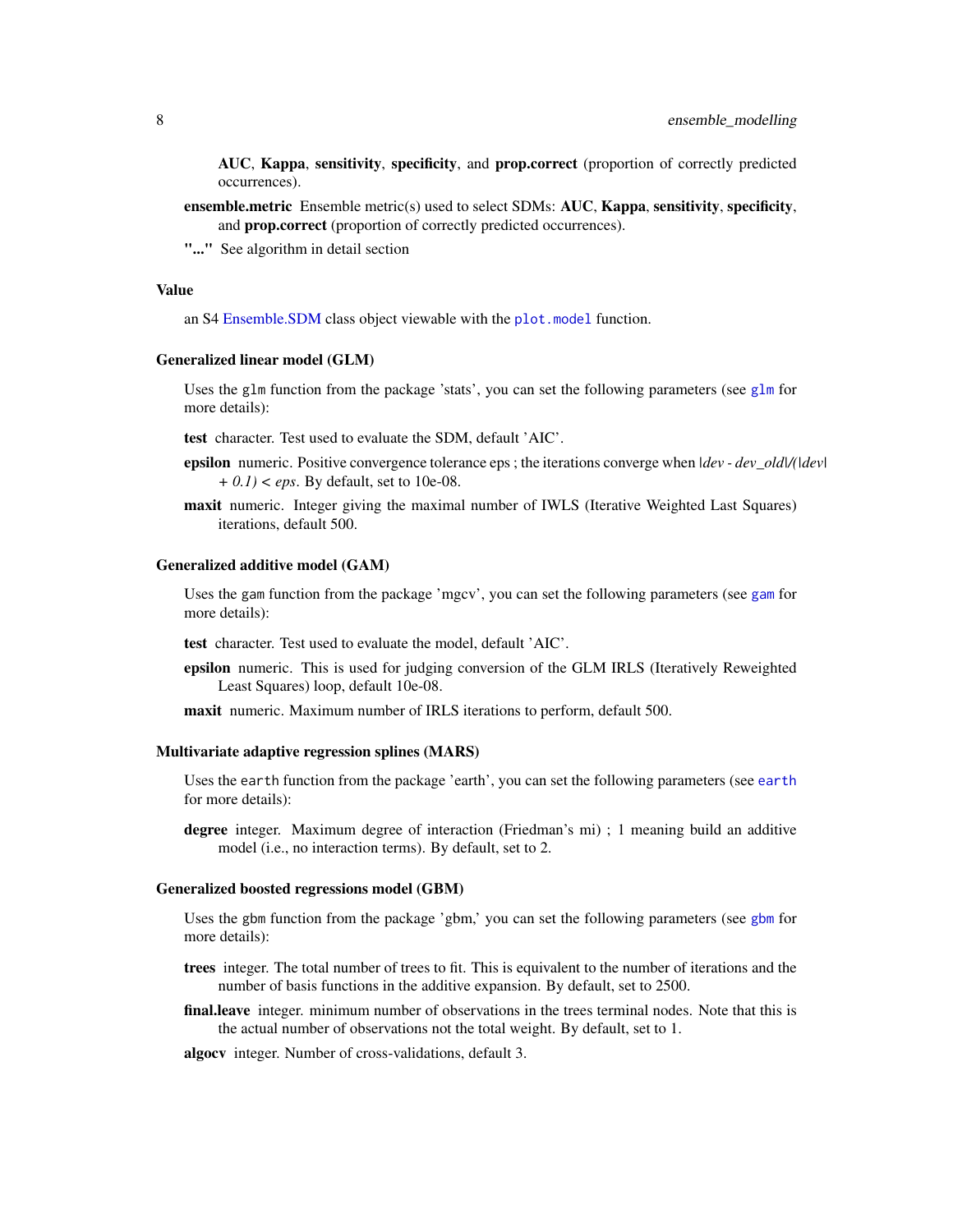<span id="page-8-0"></span>thresh.shrink integer. Number of cross-validation folds to perform. If cv.folds>1 then gbm, in addition to the usual fit, will perform a cross-validation. By default, set to 1e-03.

#### Classification tree analysis (CTA)

Uses the rpart function from the package 'rpart', you can set the following parameters (see [rpart](#page-0-0) for more details):

final.leave integer. The minimum number of observations in any terminal node, default 1.

algocv integer. Number of cross-validations, default 3.

## Random Forest (RF)

Uses the randomForest function from the package 'randomForest', you can set the following parameters (see [randomForest](#page-0-0) for more details):

- trees integer. Number of trees to grow. This should not be set to a too small number, to ensure that every input row gets predicted at least a few times. By default, set to 2500.
- final.leave integer. Minimum size of terminal nodes. Setting this number larger causes smaller trees to be grown (and thus take less time). By default, set to 1.

#### Maximum Entropy (MAXENT)

Uses the maxent function from the package 'dismo'. Make sure that you have correctly installed the maxent.jar file in the folder ~\R\library\version\dismo\java available at [https://www.cs.princeton](https://www.cs.princeton.edu/~schapire/maxent/). [edu/~schapire/maxent/](https://www.cs.princeton.edu/~schapire/maxent/) (see [maxent](#page-0-0) for more details).

## Artificial Neural Network (ANN)

Uses the nnet function from the package 'nnet', you can set the following parameters (see [nnet](#page-0-0) for more details):

maxit integer. Maximum number of iterations, default 500.

#### Support vector machines (SVM)

Uses the svm function from the package 'e1071', you can set the following parameters (see [svm](#page-0-0) for more details):

epsilon float. Epsilon parameter in the insensitive loss function, default 1e-08.

algocv integer. If an integer value k>0 is specified, a k-fold cross-validation on the training data is performed to assess the quality of the model: the accuracy rate for classification and the Mean Squared Error for regression. By default, set to 3.

#### Warning

Depending on the raster object resolution the process can be more or less time and memory consuming.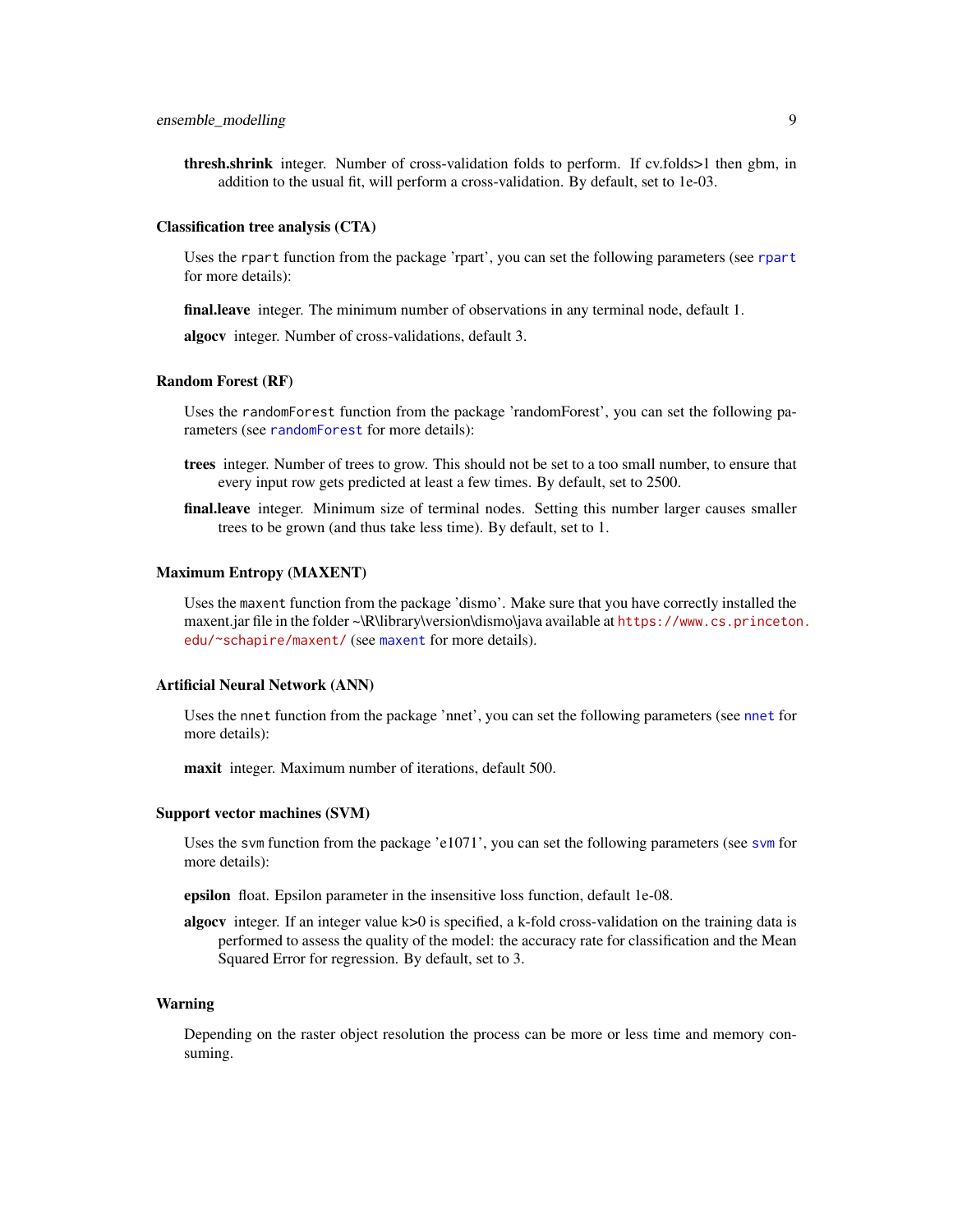#### <span id="page-9-0"></span>References

M. Barbet-Massin, F. Jiguet, C. H. Albert, & W. Thuiller (2012) "Selecting pseudo-absences for species distribution models: how, where and how many?" *Methods Ecology and Evolution* 3:327- 338 <http://onlinelibrary.wiley.com/doi/10.1111/j.2041-210X.2011.00172.x/full>

C. Liu, P. M. Berry, T. P. Dawson, R. & G. Pearson (2005) "Selecting thresholds of occurrence in the prediction of species distributions." *Ecography* 28:85-393 [http://www.researchgate.net/](http://www.researchgate.net/publication/230246974_Selecting_Thresholds_of_Occurrence_in_the_Prediction_of_Species_Distributions) [publication/230246974\\_Selecting\\_Thresholds\\_of\\_Occurrence\\_in\\_the\\_Prediction\\_of\\_Sp](http://www.researchgate.net/publication/230246974_Selecting_Thresholds_of_Occurrence_in_the_Prediction_of_Species_Distributions)ecies\_ [Distributions](http://www.researchgate.net/publication/230246974_Selecting_Thresholds_of_Occurrence_in_the_Prediction_of_Species_Distributions)

#### See Also

[modelling](#page-17-1) to build SDMs with a single algorithm, [stack\\_modelling](#page-29-1) to build SSDMs.

#### Examples

```
## Not run:
# Loading data
data(Env)
data(Occurrences)
Occurrences <- subset(Occurrences, Occurrences$SPECIES == 'elliptica')
# ensemble SDM building
ESDM <- ensemble_modelling(c('CTA', 'MARS'), Occurrences, Env, rep = 1,
                          Xcol = 'LONGITUDE', Ycol = 'LATITUDE',
                          ensemble.thresh = c(0.6))
# Results plotting
plot(ESDM)
## End(Not run)
```
Env *A stack of three environmental variables*

## Description

A stack of three 30 arcsec-resolution rasters covering the north part of the main island of New Caledonia 'Grande Terre'. CRAINFALL and TEMPERATURE rasters are climatic variables from the WorldClim database, and SUBSTRATE raster is from the IRD Atlas of New Caledonia (2012) (see reference below).

#### Usage

Env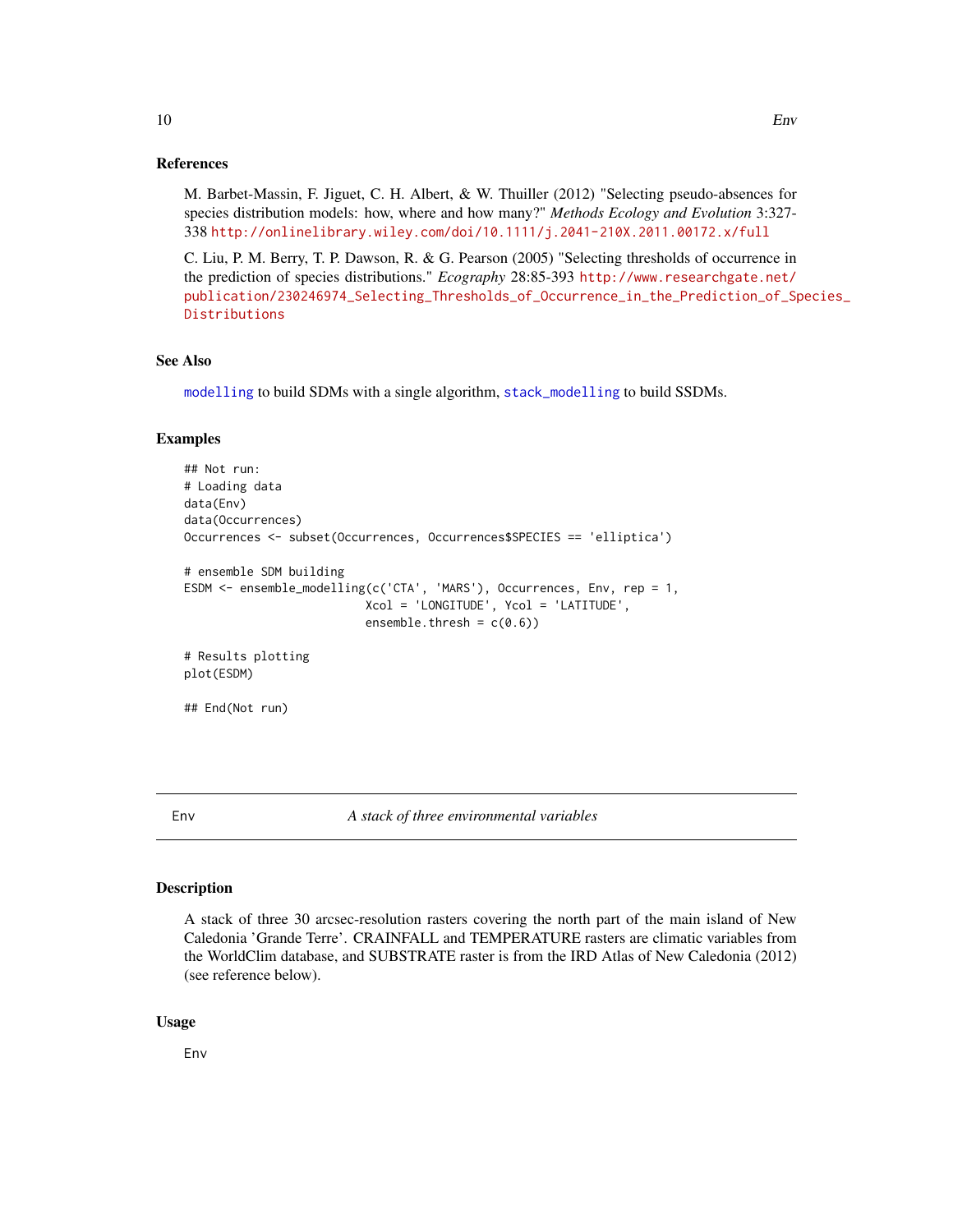#### <span id="page-10-0"></span>evaluate the contract of the contract of the contract of the contract of the contract of the contract of the contract of the contract of the contract of the contract of the contract of the contract of the contract of the c

## Format

A stack of three rasters:

RAINFALL Annual mean rainfall (mm)

TEMPERATURE Annual mean temperature (x10 degree Celsius)

SUBSTRATE Substrate type (categorical variable)

## References

R.J. Hijmans, C.H. & Graham (2006) "The ability of climate envelope models to predict the effect of climate change on species distributions." *Global Change Biology* 12:2272-2281 [http:](http://onlinelibrary.wiley.com/doi/10.1111/j.1365-2486.2006.01256.x/full) [//onlinelibrary.wiley.com/doi/10.1111/j.1365-2486.2006.01256.x/full](http://onlinelibrary.wiley.com/doi/10.1111/j.1365-2486.2006.01256.x/full)

E. Fritsch (2012) "Les sols. Atlas de la Nouvelle-Caledonie (ed. by J. Bonvallot, J.-C. Gay and E. Habert)" *IRD-Congres de la Nouvelle-Caledonie, Marseille.* 73-76

evaluate *Evaluate*

#### Description

Evaluation of SDM or ESDM habitat suitability predictions or evalaution of SSDM floristic composition with Pottier et al, 2013 method (see reference below)

#### Usage

```
evaluate(obj, ...)
## S4 method for signature 'Algorithm.SDM'
evaluate(obj, cv, cv.param, thresh = 1001,
 metric = "SES", Env, ...)## S4 method for signature 'MAXENT.SDM'
evaluate(obj, cv, cv.param, thresh = 1001,
 metric = "SES", Env, ...)
## S4 method for signature 'Stacked.SDM'
```
# evaluate(obj, ...)

| obi      | Stacked.SDM. SSDM to evaluate                                                                                       |
|----------|---------------------------------------------------------------------------------------------------------------------|
| $\ddots$ | unused argument                                                                                                     |
| CV       | character. Method of cross-validation used to evaluate the SDM (see details<br>below).                              |
| cv.param | numeric. Parameters associated to the method of cross-validation used to evalu-<br>ate the SDM (see details below). |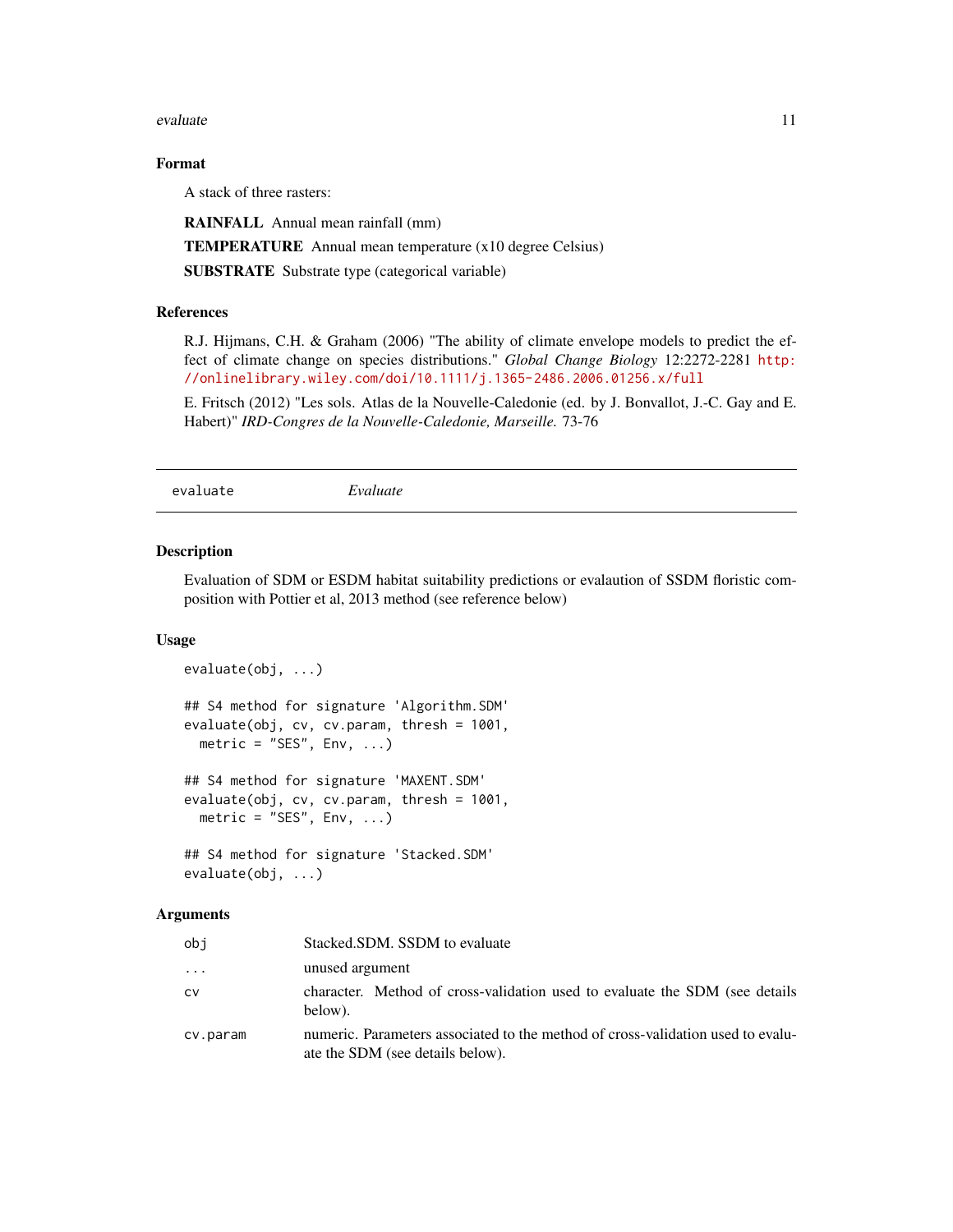<span id="page-11-0"></span>

| thresh | numeric. A single integer value representing the number of equal interval thresh-<br>old values between 0 and 1.    |
|--------|---------------------------------------------------------------------------------------------------------------------|
| metric | character. Metric(s) used to select the best SDMs that will be included in the<br>ensemble SDM (see details below). |
| Env    | raster object. Stacked raster object of environmental variables (can be processed<br>first by $load\_var$ ).        |

## Value

SDM/ESDM/SSDM evaluation in a data.frame

#### References

Pottier, J., Dubuis, A., Pellissier, L., Maiorano, L., Rossier, L., Randin, C. F., Guisan, A. (2013). The .accuracy of plant assemblage prediction from species distribution models varies along environmental gradients. Global Ecology and Biogeography, 22(1), 52-63. https://doi.org/10.1111/j.1466- 8238.2012.00790.x

#### Examples

```
## Not run:
# Loading data
data(Env)
data(Occurrences)
# SSDM building
SSDM <- stack_modelling(c('CTA', 'SVM'), Occurrences, Env, rep = 1,
                       Xcol = 'LONGITUDE', Ycol = 'LATITUDE',
                       Spcol = 'SPECIES')
# Evaluation
evaluate(SSDM)
## End(Not run)
```
<span id="page-11-1"></span>

| gu1 | SSDM package Graphic User Interface |  |  |
|-----|-------------------------------------|--|--|
|     |                                     |  |  |

## Description

User interface of the SSDM package.

#### Usage

```
gui(port = getOption("shiny.port"), host = getOption("shiny.host",
  "127.0.0.1"), working.directory = getwd())
```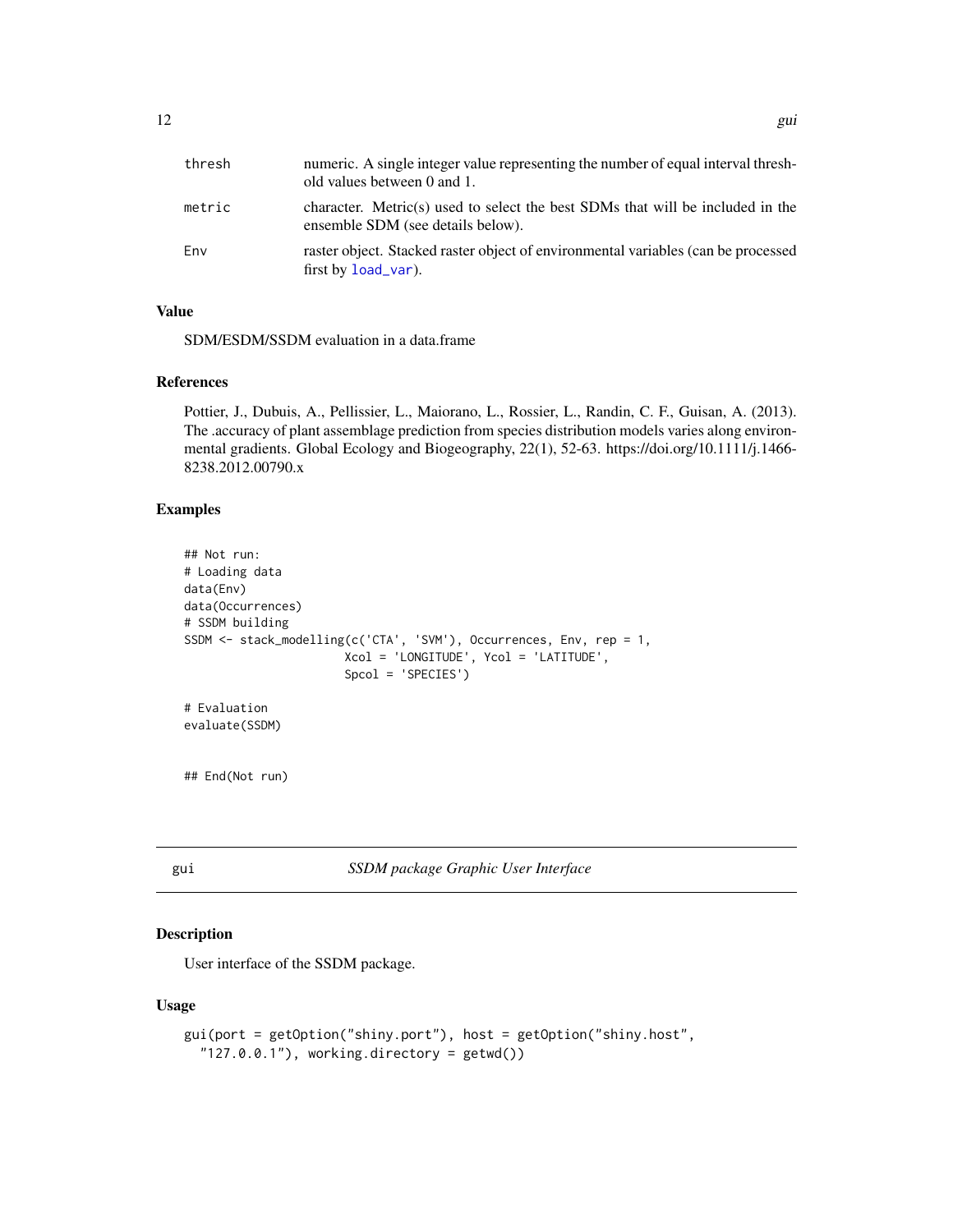#### <span id="page-12-0"></span>load.model 13

## Arguments

| port              | char. The TCP port that the application should listen on (see runApp for more<br>details).     |
|-------------------|------------------------------------------------------------------------------------------------|
| host              | char. The IPv4 address that the application should listen on (see runApp for<br>more details). |
| working.directory |                                                                                                |
|                   | char. Directory in which the application will run.                                             |

## Details

If your environmental variables have an important size, you should give enough memory to the interface with the (maxmem parameter). Note that only one instance of gui can be run at a time.

## Value

Open a window with a shiny app to use the SSDM package with an user-friendly interface.

## Examples

## Not run: gui() ## End(Not run)

<span id="page-12-1"></span>load.model *Load ensemble SDMs and SSDMs.*

## Description

Load S4 [Ensemble.SDM](#page-4-1) and [Stacked.SDM](#page-26-1) objects saved with their respective save function.

#### Usage

```
load_esdm(name, path = getwd())
```
load\_stack(name = "Stack", path = getwd(), GUI = FALSE)

| name | character. Name of the folder containing the model to be loaded.                                                     |
|------|----------------------------------------------------------------------------------------------------------------------|
| path | character. Path to the directory containing the model to be loaded, by default the<br>path to the current directory. |
| GUI  | logical. Do not take this argument into account (parameter for the user inter-<br>face).                             |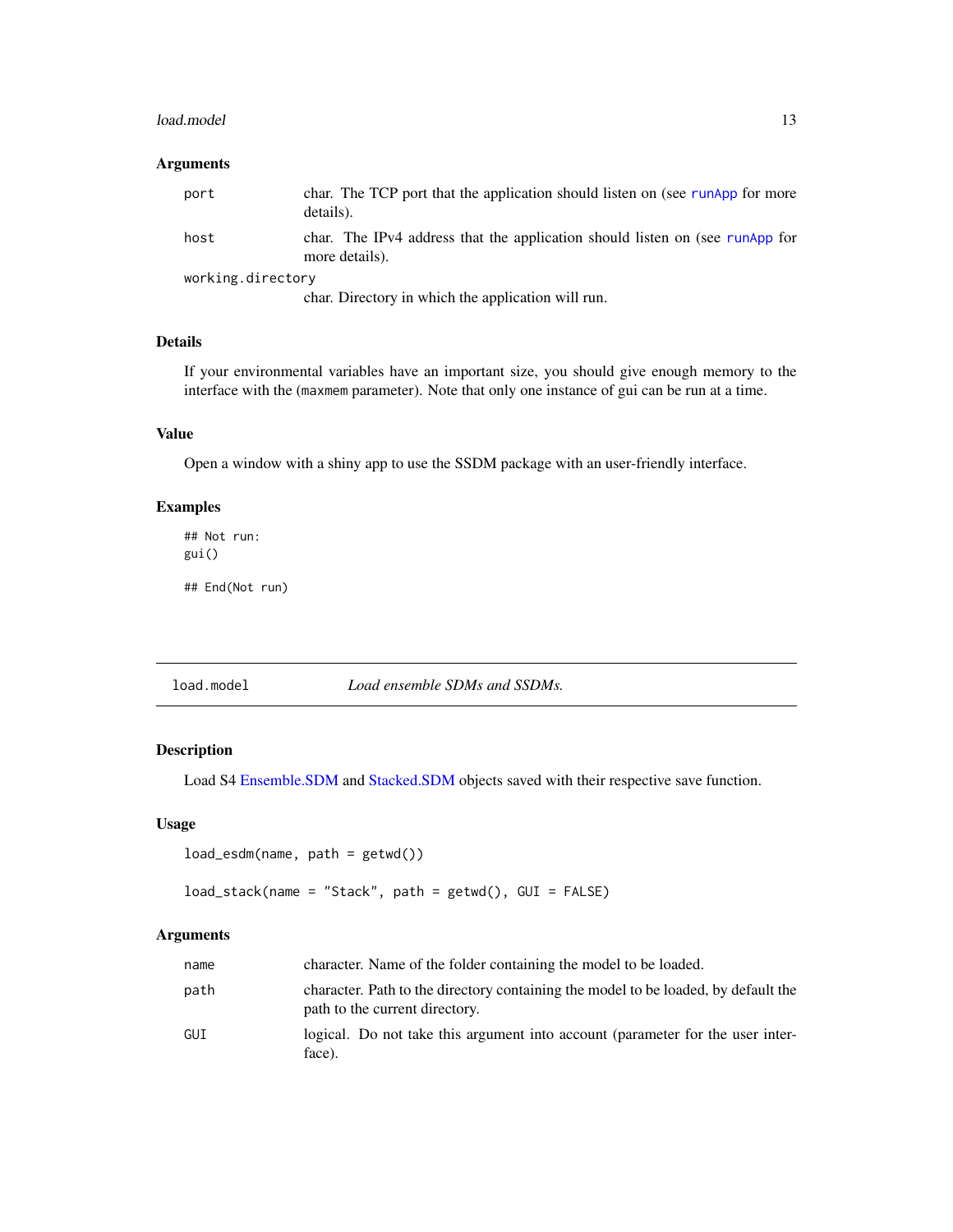## <span id="page-13-0"></span>Value

The corresponding SDM object.

## See Also

[save.model](#page-24-1)

<span id="page-13-1"></span>load\_occ *Load occurrence data*

## Description

Load occurrence data from CSV file to perform [modelling](#page-17-1), [ensemble\\_modelling](#page-4-2) or [stack\\_modelling](#page-29-1).

## Usage

```
load\_occ(path = getwd(), Env, file = NULL, ..., Xcol = "Longitude",Ycol = "Latitude", Spcol = NULL, GeoRes = TRUE,
 reso = max(res(Env@layers[[1]])), verbose = TRUE, GUI = FALSE)
```
## Arguments

| character. Path to the directory that contains the occurrence table.                                                                                    |
|---------------------------------------------------------------------------------------------------------------------------------------------------------|
| raster stack. Environmental variables in the form of a raster stack used to per-<br>form spatial thinning (can be the result of the load_var function). |
| character. File containing the occurrence table, if NULL (default) the .csv file<br>located in the path will be loaded.                                 |
| additional parameters given to read.csv.                                                                                                                |
| character. Name of the Latitude or X coordinate variable.                                                                                               |
| character. Name of the Longitude or Y coordinate variable.                                                                                              |
| character. Name of the column containing species names or IDs.                                                                                          |
| logical. If TRUE, performs geographical thinning on occurrences to limit geo-<br>graphical biases in the SDMs.                                          |
| numeric. Resolution used to perform the geographical thinning, default is the<br>resolution of Env.                                                     |
| logical. If TRUE, allows the function to print text in the console.                                                                                     |
| logical. Parameter reserved for graphical interface.                                                                                                    |
|                                                                                                                                                         |

## Value

A data frame containing the occurrence dataset (spatially thinned or not).

## See Also

[load\\_var](#page-14-1) to load environmental variables.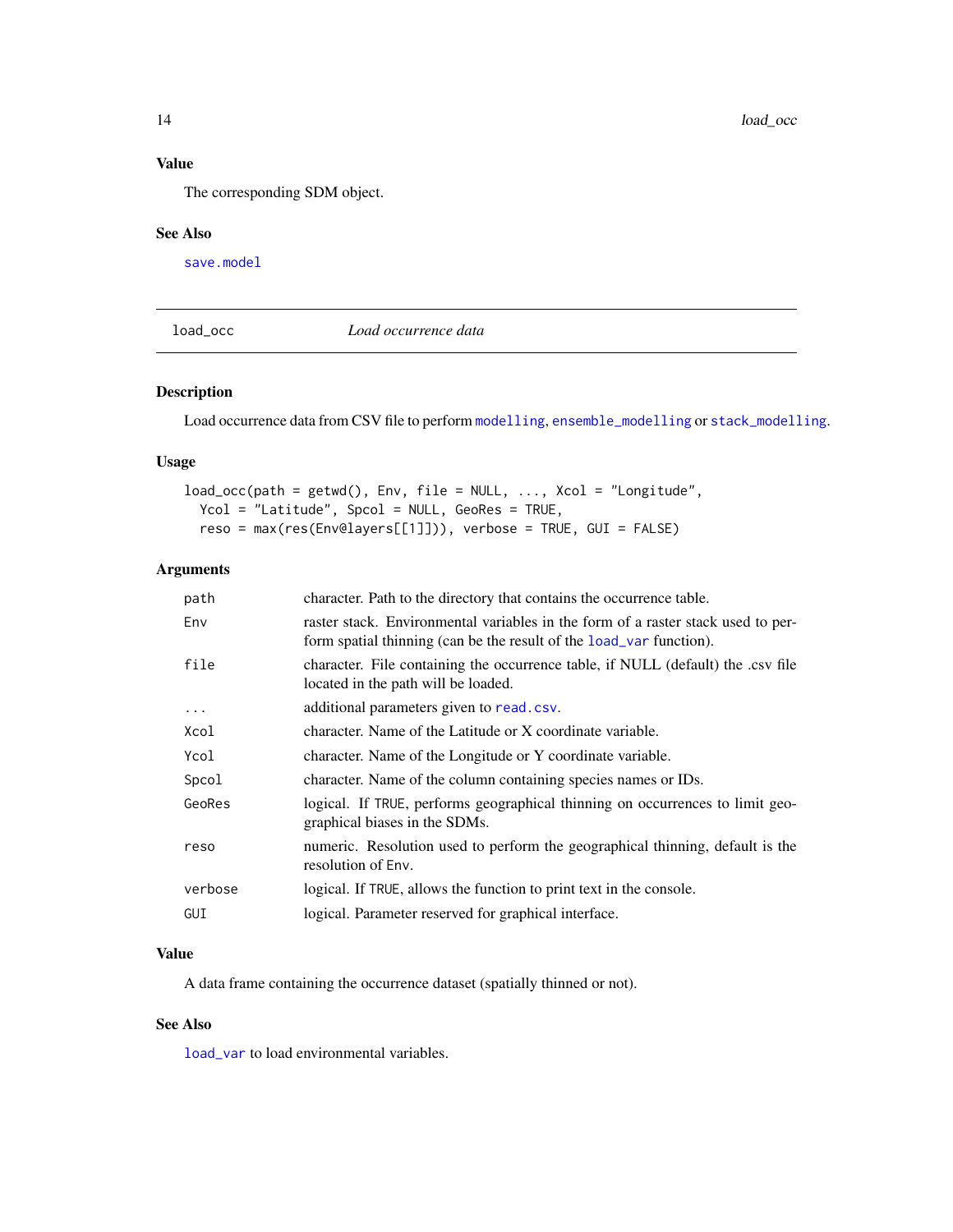#### <span id="page-14-0"></span>load\_var 15

## Examples

```
## Not run:
load_occ(path = system.file('extdata', package = 'SSDM'), Env,
        Xcol = 'LONGITUDE', Ycol = 'LATITUDE',
        file = 'Occurrences.csv', sep = ',')
```
## End(Not run)

<span id="page-14-1"></span>

#### load\_var *Load environmental variables*

## Description

Function to load environmental variables in the form of rasters to perform [modelling](#page-17-1), [ensemble\\_modelling](#page-4-2) or [stack\\_modelling](#page-29-1).

#### Usage

```
load\_var(path = getwd(), files = NULL, format = c(".grd", ".diff",".asc", ".sdat", ".rst", ".nc", ".envi", ".bil", ".img"),
  categorical = NULL, Norm = TRUE, tmp = TRUE, verbose = TRUE,
 GUI = FALSE)
```
## Arguments

| path        | character. Path to the directory that contains the environmental variables files.                                                                                             |
|-------------|-------------------------------------------------------------------------------------------------------------------------------------------------------------------------------|
| files       | character. Files containing the environmental variables If NULL (default) all<br>files present in the path in the selected format will be loaded.                             |
| format      | character. Format of environmental variables files (including .grd, .tif, .asc,<br>sdat, rst, nc, tif, envi, bil, img.                                                        |
| categorical | character. Specify whether an environmental variable is a categorical variable.                                                                                               |
| Norm        | logical. If set to true, normalizes environmental variables between 0 and 1.                                                                                                  |
| tmp         | logical. If set to true, rasters are read in temporary file avoiding to overload the<br>random access memory. But beware: if you close R, temporary files will be<br>deleted. |
| verbose     | logical. If set to true, allows the function to print text in the console.                                                                                                    |
| GUI         | logical. Do not take that argument into account (parameter for the user inter-<br>face).                                                                                      |

## Value

A stack containing the environmental rasters (normalized or not).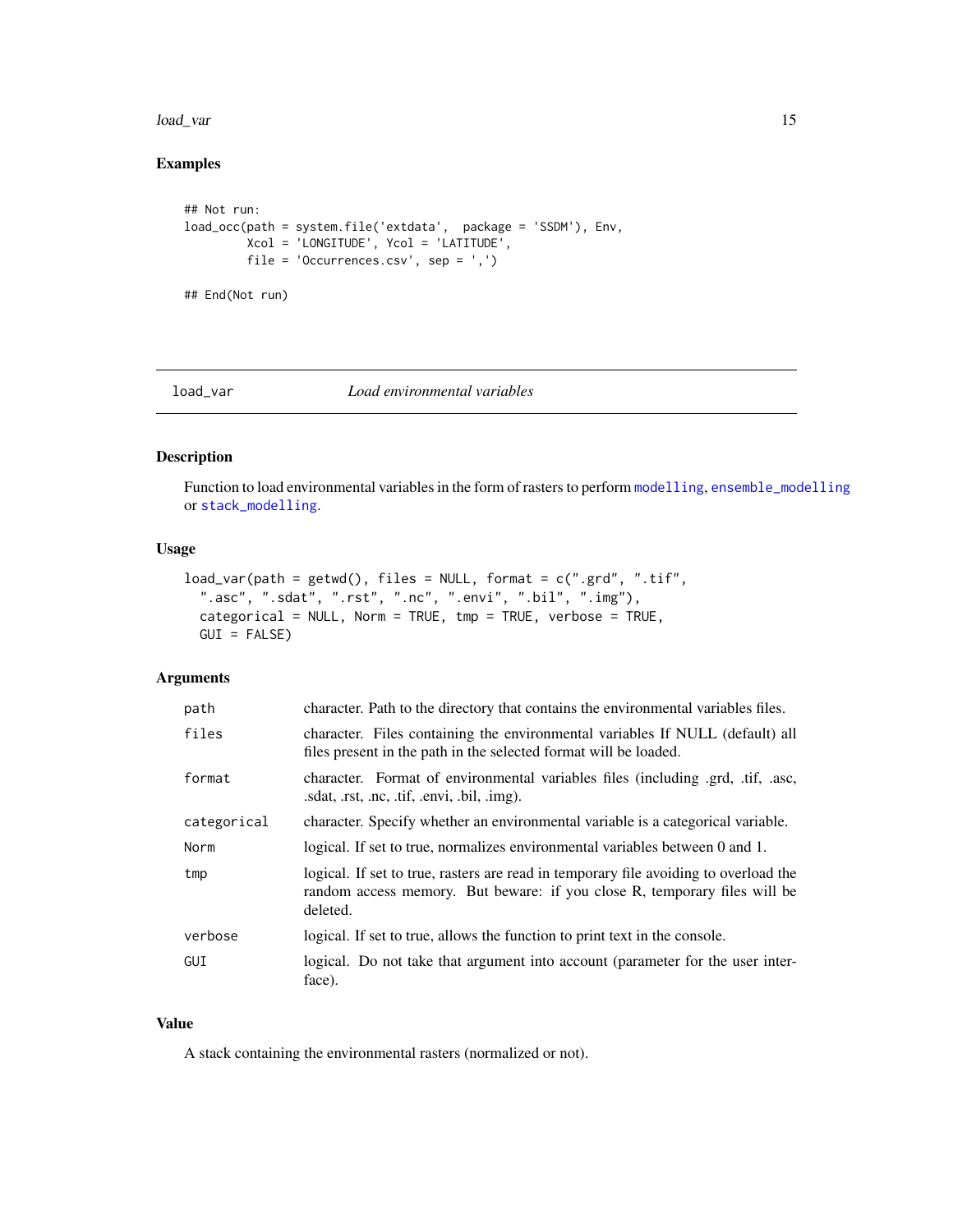## See Also

[load\\_occ](#page-13-1) to load occurrences.

## Examples

```
## Not run:
load_var(system.file('extdata', package = 'SSDM'))
## End(Not run)
```
mapDiversity *Map Diversity*

## Description

Methods for Stacked.SDM or SSDM to map diversity and communities composition.

## Usage

```
mapDiversity(obj, ...)
## S4 method for signature 'Stacked.SDM'
mapDiversity(obj, method, rep.B = 1000,
 verbose = TRUE, Env = NULL, ...
```

| obj     | Stacked.SDM. SSDM to map diversity with.                                                                                                                                                                    |
|---------|-------------------------------------------------------------------------------------------------------------------------------------------------------------------------------------------------------------|
| $\cdot$ | other arguments pass to the method.                                                                                                                                                                         |
| method  | character. Define the method used to create the local species richness map (see<br>details below).                                                                                                          |
| rep.B   | integer. If the method used to create the local species richness is the random<br>Bernoulli (Bernoulli), rep. B parameter defines the number of repetitions used<br>to create binary maps for each species. |
| verbose | logical. If set to true, allows the function to print text in the console.                                                                                                                                  |
| Env     | raster object. Stacked raster object of environmental variables (can be processed<br>first by load_var). Needed only for stacking method using probability ranking<br>from richness (PRR).                  |

<span id="page-15-0"></span>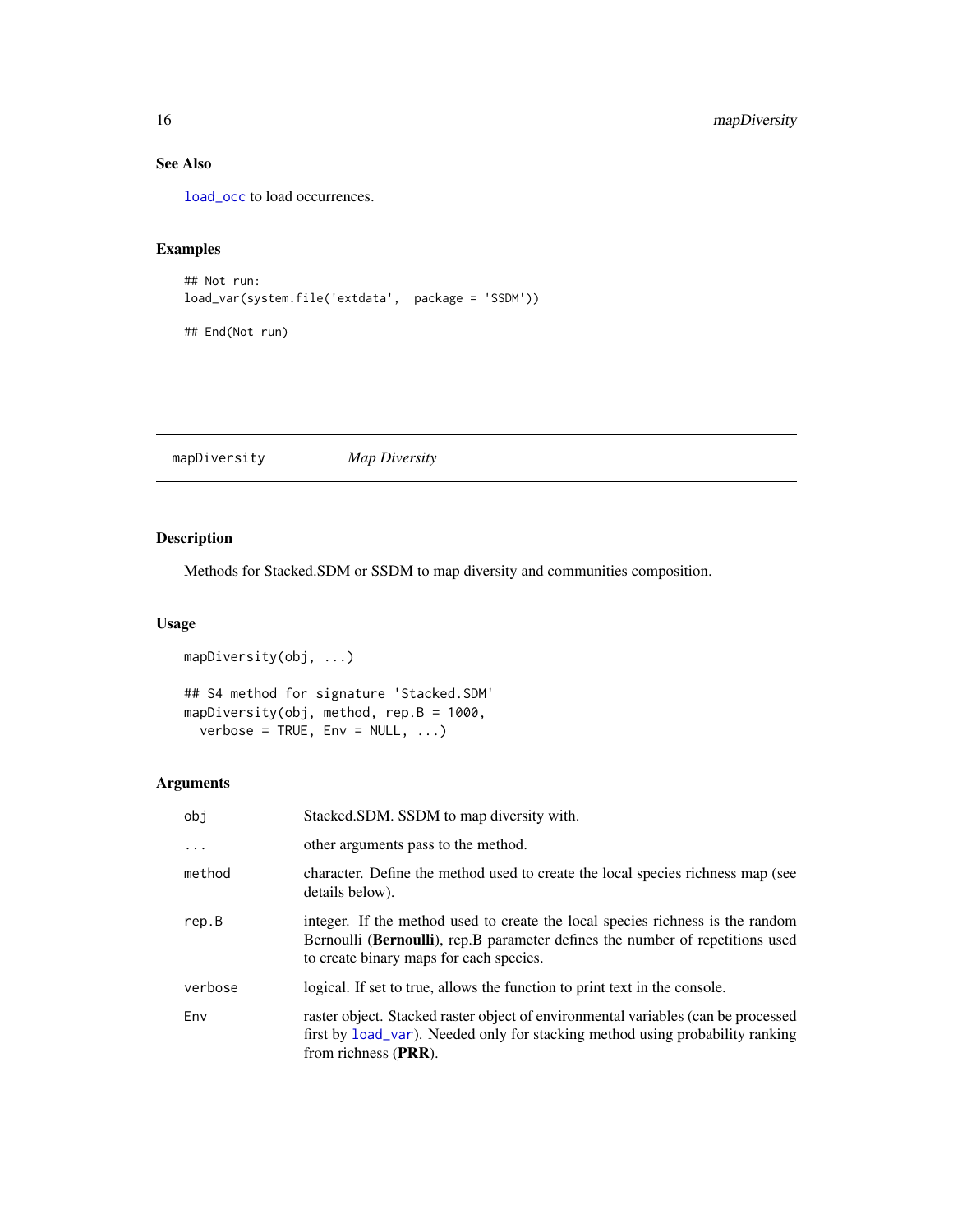#### <span id="page-16-0"></span>mapDiversity 17

## Details

Methods: Choice of the method used to compute the local species richness map (see Calabrese et al. (2014) and D'Amen et al (2015) for more informations, see reference below):

pSSDM sum probabilities of habitat suitability maps

Bernoulli draw repeatedly from a Bernoulli distribution

**bSSDM** sum the binary map obtained with the thresholding (depending on the metric of the ESDM).

MaximumLikelihood adjust species richness of the model by linear regression

- **PRR.MEM** model richness with a macroecological model (MEM) and adjust each ESDM binary map by ranking habitat suitability and keeping as much as predicted richness of the MEM
- **PRR.pSSDM** model richness with a pSSDM and adjust each ESDM binary map by ranking habitat suitability and keeping as much as predicted richness of the pSSDM

#### Value

a list with a diversity map and eventually ESDMs for stacking method using probability ranking from richness (PPR).

## References

M. D'Amen, A. Dubuis, R. F. Fernandes, J. Pottier, L. Pelissier, & A Guisan (2015) "Using species richness and functional traits prediction to constrain assemblage predicitions from stacked species distribution models" *Journal of Biogeography* 42(7):1255-1266 [http://doc.rero.ch/record/](http://doc.rero.ch/record/235561/files/pel_usr.pdf) [235561/files/pel\\_usr.pdf](http://doc.rero.ch/record/235561/files/pel_usr.pdf)

J.M. Calabrese, G. Certain, C. Kraan, & C.F. Dormann (2014) "Stacking species distribution models and adjusting bias by linking them to macroecological models." *Global Ecology and Biogeography* 23:99-112 [http://portal.uni-freiburg.de/biometrie/mitarbeiter/dormann/calabrese20](http://portal.uni-freiburg.de/biometrie/mitarbeiter/dormann/calabrese2013globalecolbiogeogr.pdf)13globalecolbiogeogr. [pdf](http://portal.uni-freiburg.de/biometrie/mitarbeiter/dormann/calabrese2013globalecolbiogeogr.pdf)

## See Also

[stacking](#page-27-1) to build SSDMs.

## Examples

```
## Not run:
# Loading data
data(Env)
data(Occurrences)
# SSDM building
SSDM <- stack_modelling(c('CTA', 'SVM'), Occurrences, Env, rep = 1,
                       Xcol = 'LONGITUDE', Ycol = 'LATITUDE',
                       Spcol = 'SPECIES')
# Diversity mapping
```

```
mapDiversity(SSDM, mathod = 'pSSDM')
```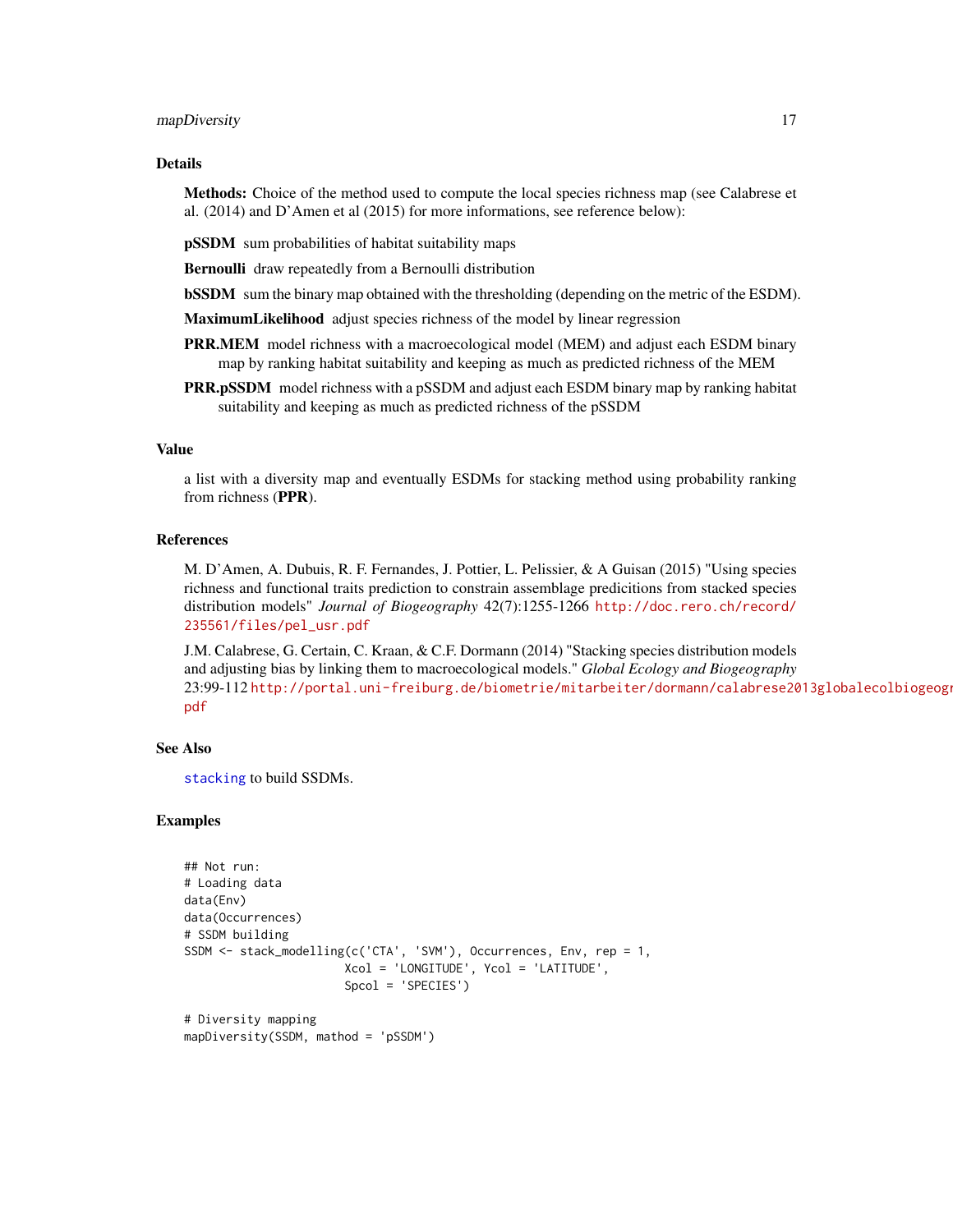```
## End(Not run)
```
#### <span id="page-17-1"></span>modelling *Build an SDM using a single algorithm*

## Description

This is a function to build an SDM with one algorithm for a single species. The function takes as inputs an occurrence data frame made of presence/absence or presence-only records and a raster object for data extraction and projection. The function returns an S4 [Algorithm.SDM](#page-1-1) class object containing the habitat suitability map, the binary map and the evaluation table.

#### Usage

```
modelling(algorithm, Occurrences, Env, Xcol = "Longitude",
 Ycol = "Latitude", Pcol = NULL, name = NULL, PA = NULL,
  cv = "holdout", cv.param = c(0.7, 2), thresh = 1001,metric = "SES", axes.metric = "Pearson", select = FALSE,
  select.metric = c("AUC"), select.thresh = c(0.75), verbose = TRUE,
 GUI = FALSE, ...)
```

| algorithm   | character. Choice of the algorithm to be run (see details below).                                                                                                                                                     |
|-------------|-----------------------------------------------------------------------------------------------------------------------------------------------------------------------------------------------------------------------|
| Occurrences | data frame. Occurrence table (can be processed first by load_occ).                                                                                                                                                    |
| Env         | raster object. Raster object of environmental variable (can be processed first by<br>$load\_var$ ).                                                                                                                   |
| Xcol        | character. Name of the column in the occurrence table containing Latitude or X<br>coordinates.                                                                                                                        |
| Ycol        | character. Name of the column in the occurrence table containing Longitude or<br>Y coordinates.                                                                                                                       |
| Pcol        | character. Name of the column in the occurrence table specifying whether a line<br>is a presence or an absence. A value of 1 is presence and value of 0 is absence.<br>If NULL presence-only dataset is assumed.      |
| name        | character. Optional name given to the final SDM produced (by default 'Algo-<br>rithm.SDM').                                                                                                                           |
| <b>PA</b>   | list(nb, strat) defining the pseudo-absence selection strategy used in case of<br>presence-only dataset. If PA is NULL, recommended PA selection strategy is<br>used depending on the algorithms (see details below). |
| <b>CV</b>   | character. Method of cross-validation used to evaluate the SDM (see details<br>below).                                                                                                                                |
| cv.param    | numeric. Parameters associated to the method of cross-validation used to evalu-<br>ate the SDM (see details below).                                                                                                   |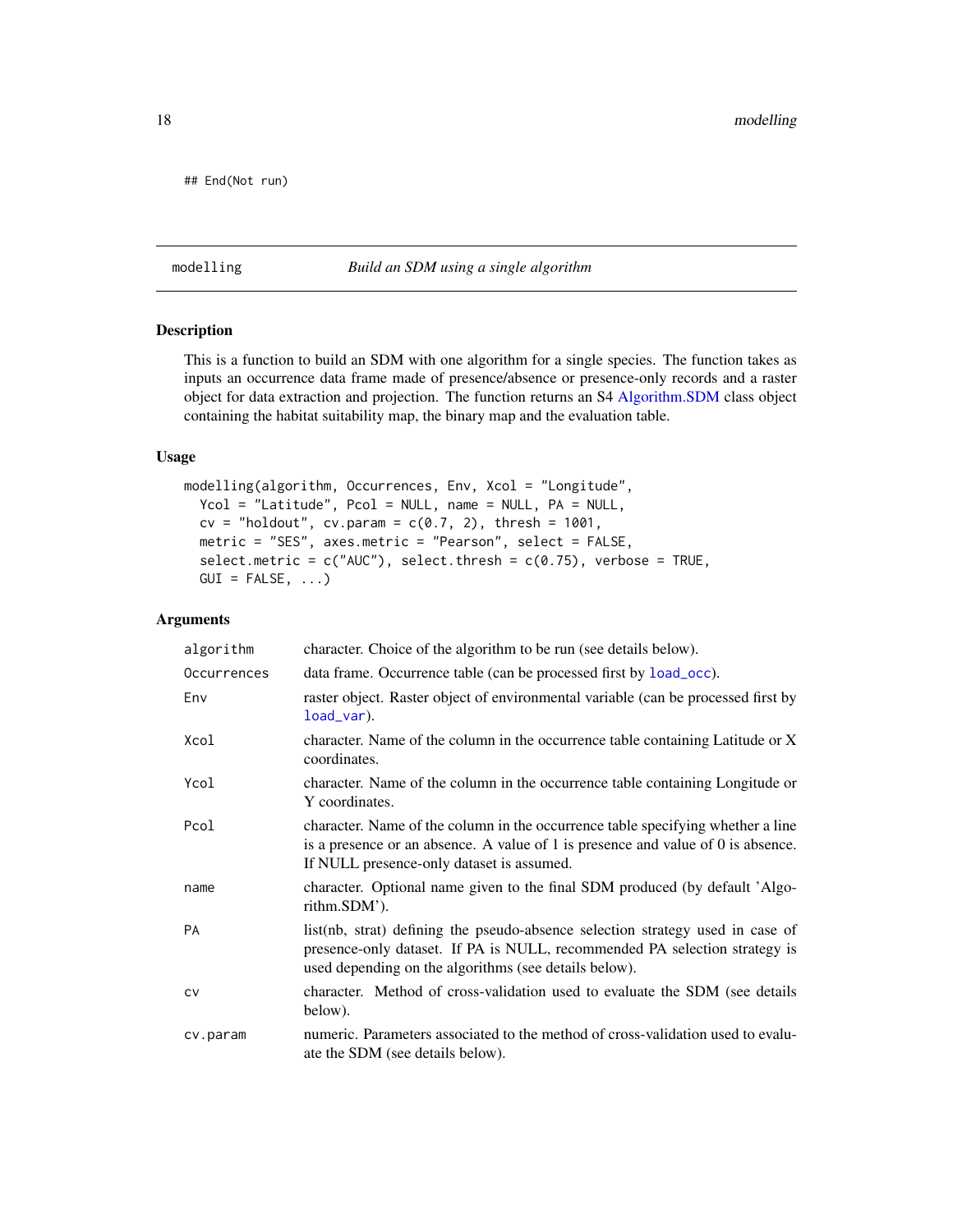#### modelling the state of the state of the state of the state of the state of the state of the state of the state of the state of the state of the state of the state of the state of the state of the state of the state of the

| thresh        | numeric. A single integer value representing the number of equal interval thresh-<br>old values between 0 and 1.                                 |
|---------------|--------------------------------------------------------------------------------------------------------------------------------------------------|
| metric        | character. Metric used to compute the binary map threshold (see details below).                                                                  |
| axes.metric   | Metric used to evaluate variable relative importance (see details below).                                                                        |
| select        | logical. If set to true, models are evaluated before being projected, and not kept<br>if they don't meet selection criteria (see details below). |
| select.metric | character. Metric(s) used to pre-select SDMs that reach a sufficient quality (see<br>details below).                                             |
| select.thresh | numeric. Threshold(s) associated with the metric(s) used to compute the selec-<br>tion.                                                          |
| verbose       | logical. If set to true, allows the function to print text in the console.                                                                       |
| GUI           | logical. Don't take that argument into account (parameter for the user interface).                                                               |
| $\cdots$      | additional parameters for the algorithm modelling function (see details below).                                                                  |

## Details

- algorithm 'all' allows to call directly all available algorithms. Currently, available algorithms include Generalized linear model (GLM), Generalized additive model (GAM), Multivariate adaptive regression splines (MARS), Generalized boosted regressions model (GBM), Classification tree analysis (CTA), Random forest (RF), Maximum entropy (MAXENT), Artificial neural network (ANN), and Support vector machines (SVM). Each algorithm has its own parameters settable with the ... (see each algorithm section below to set their parameters).
- 'PA' list with two values: nb number of pseudo-absences selected, and strat strategy used to select pseudo-absences: either random selection or disk selection. We set default recommendation from Barbet-Massin et al. (2012) (see reference).
- cv Cross-validation method used to split the occurrence dataset used for evaluation: holdout data are partitioned into a training set and an evaluation set using a fraction (*cv.param[1]*) and the operation can be repeated (*cv.param[2]*) times, k-fold data are partitioned into k (*cv.param[1]*) folds being k-1 times in the training set and once the evaluation set and the operation can be repeated (*cv.param[2]*) times, LOO (Leave One Out) each point is successively taken as evaluation data.
- **metric** Choice of the metric used to compute the binary map threshold and the confusion matrix (by default SES as recommended by Liu et al. (2005), see reference below): Kappa maximizes the Kappa, CCR maximizes the proportion of correctly predicted observations, TSS (True Skill Statistic) maximizes the sum of sensitivity and specificity, SES uses the sensitivity-specificity equality, LW uses the lowest occurrence prediction probability, ROC minimizes the distance between the ROC plot (receiving operating curve) and the upper left corner (1,1).
- **axes.metric** Choice of the metric used to evaluate the variable relative importance (difference between a full model and one with each variable successively omitted): Pearson (computes a simple Pearson's correlation *r* between predictions of the full model and the one without a variable, and returns the score *1-r*: the highest the value, the more influence the variable has on the model), AUC, Kappa, sensitivity, specificity, and prop.correct (proportion of correctly predicted occurrences).
- select.metric Selection metric(s) used to select SDMs: AUC, Kappa, sensitivity, specificity, and prop.correct (proportion of correctly predicted occurrences).
- '...' See algorithm in detail section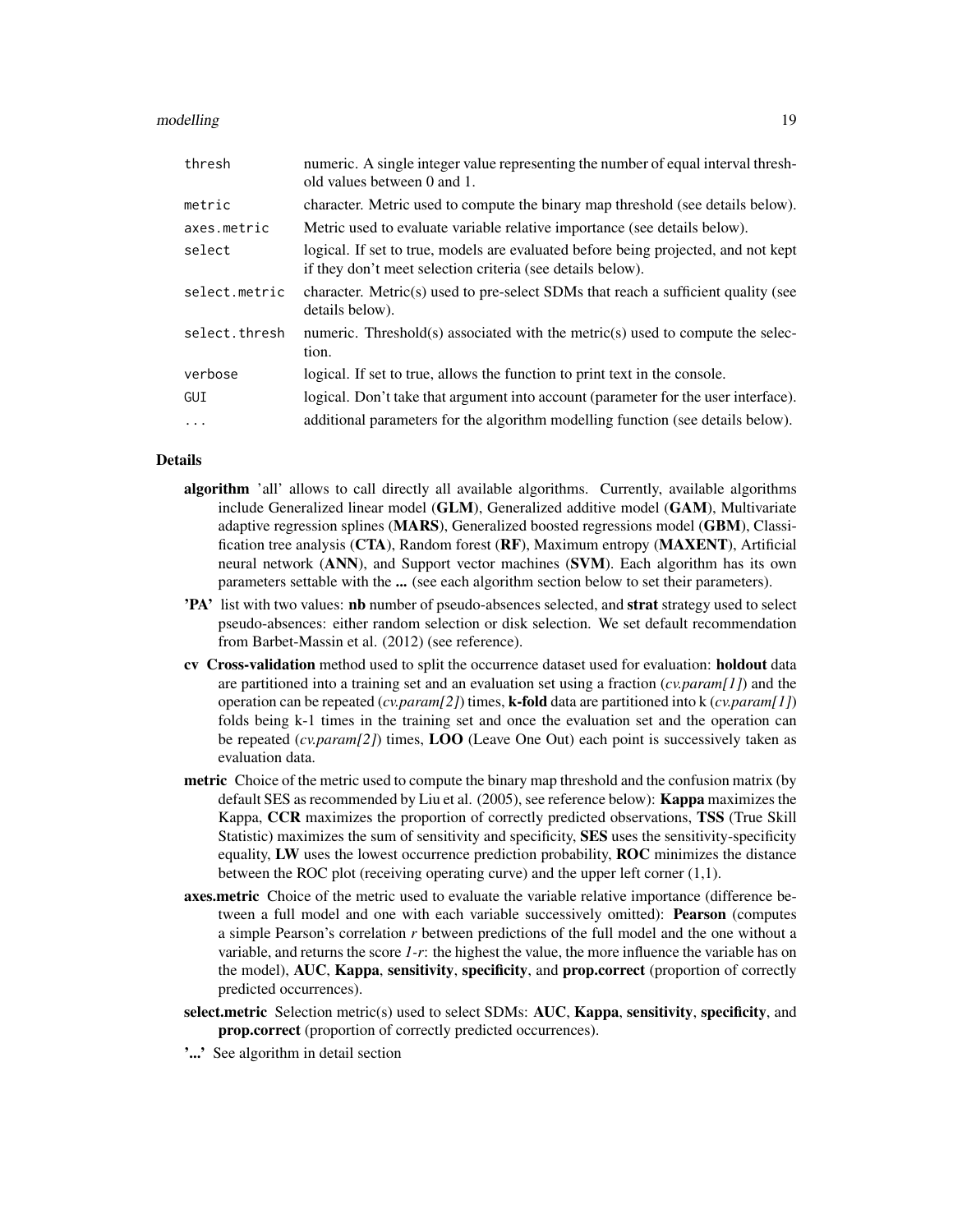<span id="page-19-0"></span>an S4 [Algorithm.SDM](#page-1-1) Class object viewable with the [plot.model](#page-22-1) method.

#### Generalized linear model (GLM)

Uses the glm function from the package 'stats', you can set the following parameters (see [glm](#page-0-0) for more details):

test character. Test used to evaluate the SDM, default 'AIC'.

- epsilon numeric. Positive convergence tolerance eps ; the iterations converge when *|dev dev\_old|/(|dev| + 0.1) < eps*. By default, set to 10e-08.
- maxit numeric. Integer giving the maximal number of IWLS (Iterative Weighted Last Squares) iterations, default 500.

#### Generalized additive model (GAM)

Uses the gam function from the package 'mgcv', you can set the following parameters (see [gam](#page-0-0) for more details):

test character. Test used to evaluate the model, default 'AIC'.

- epsilon numeric. This is used for judging conversion of the GLM IRLS (Iteratively Reweighted Least Squares) loop, default 10e-08.
- maxit numeric. Maximum number of IRLS iterations to perform, default 500.

#### Multivariate adaptive regression splines (MARS)

Uses the earth function from the package 'earth', you can set the following parameters (see [earth](#page-0-0) for more details):

degree integer. Maximum degree of interaction (Friedman's mi) ; 1 meaning build an additive model (i.e., no interaction terms). By default, set to 2.

#### Generalized boosted regressions model (GBM)

Uses the gbm function from the package 'gbm,' you can set the following parameters (see [gbm](#page-0-0) for more details):

- trees integer. The total number of trees to fit. This is equivalent to the number of iterations and the number of basis functions in the additive expansion. By default, set to 2500.
- final.leave integer. minimum number of observations in the trees terminal nodes. Note that this is the actual number of observations, not the total weight. By default, set to 1.
- algocv integer. Number of cross-validations, default 3.
- thresh.shrink integer. Number of cross-validation folds to perform. If cv.folds>1 then gbm, in addition to the usual fit, will perform a cross-validation. By default, set to 1e-03.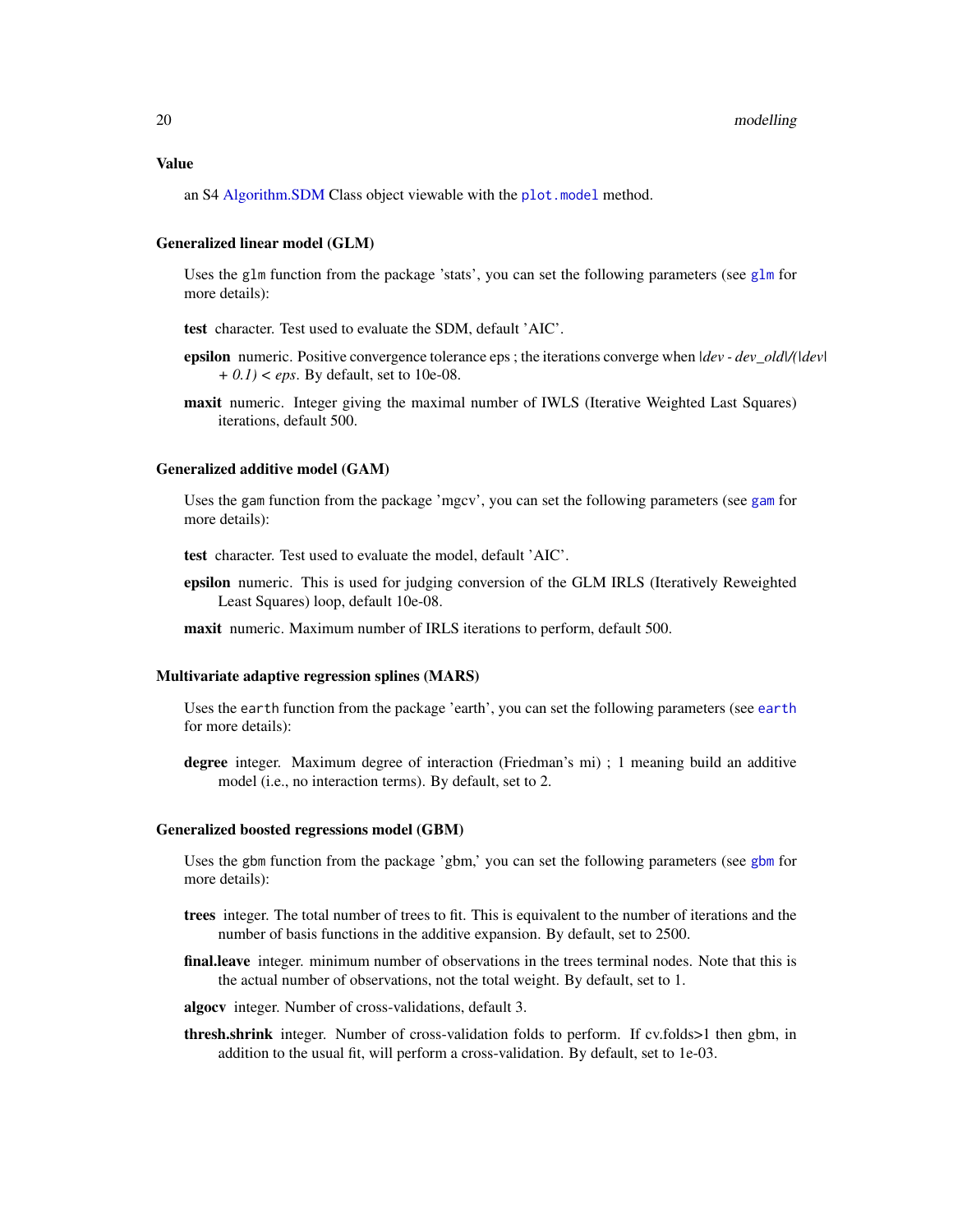#### <span id="page-20-0"></span>modelling 21

#### Classification tree analysis (CTA)

Uses the rpart function from the package 'rpart', you can set the following parameters (see [rpart](#page-0-0) for more details):

**final.leave** integer. The minimum number of observations in any terminal node, default 1.

algocv integer. Number of cross-validations, default 3.

#### Random Forest (RF)

Uses the randomForest function from the package 'randomForest', you can set the following parameters (see [randomForest](#page-0-0) for more details):

- trees integer. Number of trees to grow. This should not be set to a too small number, to ensure that every input row gets predicted at least a few times. By default, set to 2500.
- final.leave integer. Minimum size of terminal nodes. Setting this number larger causes smaller trees to be grown (and thus take less time). By default, set to 1.

#### Maximum Entropy (MAXENT)

Uses the maxent function from the package 'dismo'. Make sure that you have correctly installed the maxent.jar file in the folder ~\R\library\version\dismo\java available at [https://www.cs.princeton](https://www.cs.princeton.edu/~schapire/maxent/). [edu/~schapire/maxent/](https://www.cs.princeton.edu/~schapire/maxent/) (see [maxent](#page-0-0) for more details).

#### Artificial Neural Network (ANN)

Uses the nnet function from the package 'nnet', you can set the following parameters (see [nnet](#page-0-0) for more details):

maxit integer. Maximum number of iterations, default 500.

#### Support vector machines (SVM)

Uses the svm function from the package 'e1071', you can set the following parameters (see [svm](#page-0-0) for more details):

epsilon float. Epsilon parameter in the insensitive loss function, default 1e-08.

algocv integer. If an integer value k>0 is specified, a k-fold cross-validation on the training data is performed to assess the quality of the model: the accuracy rate for classification and the Mean Squared Error for regression. By default, set to 3.

#### Warning

Depending on the raster object resolution the process can be more or less time and memory consuming.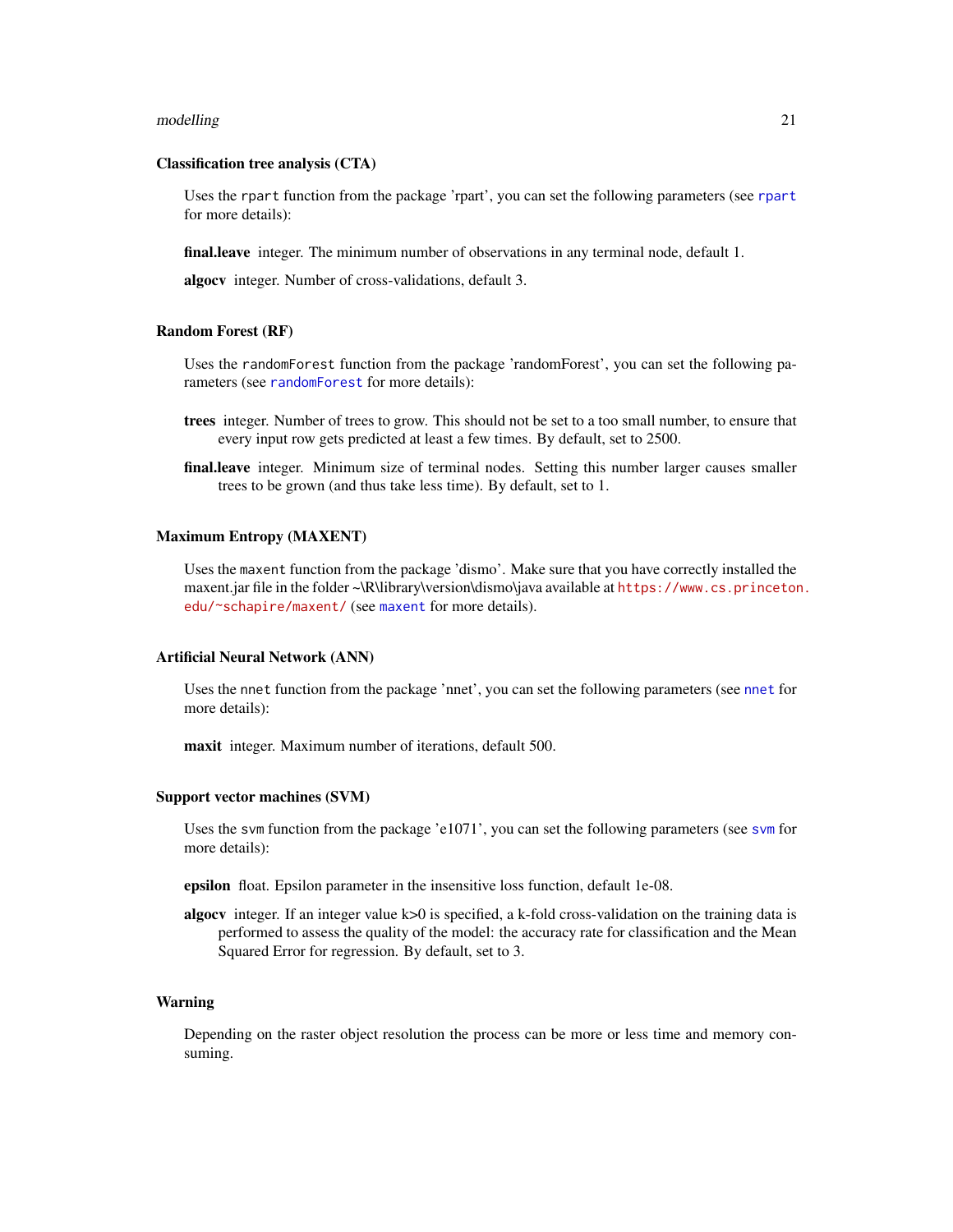## <span id="page-21-0"></span>References

M. Barbet-Massin, F. Jiguet, C. H. Albert, & W. Thuiller (2012) 'Selecting pseudo-absences for species distribution models: how, where and how many?' *Methods Ecology and Evolution* 3:327- 338 <http://onlinelibrary.wiley.com/doi/10.1111/j.2041-210X.2011.00172.x/full>

C. Liu, P. M. Berry, T. P. Dawson, R. & G. Pearson (2005) 'Selecting thresholds of occurrence in the prediction of species distributions.' *Ecography* 28:85-393 [http://www.researchgate.net/](http://www.researchgate.net/publication/230246974_Selecting_Thresholds_of_Occurrence_in_the_Prediction_of_Species_Distributions) [publication/230246974\\_Selecting\\_Thresholds\\_of\\_Occurrence\\_in\\_the\\_Prediction\\_of\\_Sp](http://www.researchgate.net/publication/230246974_Selecting_Thresholds_of_Occurrence_in_the_Prediction_of_Species_Distributions)ecies\_ [Distributions](http://www.researchgate.net/publication/230246974_Selecting_Thresholds_of_Occurrence_in_the_Prediction_of_Species_Distributions)

## See Also

[ensemble\\_modelling](#page-4-2) to build ensemble SDMs, [stack\\_modelling](#page-29-1) to build SSDMs.

#### Examples

```
# Loading data
data(Env)
data(Occurrences)
Occurrences <- subset(Occurrences, Occurrences$SPECIES == 'elliptica')
# SDM building
SDM <- modelling('GLM', Occurrences, Env, Xcol = 'LONGITUDE', Ycol = 'LATITUDE')
# Results plotting
## Not run:
plot(SDM)
## End(Not run)
```

```
Occurrences Plant occurrences data frame
```
#### Description

A dataset containing plant occurrences of five Cryptocarya species native to New Caledonia. Occurrence data come from the Noumea Herbarium (NOU) and NC-PIPPN network (see Ibanez et al (2014) in reference below).

#### Usage

Occurrences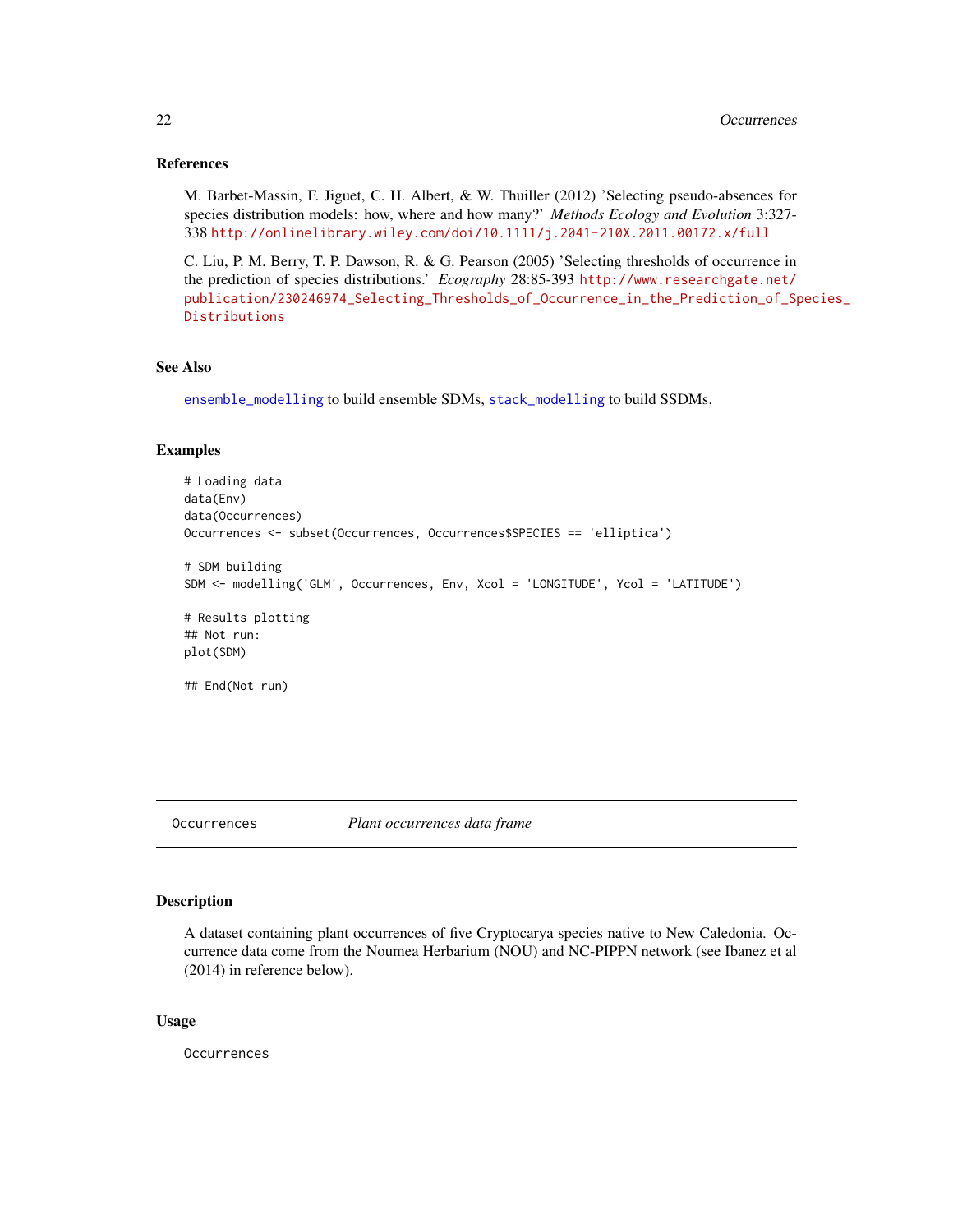#### <span id="page-22-0"></span>plot.model 23

## Format

A data frame with 57 rows and 3 variables:

SPECIES Species of the occurrence

LONGITUDE Longitude of the occurrence

LATITUDE Latitude of the occurrence

#### References

T. Ibanez, J. Munzinger, G. Dagostini, V. Hequet, F. Rigault, T. Jaffre, & P. Birnbaum (2014) "Structural and floristic characteristics of mixed rainforest in New Caledonia: new data from the New Caledonian Plant Inventory and Permanent Plot Network (NC-PIPPN)." *Applied Vegetation Science* 17:386-397

[http://www.researchgate.net/profile/Jerome\\_Munzinger/publication/258499017\\_Struc](http://www.researchgate.net/profile/Jerome_Munzinger/publication/258499017_Structural_and_floristic_diversity_of_mixed_tropical_rain_forest_in_New_Caledonia_new_data_from_the_New_Caledonian_Plant_Inventory_and_Permanent_Plot_Network_%28NC-PIPPN%29/links/0deec52b8b1996488e000000.pdf)tural\_ [and\\_floristic\\_diversity\\_of\\_mixed\\_tropical\\_rain\\_forest\\_in\\_New\\_Caledonia\\_new\\_data\\_](http://www.researchgate.net/profile/Jerome_Munzinger/publication/258499017_Structural_and_floristic_diversity_of_mixed_tropical_rain_forest_in_New_Caledonia_new_data_from_the_New_Caledonian_Plant_Inventory_and_Permanent_Plot_Network_%28NC-PIPPN%29/links/0deec52b8b1996488e000000.pdf) [from\\_the\\_New\\_Caledonian\\_Plant\\_Inventory\\_and\\_Permanent\\_Plot\\_Network\\_%28NC-PIPPN%](http://www.researchgate.net/profile/Jerome_Munzinger/publication/258499017_Structural_and_floristic_diversity_of_mixed_tropical_rain_forest_in_New_Caledonia_new_data_from_the_New_Caledonian_Plant_Inventory_and_Permanent_Plot_Network_%28NC-PIPPN%29/links/0deec52b8b1996488e000000.pdf) [29/links/0deec52b8b1996488e000000.pdf](http://www.researchgate.net/profile/Jerome_Munzinger/publication/258499017_Structural_and_floristic_diversity_of_mixed_tropical_rain_forest_in_New_Caledonia_new_data_from_the_New_Caledonian_Plant_Inventory_and_Permanent_Plot_Network_%28NC-PIPPN%29/links/0deec52b8b1996488e000000.pdf)

<span id="page-22-1"></span>plot.model *Plot SDMs, ensemble SDMs, and SSDMs*

## **Description**

Allows to plot S4 [Algorithm.SDM,](#page-1-1) [Ensemble.SDM](#page-4-1) and [Stacked.SDM](#page-26-1) class objects.

#### Usage

```
## S4 method for signature 'Stacked.SDM,ANY'
plot(x, y, \ldots)
```

```
## S4 method for signature 'SDM,ANY'
plot(x, y, ...)
```
#### Arguments

|             | Object to be plotted (S4 Algorithm.SDM, Ensemble.SDM or Stacked.SDM ob- |
|-------------|-------------------------------------------------------------------------|
|             | iect).                                                                  |
| $y, \ldots$ | Plot-based parameter not used.                                          |

#### Value

Open a window with a shiny app rendering all the results (habitat suitability map, binary map, evaluation table, variable importance and/or between-algorithm variance map, and/or algorithm evaluation, and/or algorithm correlation matrix and/or local species richness map) in a user-friendly interface.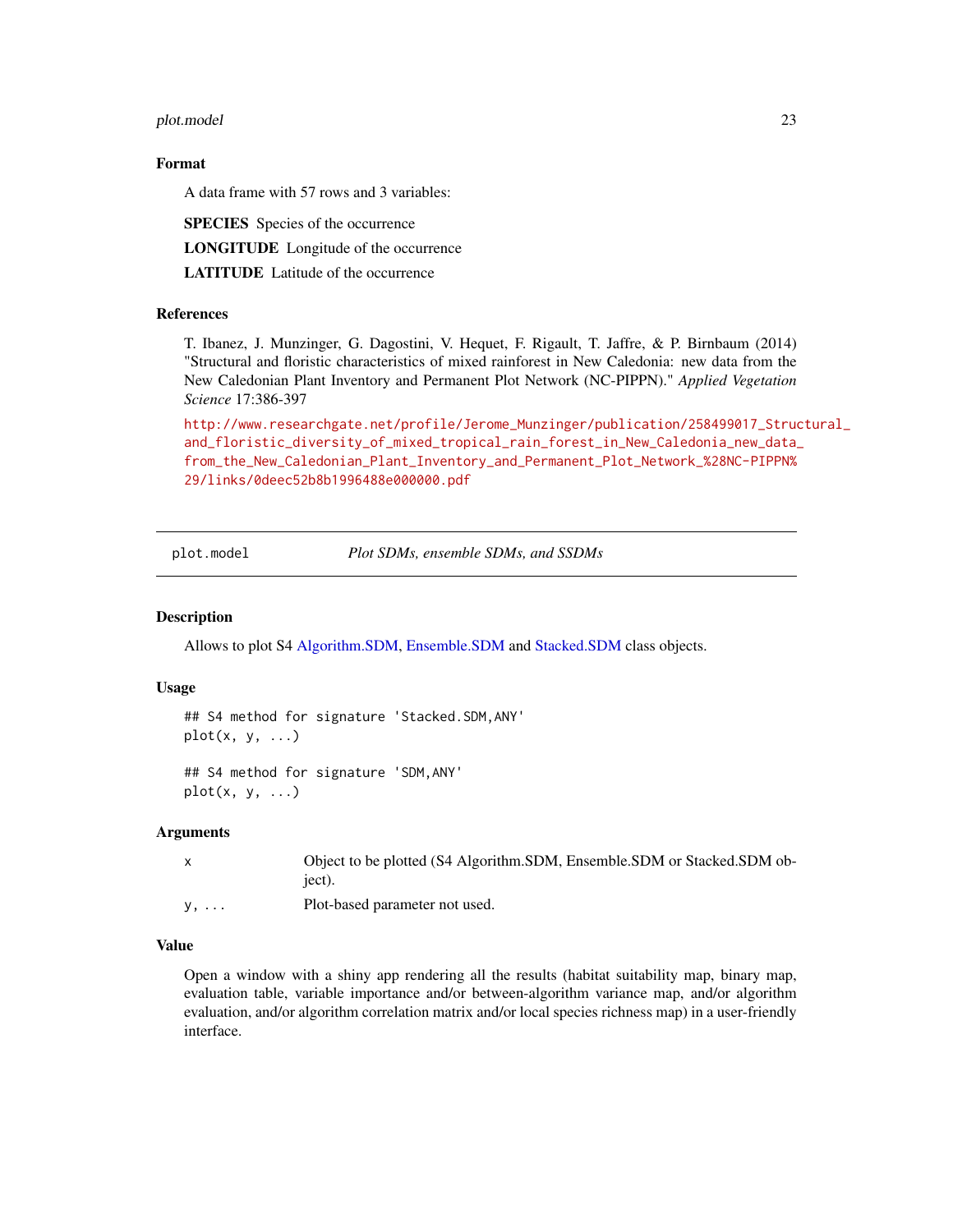<span id="page-23-0"></span>

This is a collection of methods to project SDMs, ESDMs or SSDMs into the supplied environment. The function is used internally to calculate the input for the projection slot of .SDM classes but can also be used to project existing .SDM objects (see Details).

#### Usage

```
project(obj, Env, ...)
## S4 method for signature 'Algorithm.SDM'
project(obj, Env, ...)
## S4 method for signature 'MAXENT.SDM'
project(obj, Env, ...)
## S4 method for signature 'Ensemble.SDM'
project(obj, Env, ...)
## S4 method for signature 'Stacked.SDM'
project(obj, Env, ...)
```
#### Arguments

| obi      | Object of class Algorithm.SDM, Ensemble.SDM or Stacked.SDM. Model(s) to<br>be projected. |
|----------|------------------------------------------------------------------------------------------|
| Env      | Raster stack. Updated environmental rasters to be used for projection.                   |
| $\cdots$ | Additional arguments for internal use.                                                   |

## Details

The function uses any S4 .SDM class object and a raster stack of environmental layers of the variables the model was trained with.

#### Value

Either returns the original .SDM object with updated projection slots or if minimal.outputs = TRUE only returns the projections as Raster\* objects. Depending on the object class this may be: a raster (Algorithm.SDM), a raster stack (Ensemble.SDM), a biodiversity map/mean raster (Stacked.SDM).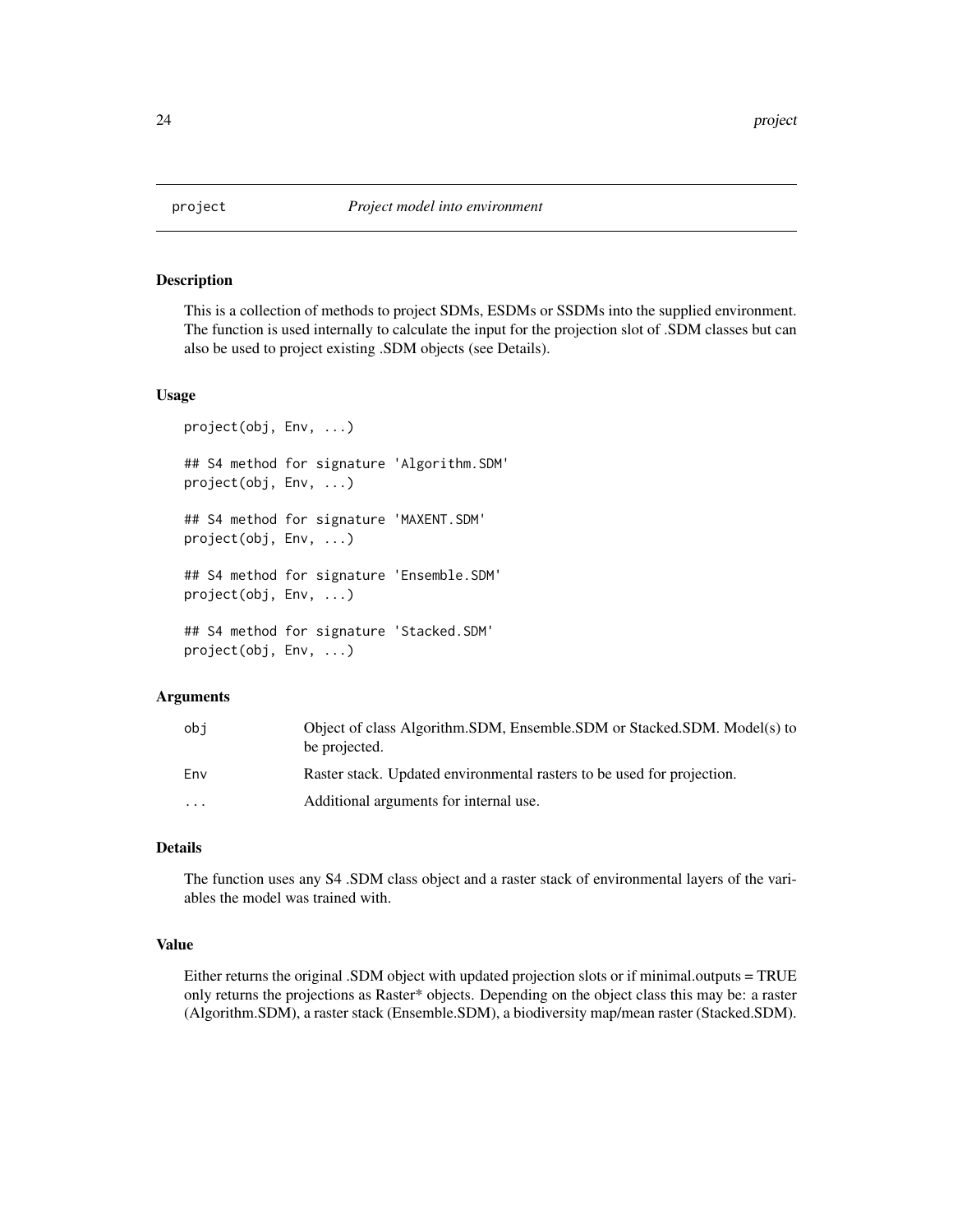<span id="page-24-1"></span><span id="page-24-0"></span>

Allows to save S4 [Ensemble.SDM](#page-4-1) and [Stacked.SDM](#page-26-1) class objects.

## Usage

```
save.esdm(esdm, name = strsplit(esdm@name, ".", fixed = TRUE)[[1]][1],
 path = getwd(), verbose = TRUE, GUI = FALSE)
## S4 method for signature 'Ensemble.SDM'
save.esdm(esdm, name = strsplit(esdm@name,
  ".Ensemble.SDM", fixed = TRUE)[[1]][1], path = getwd(),
 verbose = TRUE, GUI = FALSE)
save.stack(stack, name = "Stack", path = getwd(), verbose = TRUE,
 GUI = FALSE)
## S4 method for signature 'Stacked.SDM'
save.stack(stack, name = "Stack",
 path = getwd(), verbose = TRUE, GUI = FALSE)
```
## Arguments

| esdm    | Ensemble.SDM. Ensemble SDM to be saved.                                                                   |
|---------|-----------------------------------------------------------------------------------------------------------|
| name    | character. Folder name of the model to save.                                                              |
| path    | character. Path to the directory chosen to save the SDM, by default the path to<br>the current directory. |
| verbose | logical. If set to true, allows the function to print text in the console.                                |
| GUI     | logical. Don't take that argument into account (parameter for the user interface).                        |
| stack   | Stacked.SDM. SSDM to be saved.                                                                            |

#### Value

Nothing in R environment. Creates folders, tables and rasters associated to the SDM. Tables are in .csv and rasters in .grd/.gri.

#### See Also

[load.model](#page-12-1)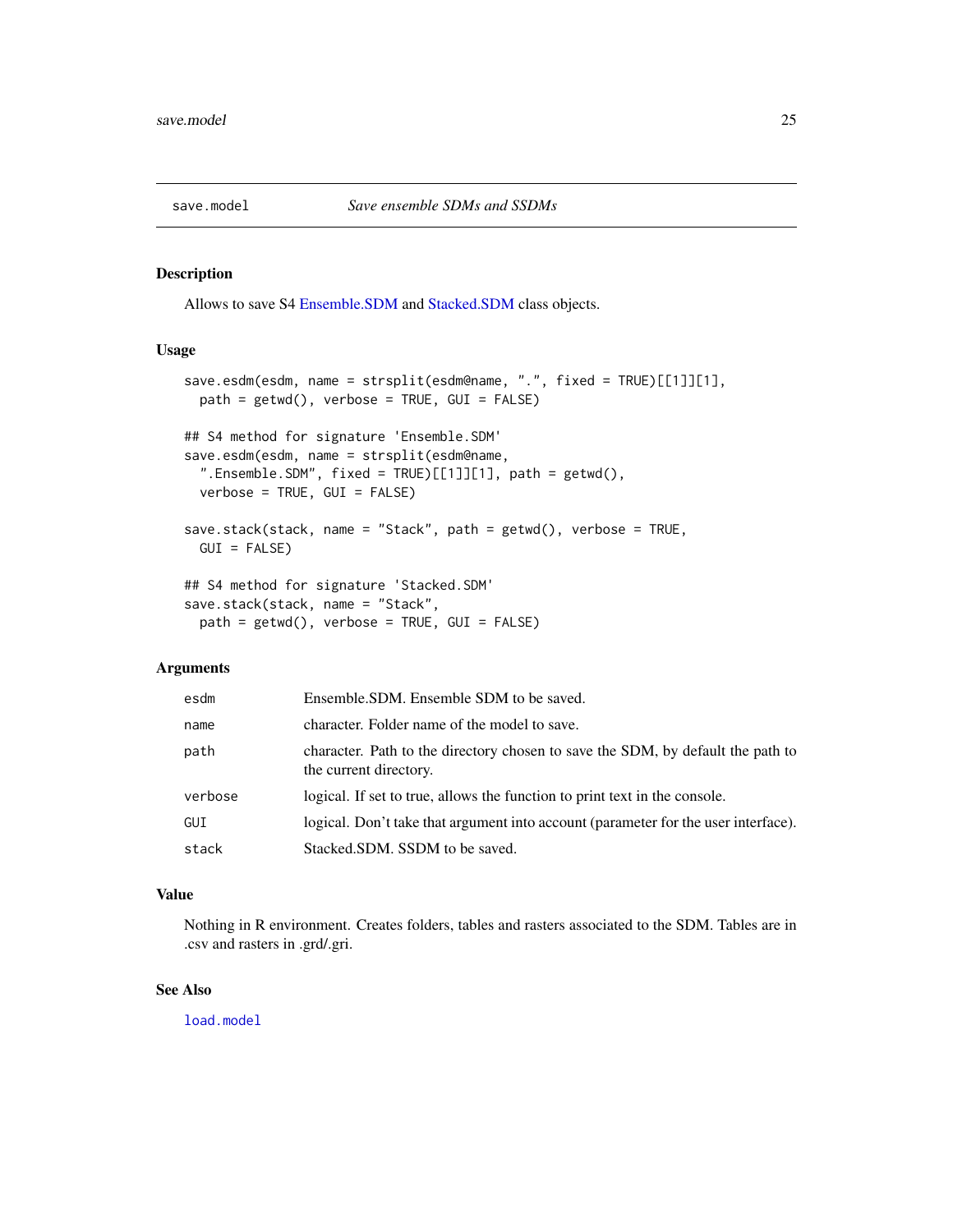<span id="page-25-0"></span>SSDM is a package to map species richness and endemism based on Stacked Species Distribution Models (SSDM). It provides tools to build SDM, i.e. a single species fitted with a single algorithm, Ensemble SDM (ESDM), i.e. a single species fitted with multiple algorithms, SSDM several species with one or more algorithms. The package includes numerous modelling algorithms, and specifiable ensemble aggregating and stacking methods. This package also provides tools to evaluate and explore models such as variable importance, algorithm accuracy, and between-algorithm correlation, and tools to map results such as habitat suitability maps, binary maps, between-algorithm variance maps. For ease of use, the SSDM package provides a user-friendly graphical interface ([gui](#page-11-1)).

#### Details

The SSDM package provides five categories of functions (that you can find in details below): Data preparation, Modelling main functions, Model main methods, Model classes, and Miscellaneous.

#### Data preparation

[load\\_occ](#page-13-1) Load occurrence data

[load\\_var](#page-14-1) Load environmental variables

#### Modelling main functions

[modelling](#page-17-1) Build an SDM using a single algorithm [ensemble\\_modelling](#page-4-2) Build an SDM that assembles multiple algorithms [stack\\_modelling](#page-29-1) Build an SSDMs that assembles multiple algorithms and species

#### Model main methods

[ensemble,Algorithm.SDM-method](#page-2-2) Build an ensemble SDM [stacking,Ensemble.SDM-method](#page-27-2) Build an SSDM update, Stacked. SDM-method Update a previous SSDM with new occurrence data

## Model classes

[Algorithm.SDM](#page-1-1) S4 class to represent SDMs

[Ensemble.SDM](#page-4-1) S4 class to represent ensemble SDMs

[Stacked.SDM](#page-26-1) S4 class to represent SSDMs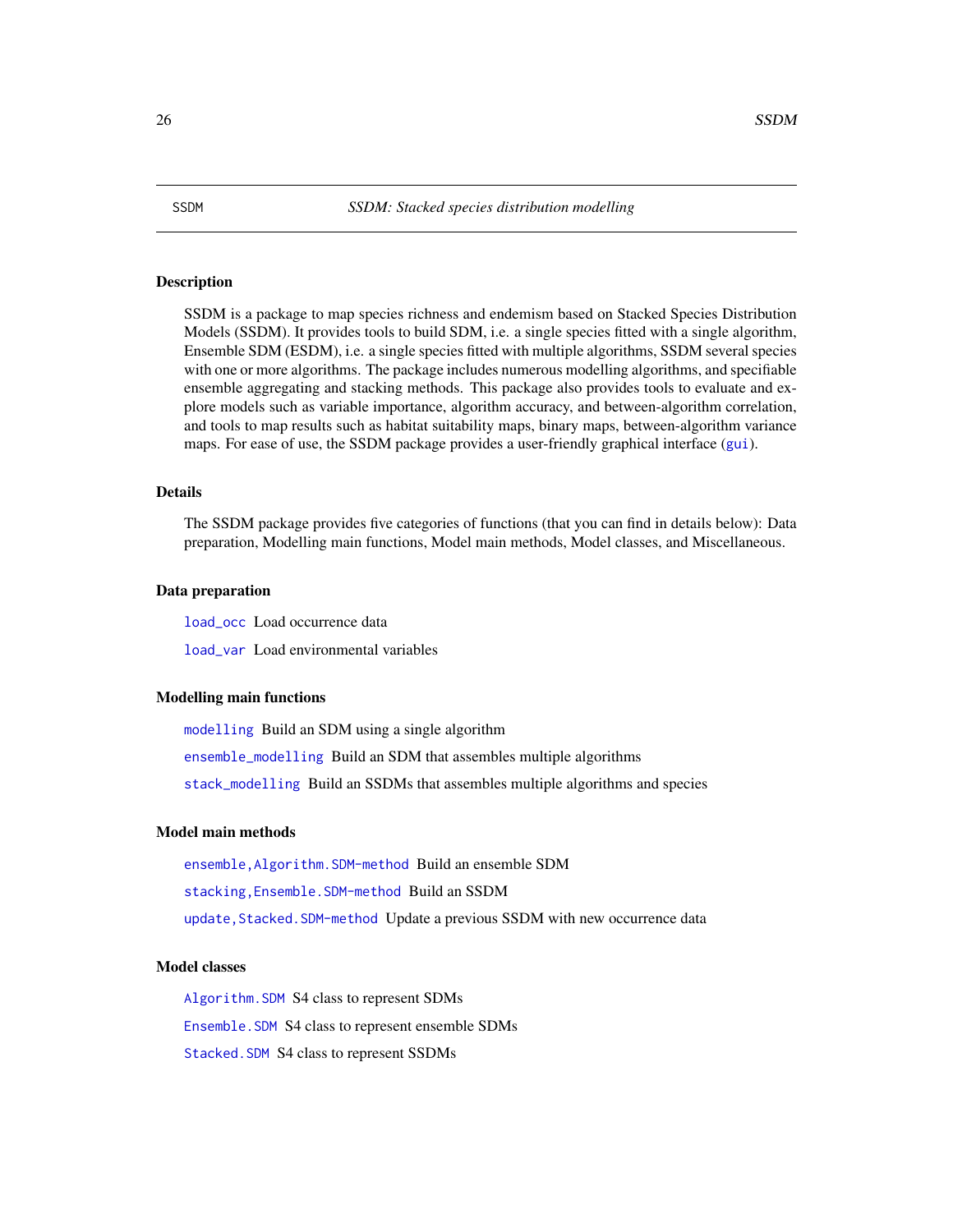## <span id="page-26-0"></span>Stacked.SDM-class 27

#### **Miscellaneous**

[gui](#page-11-1) User-friendly interface for SSDM package [plot.model](#page-22-1) Plot SDMs [save.model](#page-24-1) Save SDMs

[load.model](#page-12-1) Load SDMs

<span id="page-26-1"></span>Stacked.SDM-class *An S4 class to represent SSDMs*

#### **Description**

This is an S4 class to represent SSDMs that assembles multiple algorithms (including generalized linear model, general additive model, multivariate adaptive splines, generalized boosted regression model, classification tree analysis, random forest, maximum entropy, artificial neural network, and support vector machines) built for multiple species. It is obtained with [stack\\_modelling](#page-29-1) or [stacking](#page-27-1).

## **Slots**

name character. Name of the SSDM (by default 'Species.SSDM').

diversity.map raster. Local species richness map produced by the SSDM.

endemism.map raster. Endemism map produced by the SSDM (see Crisp et al (2011) in references).

uncertainty raster. Between-algorithm variance map.

- evaluation data frame. Evaluation of the SSDM (AUC, Kappa, omission rate, sensitivity, specificity, proportion of correctly predicted occurrences).
- variable.importance data frame. Relative importance of each variable in the SSDM.

algorithm.correlation data frame. Between-algorithm correlation matrix.

esdms list. List of ensemble SDMs used in the SSDM.

parameters data frame. Parameters used to build the SSDM.

algorithm.evaluation data frame. Evaluation of the algorithm averaging the metrics of all SDMs (AUC, Kappa, omission rate, sensitivity, specificity, proportion of correctly predicted occurrences).

#### References

M. D. Crisp, S. Laffan, H. P. Linder & A. Monro (2001) "Endemism in the Australian flora" *Journal of Biogeography* 28:183-198 [http://biology-assets.anu.edu.au/hosted\\_sites/Crisp/](http://biology-assets.anu.edu.au/hosted_sites/Crisp/pdfs/Crisp2001_endemism.pdf) [pdfs/Crisp2001\\_endemism.pdf](http://biology-assets.anu.edu.au/hosted_sites/Crisp/pdfs/Crisp2001_endemism.pdf)

## See Also

[Ensemble.SDM](#page-4-1) an S4 class to represent ensemble SDMs, and [Algorithm.SDM](#page-1-1) an S4 class to represent SDMs.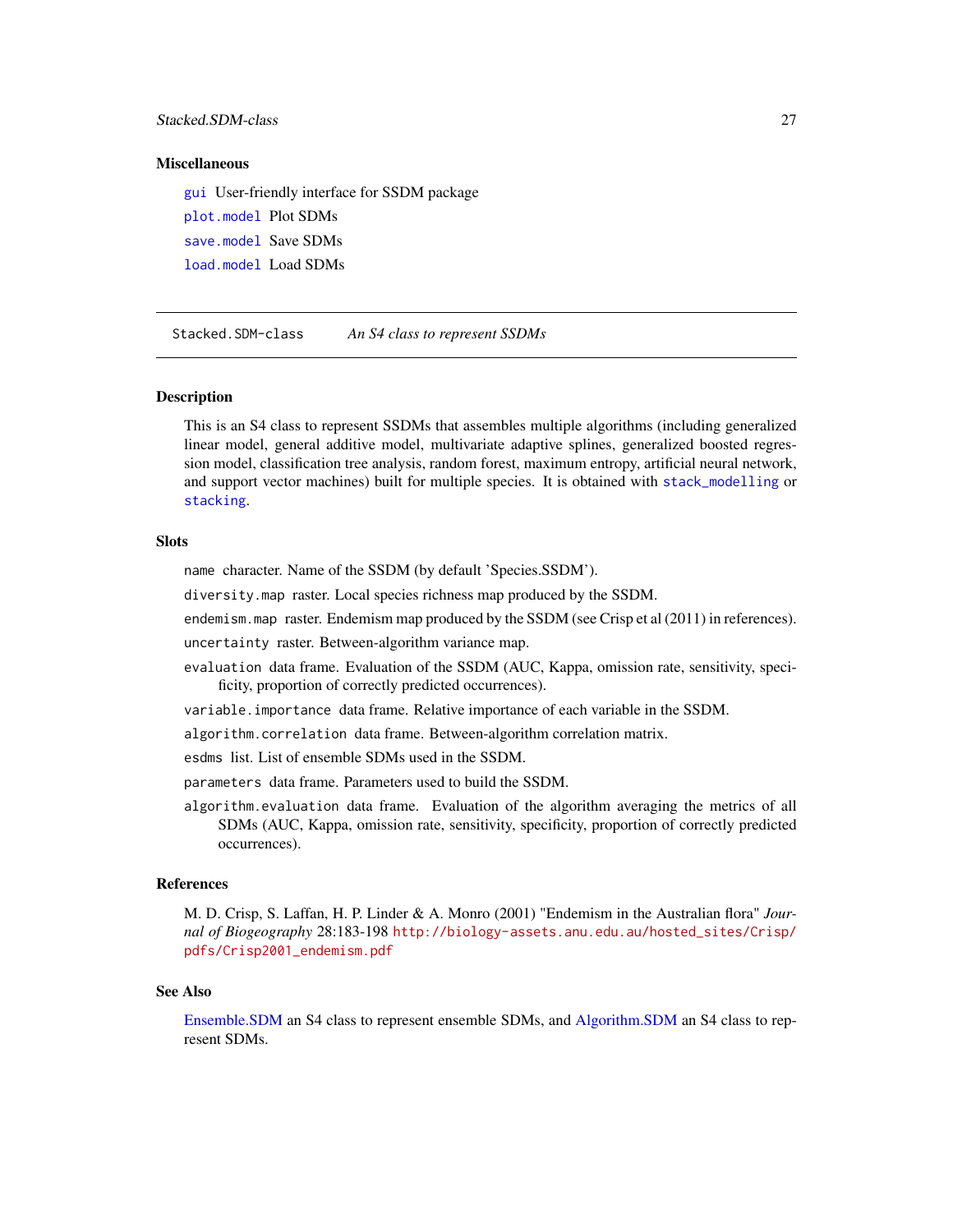This is a function to stack several ensemble SDMs in an SSDM. The function takes as inputs several S4 [Ensemble.SDM](#page-4-1) class objects produced with [ensemble\\_modelling](#page-4-2) or [ensemble](#page-2-1) functions. The function returns an S4 [Stacked.SDM](#page-26-1) class object containing the local species richness map, the between-algorithm variance map, and all evaluation tables coming with (model evaluation, algorithm evaluation, algorithm correlation matrix and variable importance), and a list of ensemble SDMs for each species (see [ensemble\\_modelling](#page-4-2)).

## Usage

```
stacking(esdm, ..., name = NULL, method = "pSSDM", rep.B = 1000,
 Env = NULL, range = NULL, endemism = c("WEI", "Binary"),eval = TRUE, verbose = TRUE, GUI = FALSE)
```

```
## S4 method for signature 'Ensemble.SDM'
stacking(esdm, ..., name = NULL,
 method = "pSSDM", rep.B = 1000, Env = NULL, range = NULL,
 endemism = c("WEI", "Binary"), eval = TRUE, verbose = TRUE,
 GUI = FALSE)
```

| $esdm, \ldots$ | character. Ensemble SDMs to be stacked.                                                                                                                                                                                                                      |
|----------------|--------------------------------------------------------------------------------------------------------------------------------------------------------------------------------------------------------------------------------------------------------------|
| name           | character. Optional name given to the final SSDM produced (by default 'Species.SDM').                                                                                                                                                                        |
| method         | character. Define the method used to create the local species richness map (see<br>details below).                                                                                                                                                           |
| rep.B          | integer. If the method used to create the local species richness is the random<br>bernoulli ( <b>Bernoulli</b> ), rep. B parameter defines the number of repetitions used to<br>create binary maps for each species.                                         |
| Env            | raster object. Stacked raster object of environmental variables (can be processed<br>first by load_var). Needed only for stacking method using probability ranking<br>from richness (PRR).                                                                   |
| range          | integer. Set a value of range restriction (in pixels) around presences occurrences<br>on habitat suitability maps (all further points will have a null probability, see<br>Crisp et al (2011) in references). If NULL, no range restriction will be applied. |
| endemism       | character. Define the method used to create an endemism map (see details be-<br>low).                                                                                                                                                                        |
| eval           | logical. If set to true, disable stack evaluation.                                                                                                                                                                                                           |
| verbose        | logical. If set to true, allows the function to print text in the console.                                                                                                                                                                                   |
| GUI            | logical. Don't take that argument into account (parameter for the user interface).                                                                                                                                                                           |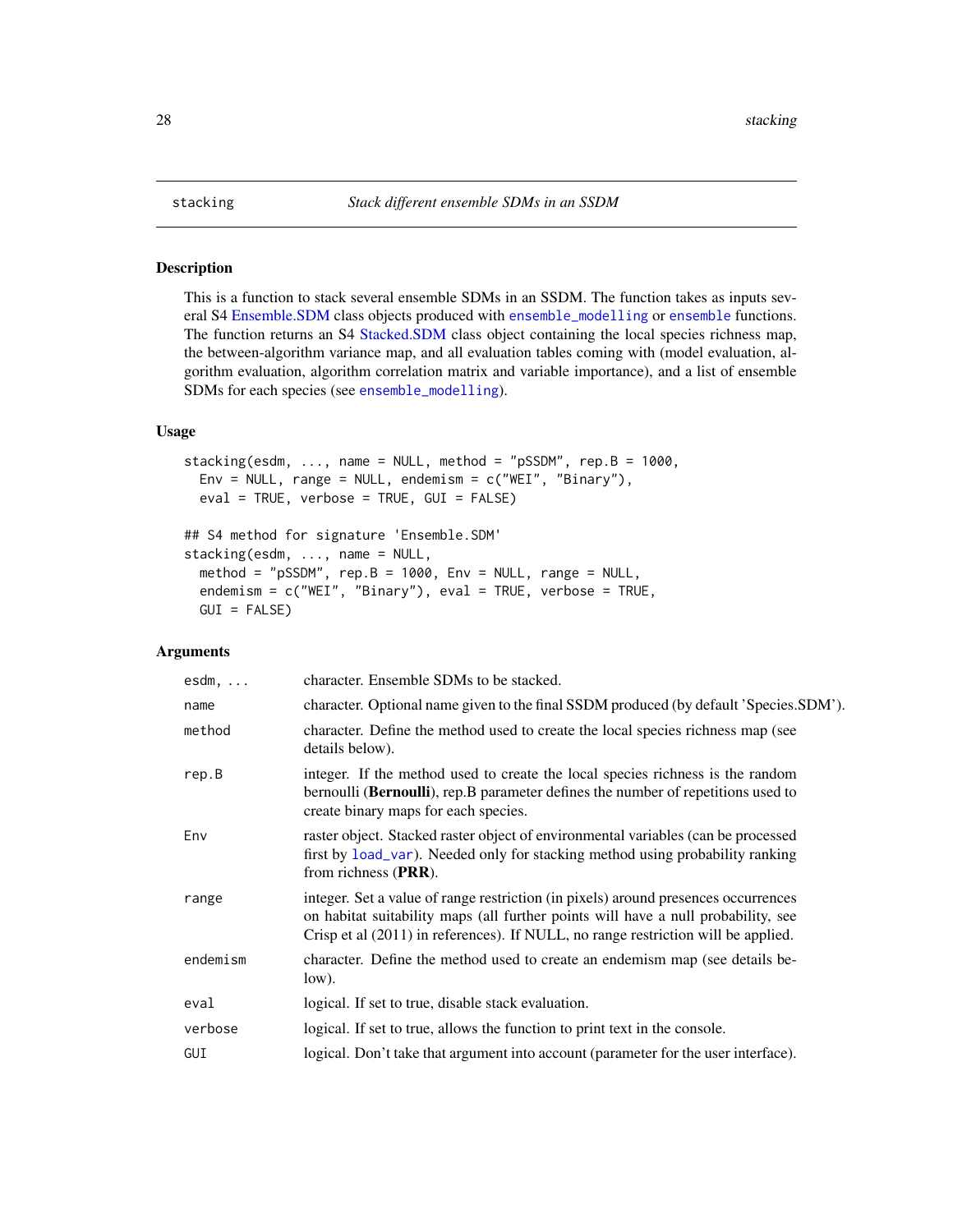#### <span id="page-28-0"></span>stacking 29

#### Details

**Methods:** Choice of the method used to compute the local species richness map (see Calabrese et al. (2014) and D'Amen et al (2015) for more informations, see reference below):

pSSDM sum probabilities of habitat suitability maps

Bernoulli draw repeatedly from a Bernoulli distribution

**bSSDM** sum the binary map obtained with the thresholding (depending on the metric of the ESDM).

MaximumLikelihood adjust species richness of the model by linear regression

- **PRR.MEM** model richness with a macroecological model (MEM) and adjust each ESDM binary map by ranking habitat suitability and keeping as much as predicted richness of the MEM
- **PRR.pSSDM** model richness with a pSSDM and adjust each ESDM binary map by ranking habitat suitability and keeping as much as predicted richness of the pSSDM

Endemism: Choice of the method used to compute the endemism map (see Crisp et al. (2001) for more information, see reference below):

NULL No endemism map

- WEI (Weighted Endemism Index) Endemism map built by counting all species in each cell and weighting each by the inverse of its range
- CWEI (Corrected Weighted Endemism Index) Endemism map built by dividing the weighted endemism index by the total count of species in the cell.

First string of the character is the method either WEI or CWEI, and in those cases second string of the vector is used to precise range calculation, whether the total number of occurrences 'NbOcc' whether the surface of the binary map species distribution 'Binary'.

## Value

an S4 [Stacked.SDM](#page-26-1) class object viewable with the [plot.model](#page-22-1) function.

#### References

M. D'Amen, A. Dubuis, R. F. Fernandes, J. Pottier, L. Pelissier, & A Guisan (2015) "Using species richness and functional traits prediction to constrain assemblage predicitions from stacked species distribution models" *Journal of Biogeography* 42(7):1255-1266 [http://doc.rero.ch/record/](http://doc.rero.ch/record/235561/files/pel_usr.pdf) [235561/files/pel\\_usr.pdf](http://doc.rero.ch/record/235561/files/pel_usr.pdf)

J.M. Calabrese, G. Certain, C. Kraan, & C.F. Dormann (2014) "Stacking species distribution models and adjusting bias by linking them to macroecological models." *Global Ecology and Biogeography* 23:99-112 [http://portal.uni-freiburg.de/biometrie/mitarbeiter/dormann/calabrese20](http://portal.uni-freiburg.de/biometrie/mitarbeiter/dormann/calabrese2013globalecolbiogeogr.pdf)13globalecolbiogeogr. [pdf](http://portal.uni-freiburg.de/biometrie/mitarbeiter/dormann/calabrese2013globalecolbiogeogr.pdf)

M. D. Crisp, S. Laffan, H. P. Linder & A. Monro (2001) "Endemism in the Australian flora" *Journal of Biogeography* 28:183-198 [http://biology-assets.anu.edu.au/hosted\\_sites/Crisp/](http://biology-assets.anu.edu.au/hosted_sites/Crisp/pdfs/Crisp2001_endemism.pdf) [pdfs/Crisp2001\\_endemism.pdf](http://biology-assets.anu.edu.au/hosted_sites/Crisp/pdfs/Crisp2001_endemism.pdf)

C. Liu, P. M. Berry, T. P. Dawson, R. & G. Pearson (2005) "Selecting thresholds of occurrence in the prediction of species distributions." *Ecography* 28:85-393 [http://www.researchgate.net/](http://www.researchgate.net/publication/230246974_Selecting_Thresholds_of_Occurrence_in_the_Prediction_of_Species_Distributions) [publication/230246974\\_Selecting\\_Thresholds\\_of\\_Occurrence\\_in\\_the\\_Prediction\\_of\\_Sp](http://www.researchgate.net/publication/230246974_Selecting_Thresholds_of_Occurrence_in_the_Prediction_of_Species_Distributions)ecies\_ [Distributions](http://www.researchgate.net/publication/230246974_Selecting_Thresholds_of_Occurrence_in_the_Prediction_of_Species_Distributions)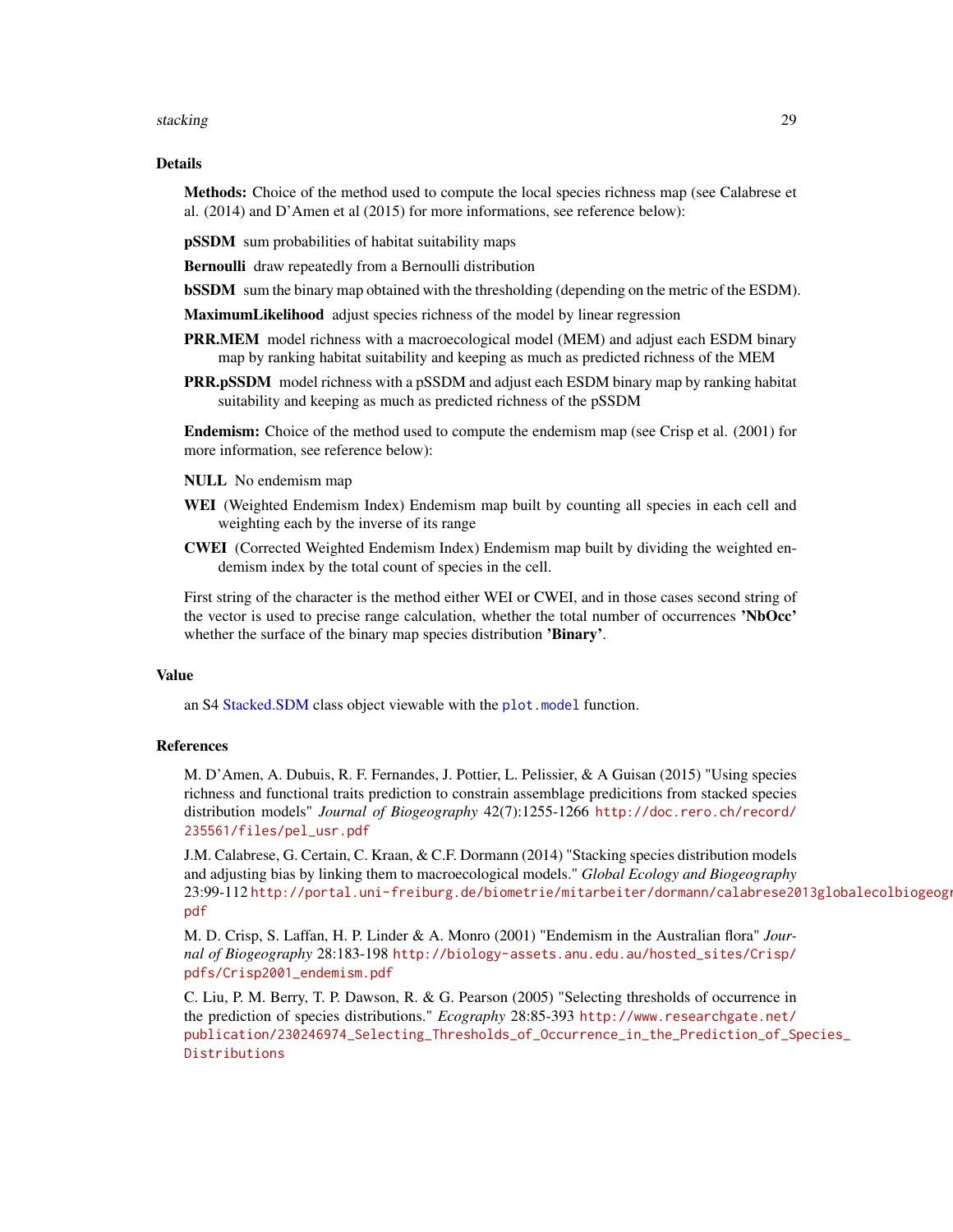## See Also

[stack\\_modelling](#page-29-1) to build SSDMs.

#### Examples

```
## Not run:
# Loading data
data(Env)
data(Occurrences)
Occ1 <- subset(Occurrences, Occurrences$SPECIES == 'elliptica')
Occ2 <- subset(Occurrences, Occurrences$SPECIES == 'gracilis')
# SSDM building
ESDM1 <- ensemble_modelling(c('CTA', 'SVM'), Occ1, Env, rep = 1,
                           Xcol = 'LONGITUDE', Ycol = 'LATITUDE',
                           name = 'elliptica', ensemble.thresh = c(0.6))
ESDM2 <- ensemble_modelling(c('CTA', 'SVM'), Occ2, Env, rep = 1,
                           Xcol = 'LONGITUDE', Ycol = 'LATITUDE',
                           name = 'gracilis', ensemble.thresh = c(0.6))
SSDM <- stacking(ESDM1, ESDM2)
# Results plotting
plot(SSDM)
## End(Not run)
```
<span id="page-29-1"></span>stack\_modelling *Build an SSDM that assembles multiple algorithms and species.*

#### **Description**

This is a function to build an SSDM that assembles multiple algorithm and species. The function takes as inputs an occurrence data frame made of presence/absence or presence-only records and a raster object for data extraction and projection. The function returns an S4 [Stacked.SDM](#page-26-1) class object containing the local species richness map, the between-algorithm variance map, and all evaluation tables coming with (model evaluation, algorithm evaluation, algorithm correlation matrix and variable importance), and a list of ensemble SDMs for each species (see [ensemble\\_modelling](#page-4-2)).

#### Usage

```
stack_modelling(algorithms, Occurrences, Env, Xcol = "Longitude",
 Ycol = "Latitude", Pcol = NULL, Spcol = "SpeciesID", rep = 10,
 name = NULL, save = FALSE, path = getwd(), PA = NULL,
 cv = "holdout", cv.param = c(0.7, 1), thresh = 1001,axes.metric = "Pearson", uncertainty = TRUE, tmp = FALSE,
 ensemble.metric = c("AUC"), ensemble.thresh = c(0.75),
 weight = TRUE, method = "pSSDM", metric = "SES", rep.B = 1000,
 range = NULL, endemism = c("WEI", "Binary"), verbose = TRUE,
 GUI = FALSE, cores = 1, ...)
```
<span id="page-29-0"></span>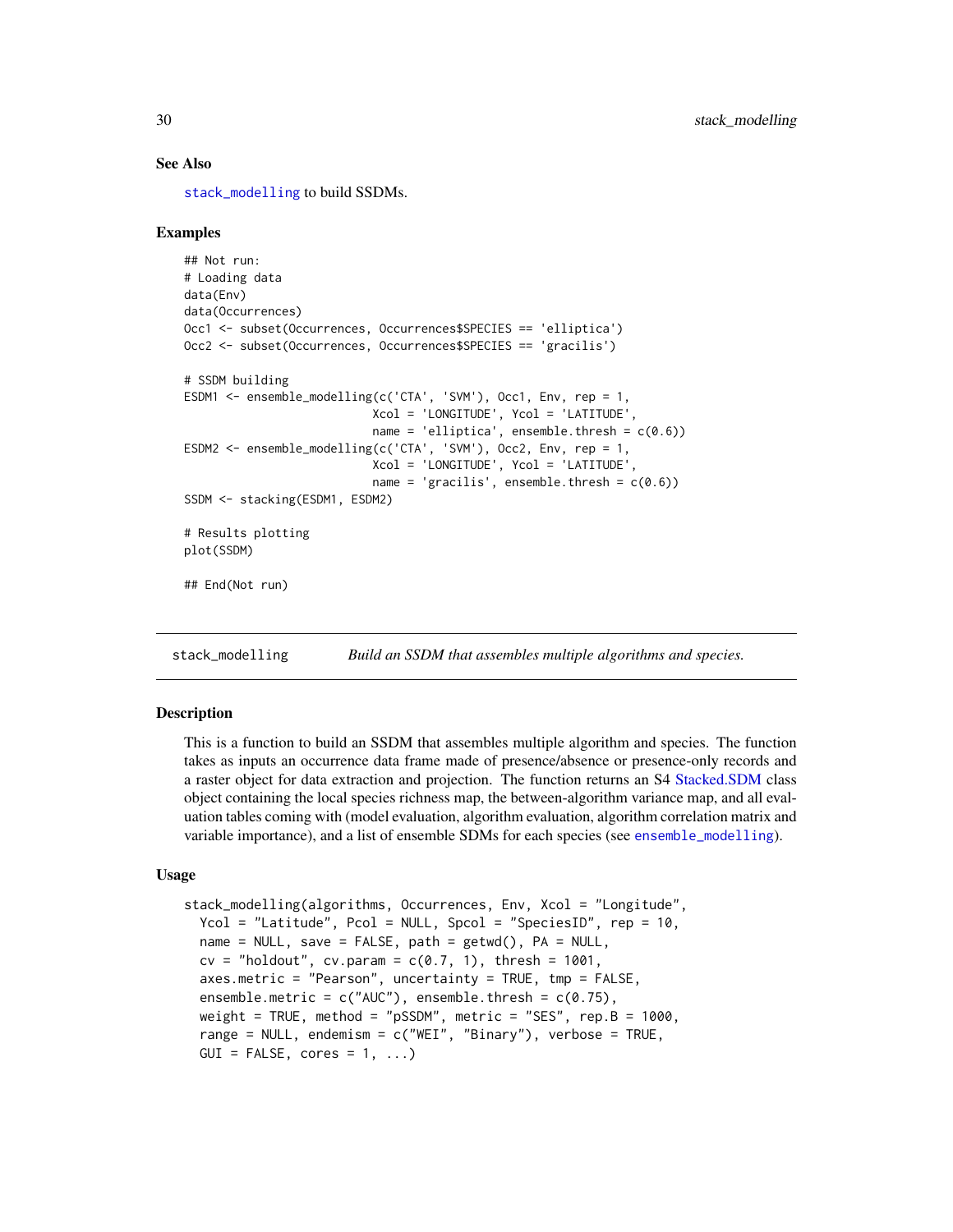<span id="page-30-0"></span>

| algorithms      | character. Choice of the algorithm(s) to be run (see details below).                                                                                                                                                                                                                                                                                                                                                            |
|-----------------|---------------------------------------------------------------------------------------------------------------------------------------------------------------------------------------------------------------------------------------------------------------------------------------------------------------------------------------------------------------------------------------------------------------------------------|
| Occurrences     | data frame. Occurrence table (can be processed first by load_occ).                                                                                                                                                                                                                                                                                                                                                              |
| Env             | raster object. Raster object of environmental variables (can be processed first by<br>load_var).                                                                                                                                                                                                                                                                                                                                |
| Xcol            | character. Name of the column in the occurrence table containing Latitude or X<br>coordinates.                                                                                                                                                                                                                                                                                                                                  |
| Ycol            | character. Name of the column in the occurrence table containing Longitude or<br>Y coordinates.                                                                                                                                                                                                                                                                                                                                 |
| Pcol            | character. Name of the column in the occurrence table specifying whether a line<br>is a presence or an absence. A value of 1 is presence and value of 0 is absence.<br>If NULL presence-only dataset is assumed.                                                                                                                                                                                                                |
| Spcol           | character. Name of the column containing species names or IDs.                                                                                                                                                                                                                                                                                                                                                                  |
| rep             | integer. Number of repetitions for each algorithm.                                                                                                                                                                                                                                                                                                                                                                              |
| name            | character. Optional name given to the final Ensemble.SDM produced.                                                                                                                                                                                                                                                                                                                                                              |
| save            | logical. If set to true, the SSDM is automatically saved.                                                                                                                                                                                                                                                                                                                                                                       |
| path            | character. If save is true, the path to the directory in which the ensemble SDM<br>will be saved.                                                                                                                                                                                                                                                                                                                               |
| PA              | list(nb, strat) defining the pseudo-absence selection strategy used in case of<br>presence-only dataset. If PA is NULL, recommended PA selection strategy is<br>used depending on the algorithm (see details below).                                                                                                                                                                                                            |
| CV              | character. Method of cross-validation used to evaluate the ensemble SDM (see<br>details below).                                                                                                                                                                                                                                                                                                                                 |
| cv.param        | numeric. Parameters associated with the method of cross-validation used to<br>evaluate the ensemble SDM (see details below).                                                                                                                                                                                                                                                                                                    |
| thresh          | numeric. A single integer value representing the number of equal interval thresh-<br>old values between 0 and 1.                                                                                                                                                                                                                                                                                                                |
| axes.metric     | Metric used to evaluate variable relative importance (see details below).                                                                                                                                                                                                                                                                                                                                                       |
| uncertainty     | logical. If set to true, generates an uncertainty map and an algorithm correlation<br>matrix.                                                                                                                                                                                                                                                                                                                                   |
| tmp             | logical. If set to true, the habitat suitability map of each algorithms is saved in<br>a temporary file to release memory. But beware: if you close R, temporary files<br>will be deleted To avoid any loss you can save your SSDM with save.model.<br>Depending on number, resolution and extent of models, temporary files can take<br>a lot of disk space. Temporary files are written in R environment temporary<br>folder. |
| ensemble.metric |                                                                                                                                                                                                                                                                                                                                                                                                                                 |
|                 | character. Metric(s) used to select the best SDMs that will be included in the<br>ensemble SDM (see details below).                                                                                                                                                                                                                                                                                                             |
| ensemble.thresh | numeric. Threshold(s) associated with the metric(s) used to compute the selec-                                                                                                                                                                                                                                                                                                                                                  |
|                 | tion.                                                                                                                                                                                                                                                                                                                                                                                                                           |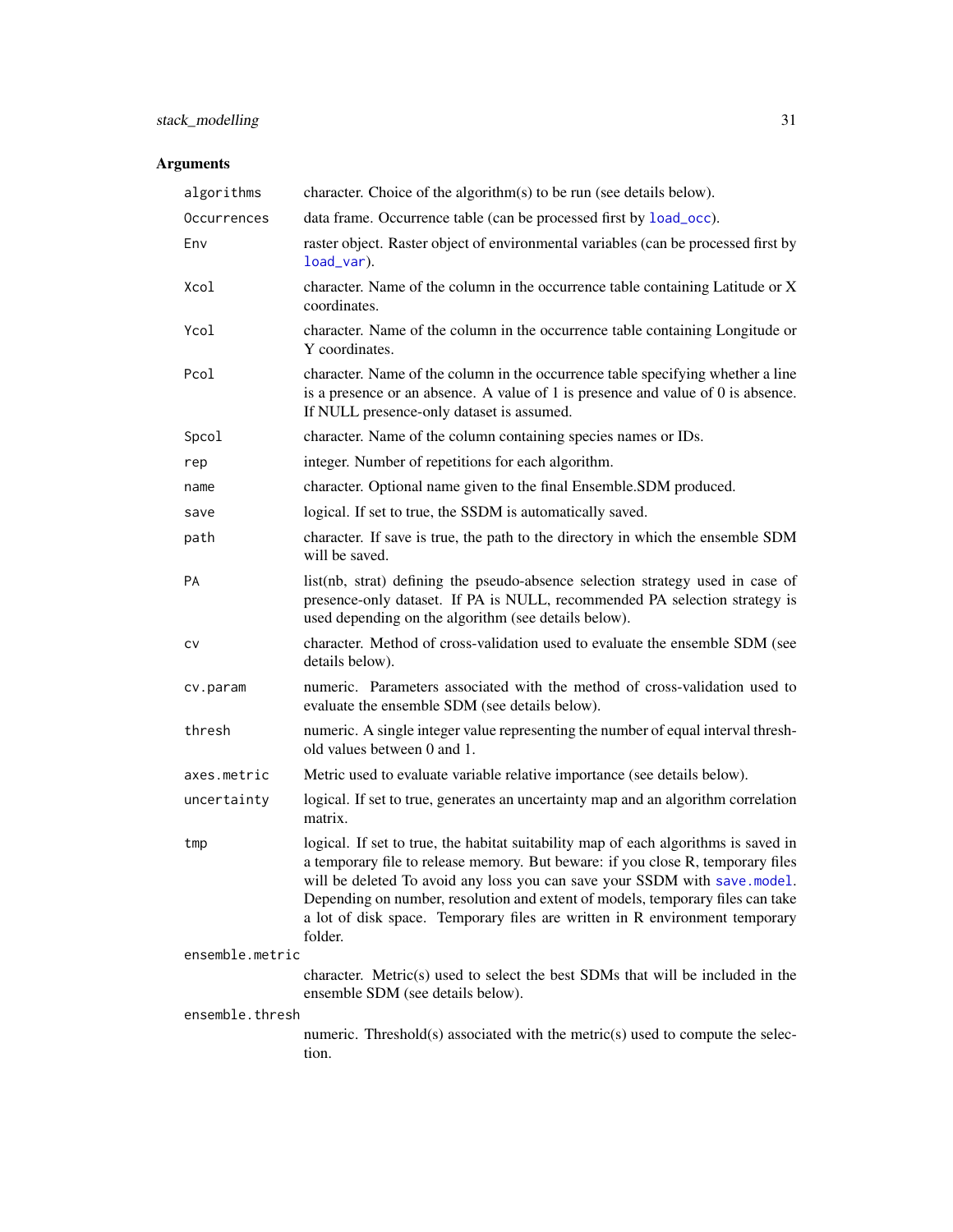<span id="page-31-0"></span>

| weight   | logical. Choose whether or not you want the SDMs to be weighted using the<br>selection metric or, alternatively, the mean of the selection metrics.                                                                                                          |
|----------|--------------------------------------------------------------------------------------------------------------------------------------------------------------------------------------------------------------------------------------------------------------|
| method   | character. Define the method used to create the local species richness map (see<br>details below).                                                                                                                                                           |
| metric   | character. Metric used to compute the binary map threshold (see details below.)                                                                                                                                                                              |
| rep.B    | integer. If the method used to create the local species richness is the random<br>bernoulli (Bernoulli), rep.B parameter defines the number of repetitions used to<br>create binary maps for each species.                                                   |
| range    | integer. Set a value of range restriction (in pixels) around presences occurrences<br>on habitat suitability maps (all further points will have a null probability, see<br>Crisp et al (2011) in references). If NULL, no range restriction will be applied. |
| endemism | character. Define the method used to create an endemism map (see details be-<br>$low)$ .                                                                                                                                                                     |
| verbose  | logical. If set to true, allows the function to print text in the console.                                                                                                                                                                                   |
| GUI      | logical. Don't take that argument into account (parameter for the user interface).                                                                                                                                                                           |
| cores    | integer. Specify the number of CPU cores used to do the computing. You can<br>use detect Cores) to automatically use all the available CPU cores.                                                                                                            |
| $\ddots$ | additional parameters for the algorithm modelling function (see details below).                                                                                                                                                                              |

## Details

- algorithms 'all' allows you to call directly all available algorithms. Currently, available algorithms include Generalized linear model (GLM), Generalized additive model (GAM), Multivariate adaptive regression splines (MARS), Generalized boosted regressions model (GBM), Classification tree analysis (CTA), Random forest (RF), Maximum entropy (MAXENT), Artificial neural network (ANN), and Support vector machines (SVM). Each algorithm has its own parameters settable with the ... (see each algorithm section below to set their parameters).
- "PA" list with two values: nb number of pseudo-absences selected, and strat strategy used to select pseudo-absences: either random selection or disk selection. We set default recommendation from Barbet-Massin et al. (2012) (see reference).
- cv Cross-validation method used to split the occurrence dataset used for evaluation: holdout data are partitioned into a training set and an evaluation set using a fraction (*cv.param[1]*) and the operation can be repeated (*cv.param[2]*) times, k-fold data are partitioned into k (*cv.param[1]*) folds being k-1 times in the training set and once the evaluation set and the operation can be repeated (*cv.param[2]*) times, LOO (Leave One Out) each point is successively taken as evaluation data.
- **metric** Choice of the metric used to compute the binary map threshold and the confusion matrix (by default SES as recommended by Liu et al. (2005), see reference below): **Kappa** maximizes the Kappa, CCR maximizes the proportion of correctly predicted observations, TSS (True Skill Statistic) maximizes the sum of sensitivity and specificity, SES uses the sensitivity-specificity equality, LW uses the lowest occurrence prediction probability, ROC minimizes the distance between the ROC plot (receiving operating curve) and the upper left corner (1,1).
- axes.metric Choice of the metric used to evaluate the variable relative importance (difference between a full model and one with each variable successively omitted): Pearson (computes a simple Pearson's correlation *r* between predictions of the full model and the one without a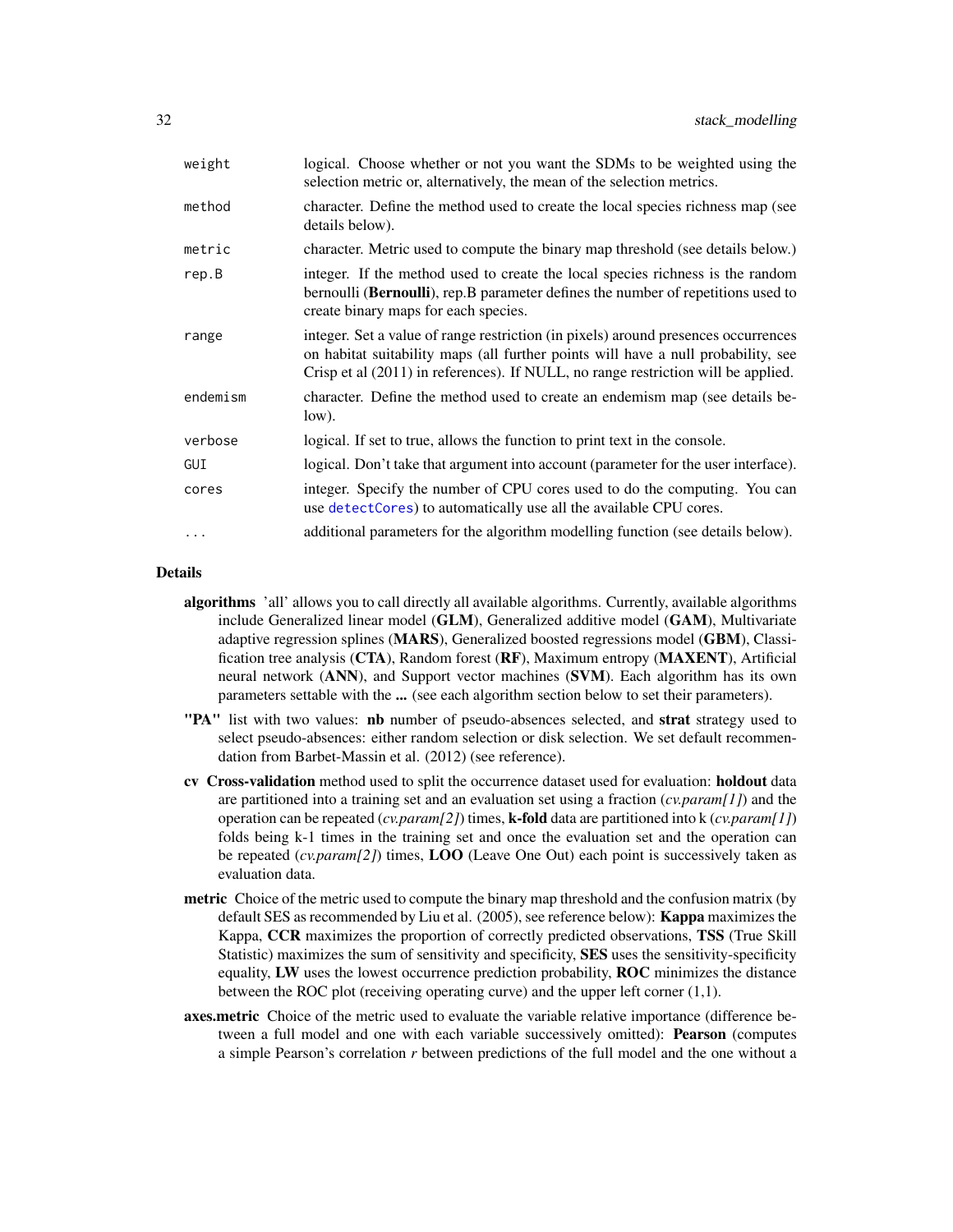<span id="page-32-0"></span>variable, and returns the score *1-r*: the highest the value, the more influence the variable has on the model), AUC, Kappa, sensitivity, specificity, and prop.correct (proportion of correctly predicted occurrences).

- ensemble.metric Ensemble metric(s) used to select SDMs: AUC, Kappa, sensitivity, specificity, and prop.correct (proportion of correctly predicted occurrences).
- method Choice of the method used to compute the local species richness map (see Calabrese et al. (2014) and D'Amen et al (2015) for more informations, see reference below): pSSDM sum probabilities of habitat suitability maps, **Bernoulli** drawing repeatedly from a Bernoulli distribution, bSSDM sum the binary map obtained with the thresholding (depending on the metric, see metric parameter), MaximumLikelihood adjust species richness using maximum likelihood parameter estimates on the logit-transformed occurrence probabilities (see Calabrese et al. (2014)), PRR.MEM model richness with a macroecological model (MEM) and adjust each ESDM binary map by ranking habitat suitability and keeping as much as predicted richness of the MEM, PRR.pSSDM model richness with a pSSDM and adjust each ESDM binary map by ranking habitat suitability and keeping as much as predicted richness of the pSSDM
- endemism Choice of the method used to compute the endemism map (see Crisp et al. (2001) for more information, see reference below): NULL No endemism map, WEI (Weighted Endemism Index) Endemism map built by counting all species in each cell and weighting each by the inverse of its range, CWEI (Corrected Weighted Endemism Index) Endemism map built by dividing the weighted endemism index by the total count of species in the cell. First string of the character is the method either WEI or CWEI, and in those cases second string of the vector is used to precise range calculation, whether the total number of occurrences 'NbOcc' whether the surface of the binary map species distribution 'Binary'.
- ... See algorithm in detail section

#### Value

an S4 [Stacked.SDM](#page-26-1) class object viewable with the [plot.model](#page-22-1) function.

#### Generalized linear model (GLM)

Uses the [glm](#page-0-0) function from the package 'stats', you can set the following parameters (see glm for more details):

test character. Test used to evaluate the SDM, default 'AIC'.

- epsilon numeric. Positive convergence tolerance eps ; the iterations converge when *|dev dev\_old|/(|dev| + 0.1) < eps*. By default, set to 10e-08.
- maxit numeric. Integer giving the maximal number of IWLS (Iterative Weighted Last Squares) iterations, default 500.

#### Generalized additive model (GAM)

Uses the gam function from the package 'mgcv', you can set the following parameters (see [gam](#page-0-0) for more details):

test character. Test used to evaluate the model, default 'AIC'.

epsilon numeric. This is used for judging conversion of the GLM IRLS (Iteratively Reweighted Least Squares) loop, default 10e-08.

maxit numeric. Maximum number of IRLS iterations to perform, default 500.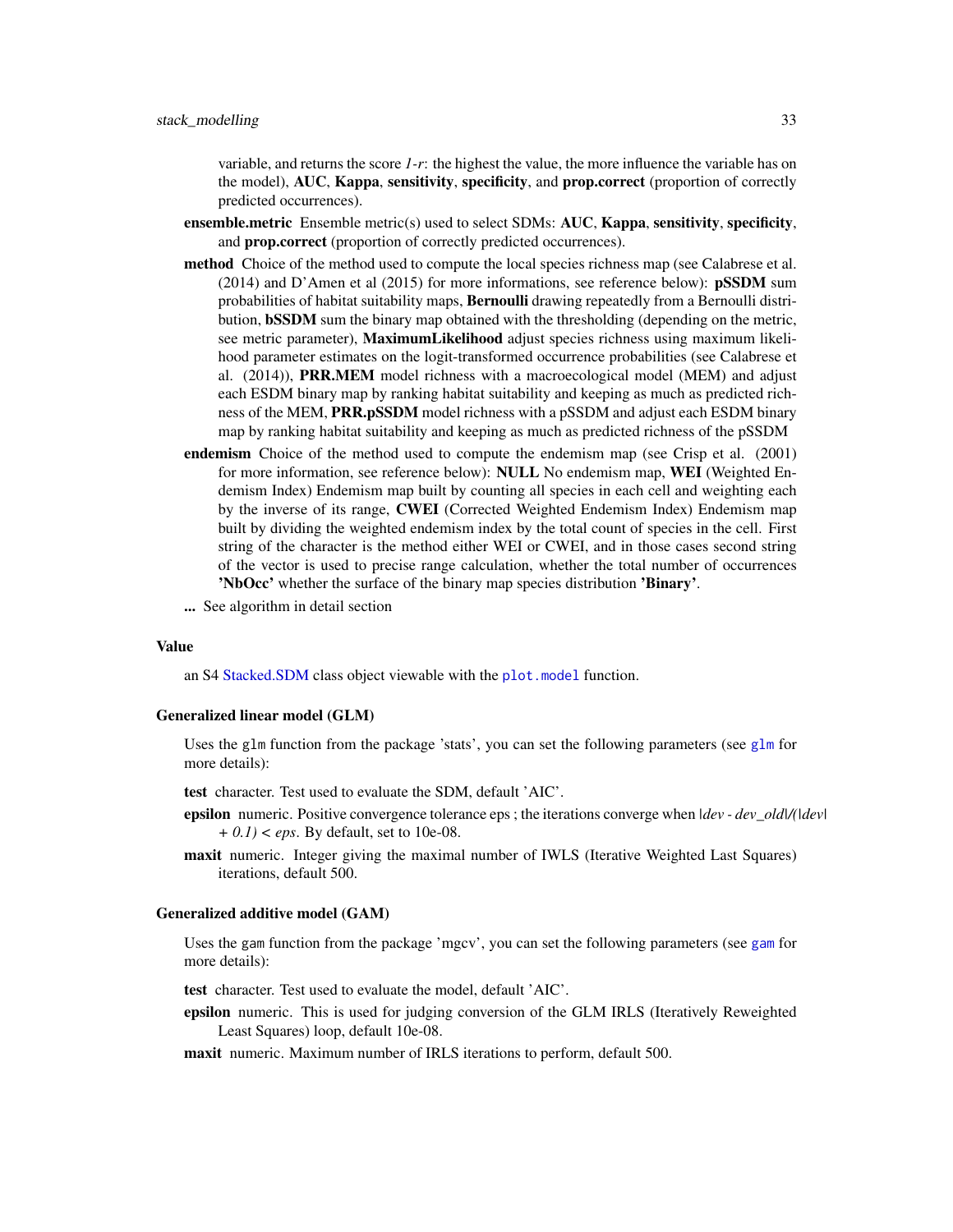#### <span id="page-33-0"></span>Multivariate adaptive regression splines (MARS)

Uses the earth function from the package 'earth', you can set the following parameters (see [earth](#page-0-0) for more details):

degree integer. Maximum degree of interaction (Friedman's mi) ; 1 meaning build an additive model (i.e., no interaction terms). By default, set to 2.

#### Generalized boosted regressions model (GBM)

Uses the gbm function from the package 'gbm,' you can set the following parameters (see [gbm](#page-0-0) for more details):

- trees integer. The total number of trees to fit. This is equivalent to the number of iterations and the number of basis functions in the additive expansion. By default, set to 2500.
- final.leave integer. minimum number of observations in the trees terminal nodes. Note that this is the actual number of observations not the total weight. By default, set to 1.
- algocv integer. Number of cross-validations, default 3.
- thresh.shrink integer. Number of cross-validation folds to perform. If cv.folds>1 then gbm, in addition to the usual fit, will perform a cross-validation. By default, set to 1e-03.

#### Classification tree analysis (CTA)

Uses the rpart function from the package 'rpart', you can set the following parameters (see [rpart](#page-0-0) for more details):

final.leave integer. The minimum number of observations in any terminal node, default 1.

algocv integer. Number of cross-validations, default 3.

#### Random Forest (RF)

Uses the randomForest function from the package 'randomForest', you can set the following parameters (see [randomForest](#page-0-0) for more details):

- trees integer. Number of trees to grow. This should not be set to a too small number, to ensure that every input row gets predicted at least a few times. By default, set to 2500.
- final.leave integer. Minimum size of terminal nodes. Setting this number larger causes smaller trees to be grown (and thus take less time). By default, set to 1.

#### Maximum Entropy (MAXENT)

Uses the maxent function from the package 'dismo'. Make sure that you have correctly installed the maxent.jar file in the folder ~\R\library\version\dismo\java available at [https://www.cs.princeton](https://www.cs.princeton.edu/~schapire/maxent/). [edu/~schapire/maxent/](https://www.cs.princeton.edu/~schapire/maxent/) (see [maxent](#page-0-0) for more details).

#### Artificial Neural Network (ANN)

Uses the nnet function from the package 'nnet', you can set the following parameters (see [nnet](#page-0-0) for more details):

maxit integer. Maximum number of iterations, default 500.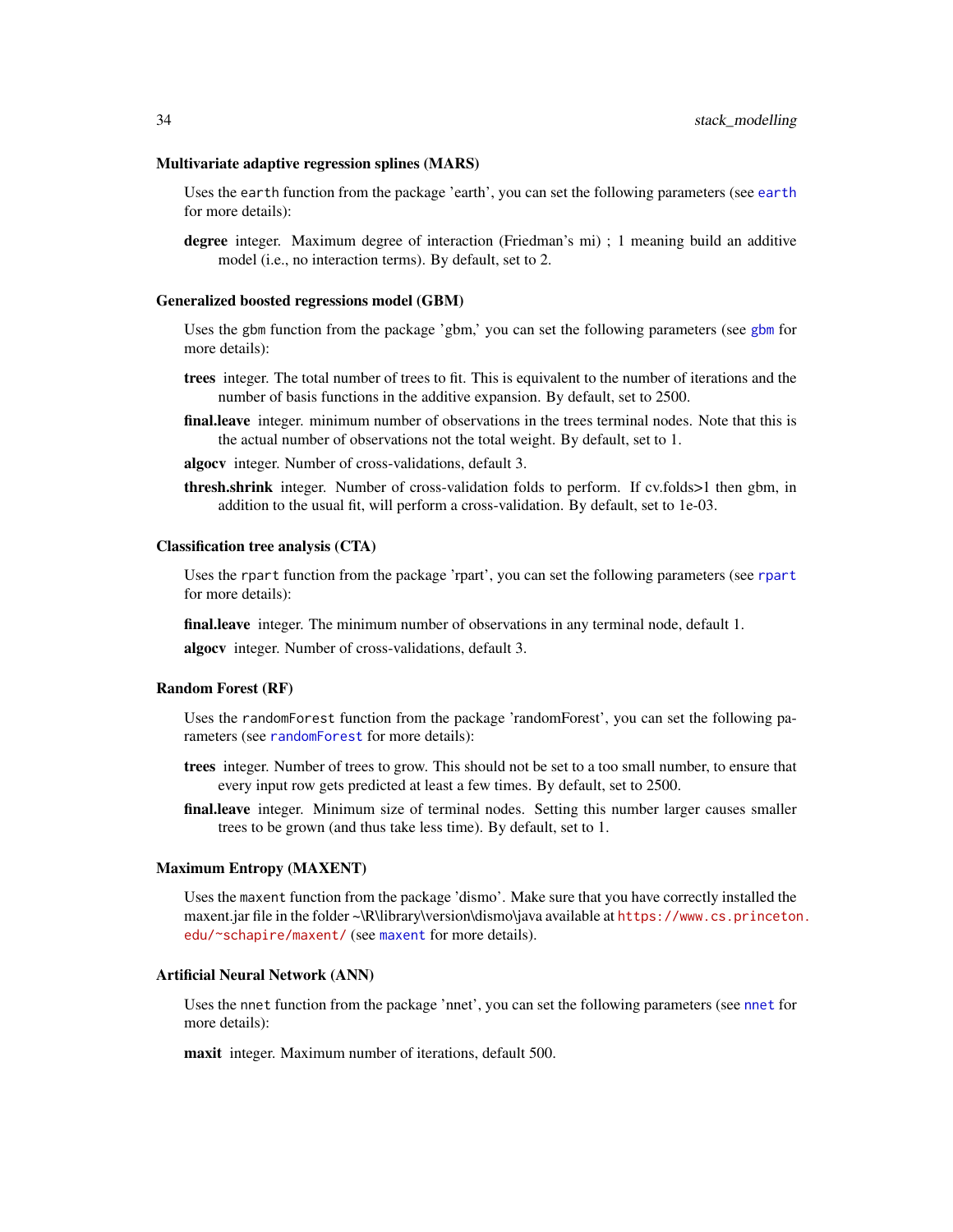#### <span id="page-34-0"></span>Support vector machines (SVM)

Uses the svm function from the package 'e1071', you can set the following parameters (see [svm](#page-0-0) for more details):

epsilon float. Epsilon parameter in the insensitive loss function, default 1e-08.

algocv integer. If an integer value k>0 is specified, a k-fold cross-validation on the training data is performed to assess the quality of the model: the accuracy rate for classification and the Mean Squared Error for regression. By default, set to 3.

#### Warning

Depending on the raster object resolution the process can be more or less time and memory consuming.

#### References

M. D'Amen, A. Dubuis, R. F. Fernandes, J. Pottier, L. Pelissier, & A Guisan (2015) "Using species richness and functional traits prediction to constrain assemblage predicitions from stacked species distribution models" *Journal of Biogeography* 42(7):1255-1266 [http://doc.rero.ch/record/](http://doc.rero.ch/record/235561/files/pel_usr.pdf) [235561/files/pel\\_usr.pdf](http://doc.rero.ch/record/235561/files/pel_usr.pdf)

M. Barbet-Massin, F. Jiguet, C. H. Albert, & W. Thuiller (2012) "Selecting pseudo-absences for species distribution models: how, where and how many?" *Methods Ecology and Evolution* 3:327- 338 <http://onlinelibrary.wiley.com/doi/10.1111/j.2041-210X.2011.00172.x/full>

J.M. Calabrese, G. Certain, C. Kraan, & C.F. Dormann (2014) "Stacking species distribution models and adjusting bias by linking them to macroecological models." *Global Ecology and Biogeography* 23:99-112 [http://portal.uni-freiburg.de/biometrie/mitarbeiter/dormann/calabrese20](http://portal.uni-freiburg.de/biometrie/mitarbeiter/dormann/calabrese2013globalecolbiogeogr.pdf)13globalecolbiogeogr. [pdf](http://portal.uni-freiburg.de/biometrie/mitarbeiter/dormann/calabrese2013globalecolbiogeogr.pdf)

M. D. Crisp, S. Laffan, H. P. Linder & A. Monro (2001) "Endemism in the Australian flora" *Journal of Biogeography* 28:183-198 [http://biology-assets.anu.edu.au/hosted\\_sites/Crisp/](http://biology-assets.anu.edu.au/hosted_sites/Crisp/pdfs/Crisp2001_endemism.pdf) [pdfs/Crisp2001\\_endemism.pdf](http://biology-assets.anu.edu.au/hosted_sites/Crisp/pdfs/Crisp2001_endemism.pdf)

C. Liu, P. M. Berry, T. P. Dawson, R. & G. Pearson (2005) "Selecting thresholds of occurrence in the prediction of species distributions." *Ecography* 28:85-393 [http://www.researchgate.net/](http://www.researchgate.net/publication/230246974_Selecting_Thresholds_of_Occurrence_in_the_Prediction_of_Species_Distributions) [publication/230246974\\_Selecting\\_Thresholds\\_of\\_Occurrence\\_in\\_the\\_Prediction\\_of\\_Sp](http://www.researchgate.net/publication/230246974_Selecting_Thresholds_of_Occurrence_in_the_Prediction_of_Species_Distributions)ecies\_ [Distributions](http://www.researchgate.net/publication/230246974_Selecting_Thresholds_of_Occurrence_in_the_Prediction_of_Species_Distributions)

#### See Also

[modelling](#page-17-1) to build simple SDMs.

## Examples

```
## Not run:
# Loading data
data(Env)
data(Occurrences)
# SSDM building
```

```
SSDM <- stack_modelling(c('CTA', 'SVM'), Occurrences, Env, rep = 1,
```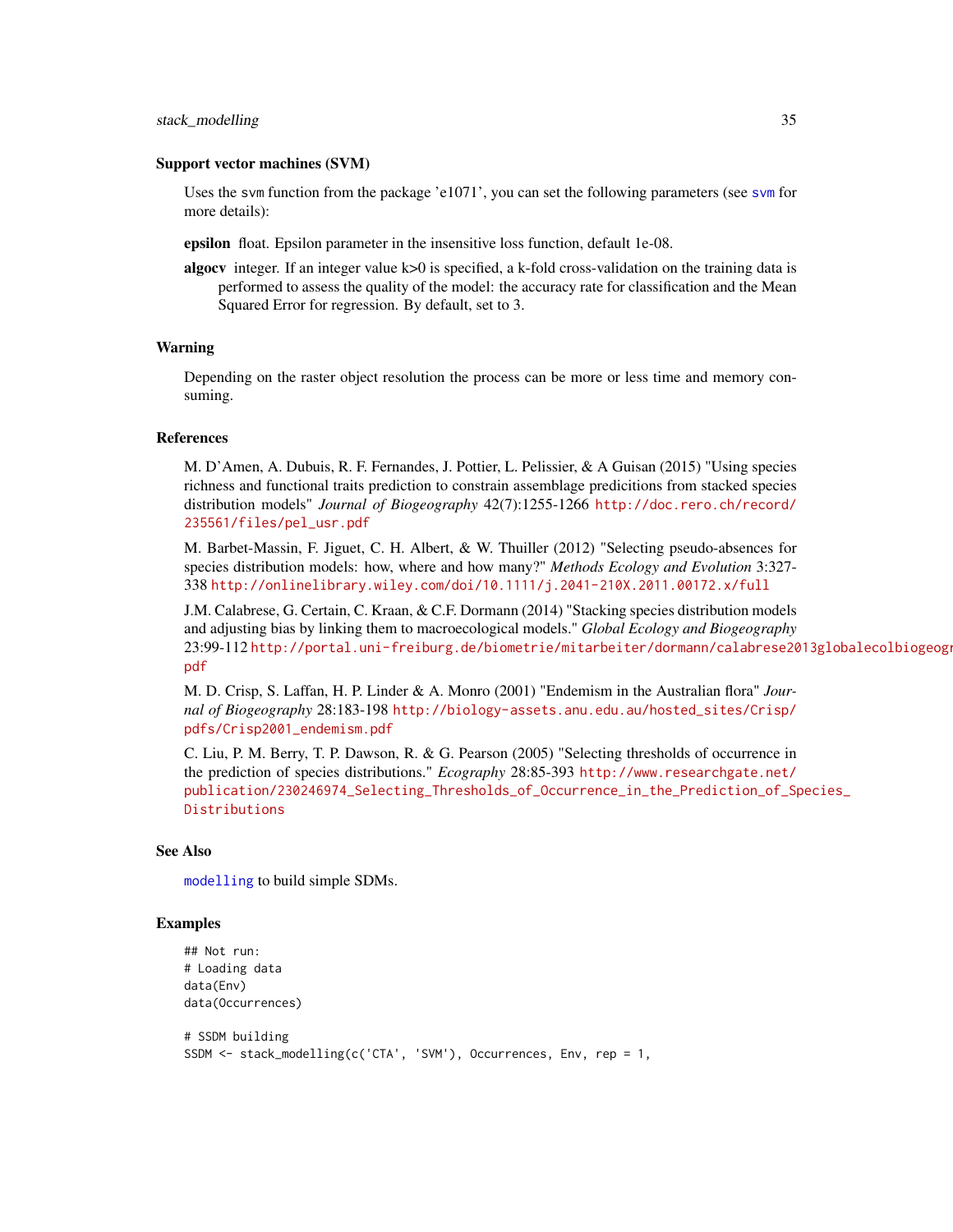```
Xcol = 'LONGITUDE', Ycol = 'LATITUDE',
Spcol = 'SPECIES')
```
<span id="page-35-0"></span># Results plotting plot(SSDM)

## End(Not run)

<span id="page-35-1"></span>update, Stacked.SDM-method

*Update a previous SSDM*

## Description

Update a previous SSDM with new occurrence data. The function takes as inputs updated or new occurrence data from one species, previous environmental variables, and an S4 [Stacked.SDM](#page-26-1) class object containing a previously built SSDM.

## Usage

```
## S4 method for signature 'Stacked.SDM'
update(object, Occurrences, Env,
  Xcol = "Longitude", Ycol = "Latitude", Pcol = NULL,
  Spname = NULL, name = stack@name, save = FALSE, path = getwd(),
  thresh = 1001, tmp = FALSE, verbose = TRUE, GUI = FALSE, \ldots)
```

| object      | Stacked.SDM. The previously built SSDM.                                                                                                                                                                              |
|-------------|----------------------------------------------------------------------------------------------------------------------------------------------------------------------------------------------------------------------|
| Occurrences | data frame. New or updated occurrence table (can be processed first by load_occ).                                                                                                                                    |
| Env         | raster object. Environment raster object (can be processed first by load_var).                                                                                                                                       |
| Xcol        | character. Name of the column in the occurrence table containing Latitude or X<br>coordinates.                                                                                                                       |
| Ycol        | character. Name of the column in the occurrence table containing Longitude or<br>Y coordinates.                                                                                                                      |
| Pcol        | character. Name of the column in the occurrence table specifying whether a line<br>is a presence or an absence. A value of $1$ is presence and value of $0$ is absence.<br>If NULL presence-only dataset is assumed. |
| Spname      | character. Name of the new or updated species.                                                                                                                                                                       |
| name        | character. Optional name given to the final SSDM produced, by default it's the<br>name of the previous SSDM.                                                                                                         |
| save        | logical. If set to true, the model is automatically saved.                                                                                                                                                           |
| path        | character. Name of the path to the directory to contain the saved SSDM.                                                                                                                                              |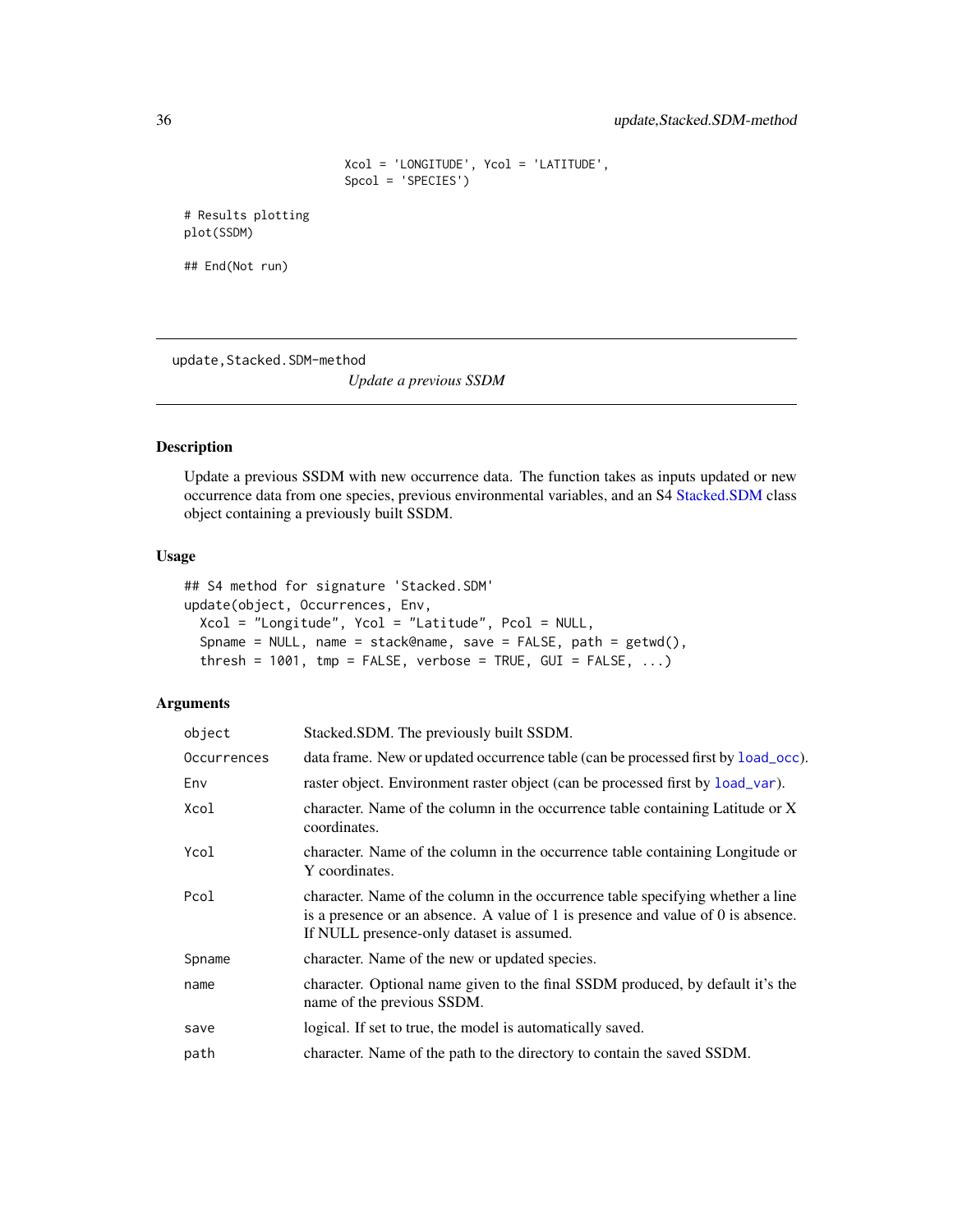## <span id="page-36-0"></span>update,Stacked.SDM-method 37

| thresh    | numeric. A single integer value representing the number of equal interval thresh-<br>old values between 0 and 1.                                                                                                                                    |
|-----------|-----------------------------------------------------------------------------------------------------------------------------------------------------------------------------------------------------------------------------------------------------|
| tmp       | logical. If set to true, the habitat suitability map of each algorithm is saved in a<br>temporary file to release memory. But beware: if you close R, temporary files<br>will be deleted To avoid any loss you can save your model with save model. |
| verbose   | logical. If set to true, allows the function to print text in the console.                                                                                                                                                                          |
| GUI       | logical. Don't take that argument into account (parameter for the user interface).                                                                                                                                                                  |
| $\ddotsc$ | additional parameters for the algorithm modelling function (see details below).                                                                                                                                                                     |

## Value

an S4 [Stacked.SDM](#page-26-1) class object viewable with the [plot.model](#page-22-1) function.

## See Also

[stack\\_modelling](#page-29-1) to build SSDMs.

# Examples

```
## Not run:
update(stack, Occurrences, Env, Spname = 'NewSpecie')
```
## End(Not run)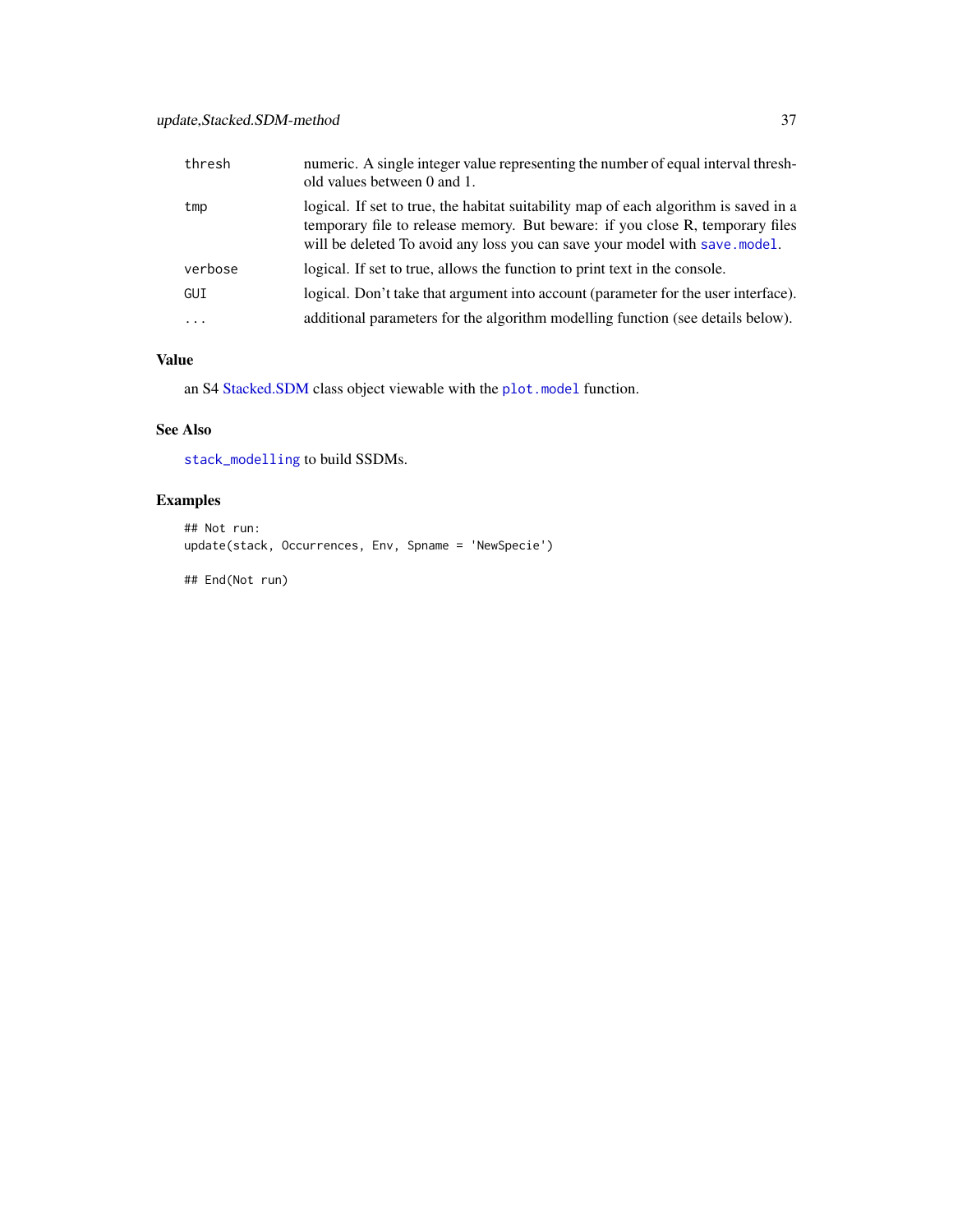# <span id="page-37-0"></span>**Index**

∗Topic datasets Env, [10](#page-9-0) Occurrences, [22](#page-21-0) Algorithm.SDM, *[3](#page-2-0)*, *[5](#page-4-0)*, *[18](#page-17-0)*, *[20](#page-19-0)*, *[23](#page-22-0)*, *[26,](#page-25-0) [27](#page-26-0)* Algorithm.SDM-class, [2](#page-1-0) detectCores, *[32](#page-31-0)* earth, *[8](#page-7-0)*, *[20](#page-19-0)*, *[34](#page-33-0)* ensemble, [3,](#page-2-0) *[5](#page-4-0)*, *[28](#page-27-0)* ensemble,Algorithm.SDM-method, *[26](#page-25-0)* ensemble,Algorithm.SDM-method *(*ensemble*)*, [3](#page-2-0) Ensemble.SDM, *[3](#page-2-0)[–5](#page-4-0)*, *[8](#page-7-0)*, *[13](#page-12-0)*, *[23](#page-22-0)*, *[25–](#page-24-0)[28](#page-27-0)* Ensemble.SDM-class, [5](#page-4-0) ensemble\_modelling, *[4,](#page-3-0) [5](#page-4-0)*, [5,](#page-4-0) *[14,](#page-13-0) [15](#page-14-0)*, *[22](#page-21-0)*, *[26](#page-25-0)*, *[28](#page-27-0)*, *[30](#page-29-0)* Env, [10](#page-9-0) evaluate, [11](#page-10-0) evaluate,Algorithm.SDM-method *(*evaluate*)*, [11](#page-10-0) evaluate,MAXENT.SDM-method *(*evaluate*)*, [11](#page-10-0) evaluate,Stacked.SDM-method *(*evaluate*)*, [11](#page-10-0) gam, *[8](#page-7-0)*, *[20](#page-19-0)*, *[33](#page-32-0)* gbm, *[8](#page-7-0)*, *[20](#page-19-0)*, *[34](#page-33-0)* glm, *[8](#page-7-0)*, *[20](#page-19-0)*, *[33](#page-32-0)* gui, [12,](#page-11-0) *[26,](#page-25-0) [27](#page-26-0)* load.model, [13,](#page-12-0) *[25](#page-24-0)*, *[27](#page-26-0)* load\_esdm *(*load.model*)*, [13](#page-12-0) load\_occ, *[6](#page-5-0)*, [14,](#page-13-0) *[16](#page-15-0)*, *[18](#page-17-0)*, *[26](#page-25-0)*, *[31](#page-30-0)*, *[36](#page-35-0)* load\_stack *(*load.model*)*, [13](#page-12-0) load\_var, *[6](#page-5-0)*, *[12](#page-11-0)*, *[14](#page-13-0)*, [15,](#page-14-0) *[16](#page-15-0)*, *[18](#page-17-0)*, *[26](#page-25-0)*, *[28](#page-27-0)*, *[31](#page-30-0)*, *[36](#page-35-0)* mapDiversity, [16](#page-15-0) mapDiversity,Stacked.SDM-method *(*mapDiversity*)*, [16](#page-15-0)

maxent, *[9](#page-8-0)*, *[21](#page-20-0)*, *[34](#page-33-0)* modelling, *[2,](#page-1-0) [3](#page-2-0)*, *[10](#page-9-0)*, *[14,](#page-13-0) [15](#page-14-0)*, [18,](#page-17-0) *[26](#page-25-0)*, *[35](#page-34-0)* nnet, *[9](#page-8-0)*, *[21](#page-20-0)*, *[34](#page-33-0)* Occurrences, [22](#page-21-0) plot,SDM,ANY-method *(*plot.model*)*, [23](#page-22-0) plot,Stacked.SDM,ANY-method *(*plot.model*)*, [23](#page-22-0) plot.model, *[4](#page-3-0)*, *[8](#page-7-0)*, *[20](#page-19-0)*, [23,](#page-22-0) *[27](#page-26-0)*, *[29](#page-28-0)*, *[33](#page-32-0)*, *[37](#page-36-0)* project, [24](#page-23-0) project,Algorithm.SDM-method *(*project*)*,  $24$ project,Ensemble.SDM-method *(*project*)*,  $24$ project,MAXENT.SDM-method *(*project*)*, [24](#page-23-0) project,Stacked.SDM-method *(*project*)*, [24](#page-23-0) randomForest, *[9](#page-8-0)*, *[21](#page-20-0)*, *[34](#page-33-0)* read.csv, *[14](#page-13-0)* rpart, *[9](#page-8-0)*, *[21](#page-20-0)*, *[34](#page-33-0)* runApp, *[13](#page-12-0)* save.esdm *(*save.model*)*, [25](#page-24-0) save.esdm,Ensemble.SDM-method *(*save.model*)*, [25](#page-24-0) save.model, *[7](#page-6-0)*, *[14](#page-13-0)*, [25,](#page-24-0) *[27](#page-26-0)*, *[31](#page-30-0)*, *[37](#page-36-0)* save.stack *(*save.model*)*, [25](#page-24-0) save.stack,Stacked.SDM-method *(*save.model*)*, [25](#page-24-0) SSDM, [26](#page-25-0) SSDM-package *(*SSDM*)*, [26](#page-25-0) stack\_modelling, *[10](#page-9-0)*, *[14,](#page-13-0) [15](#page-14-0)*, *[22](#page-21-0)*, *[26,](#page-25-0) [27](#page-26-0)*, *[30](#page-29-0)*, [30,](#page-29-0) *[37](#page-36-0)* Stacked.SDM, *[3](#page-2-0)*, *[5](#page-4-0)*, *[13](#page-12-0)*, *[23](#page-22-0)*, *[25,](#page-24-0) [26](#page-25-0)*, *[28](#page-27-0)[–30](#page-29-0)*, *[33](#page-32-0)*, *[36,](#page-35-0) [37](#page-36-0)* Stacked.SDM-class, [27](#page-26-0) stacking, *[17](#page-16-0)*, *[27](#page-26-0)*, [28](#page-27-0) stacking,Ensemble.SDM-method, *[26](#page-25-0)*